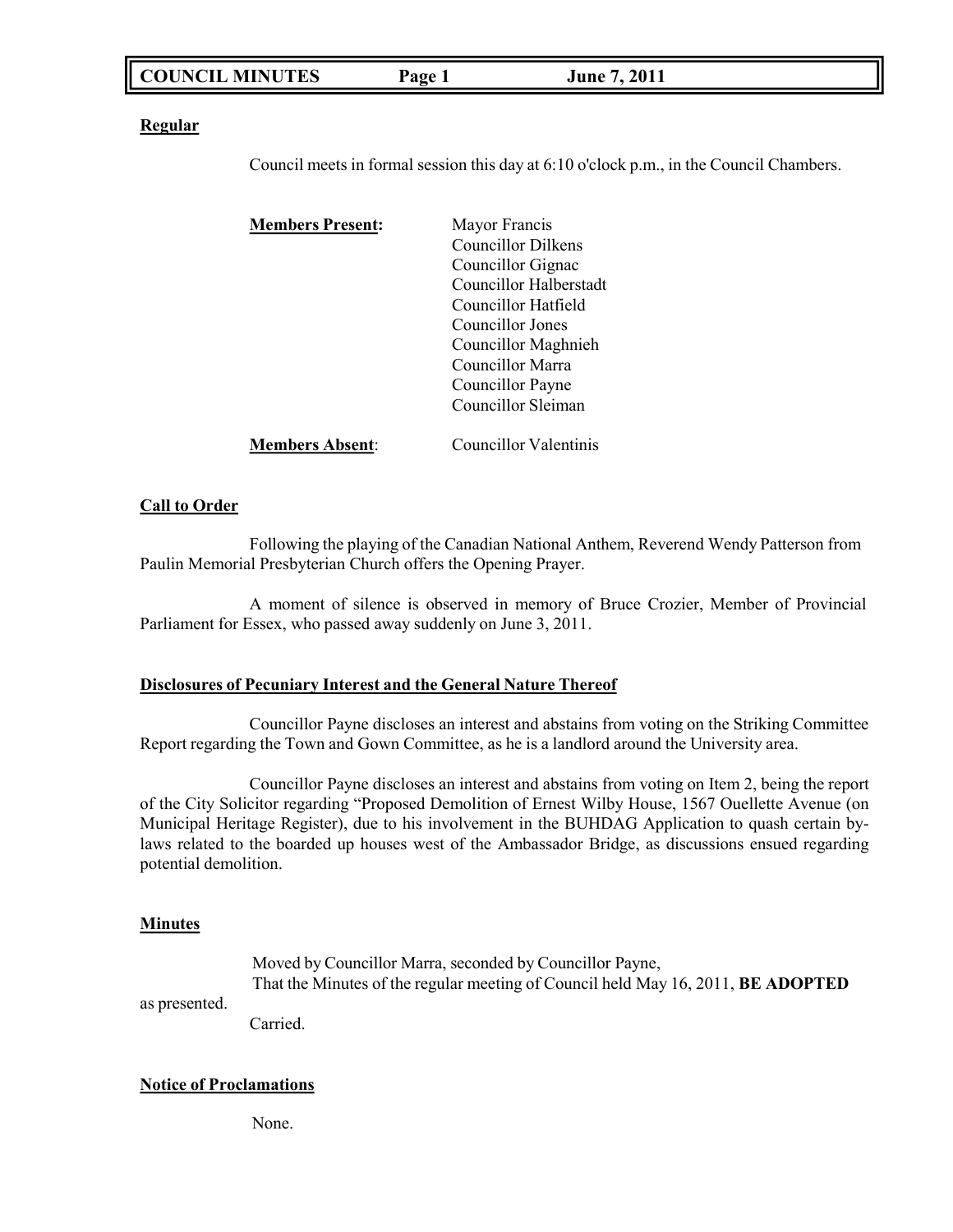# **COUNCIL MINUTES Page 2 June 7, 2011**

### **Committee of the Whole**

Moved by Councillor Sleiman, seconded by Councillor Dilkens,

That Council do now rise and move into Committee of the Whole with the Mayor presiding for the purpose of dealing with:

- (a) communication items;
- (b) consent agenda;
- (c) hearing requests for deferrals or referrals of any items of business;
- (d) hearing presentations and delegations;
- (e) consideration of business items;
- (f) consideration of Committee reports:
	- (i) Report of Special In-Camera Meeting or other Committee as may be held prior to Council (if scheduled); and
	- (ii) Report of Special In-Camera Meeting held May 30, 2011; and
	- (iii) Report No. 1 of the Executive Committee of its meeting held May 31, 2011; and
	- (iv) Report No. 1-7 of the Social Development, Health & Culture Standing Committee of its meeting held May 11, 2011; and
	- (v) Report No. 1-5 of the Public Safety Standing Committee of its meeting held May 18, 2011; and
	- (vi) Report No. 1-4 of the Economic Development Standing Committee of its meeting held June 1, 2011; and
	- (vii) Report No. 1 of the Planning Standing Committee of its meeting held May 9, 2011
	- (viii) Report of the Striking Committee at its meeting held May 9, 2011.
- (g) consideration of by-laws 97-2011 through 105-2011 (inclusive).

Carried.

### **Communications**

Moved by Councillor Gignac, seconded by Councillor Halberstadt,

**M124–2011** That the following Communication Items 1 to 3, 5 to 7, 10 to 16 and 18 to 26 inclusive, as set forth in the Council Agenda **BE REFERRED** as noted except Communication No. 4, 8, 9 and 17 which are dealt with as follows; and that the Minutes of the Transit Windsor Board of Directors meeting held May 18, 2011 and the Minutes of the Windsor Chartabus Inc. meeting held May 18, 2011 **BE ADOPTED**.

### **Communication No. 4:**

Moved by Councillor Marra, seconded by Councillor Maghnieh,

**M125-2011** That the AMO (Association of Municipalities of Ontario) Paper on Long Term Care and Senior Services dated June, 2011 regarding "Coming of Age: The Municipal Role in Caring for Ontario's Seniors" **BE REFERRED** to the Huron Lodge Board of Management, and the Social Development, Health & Culture Standing Committee for further review and consideration.

Carried.

### **Communication No. 8:**

Moved by Councillor Maghnieh, seconded by Councillor Hatfield,

**M126-2011** That the correspondence from Alan Wildeman, President and Vice-Chancellor of the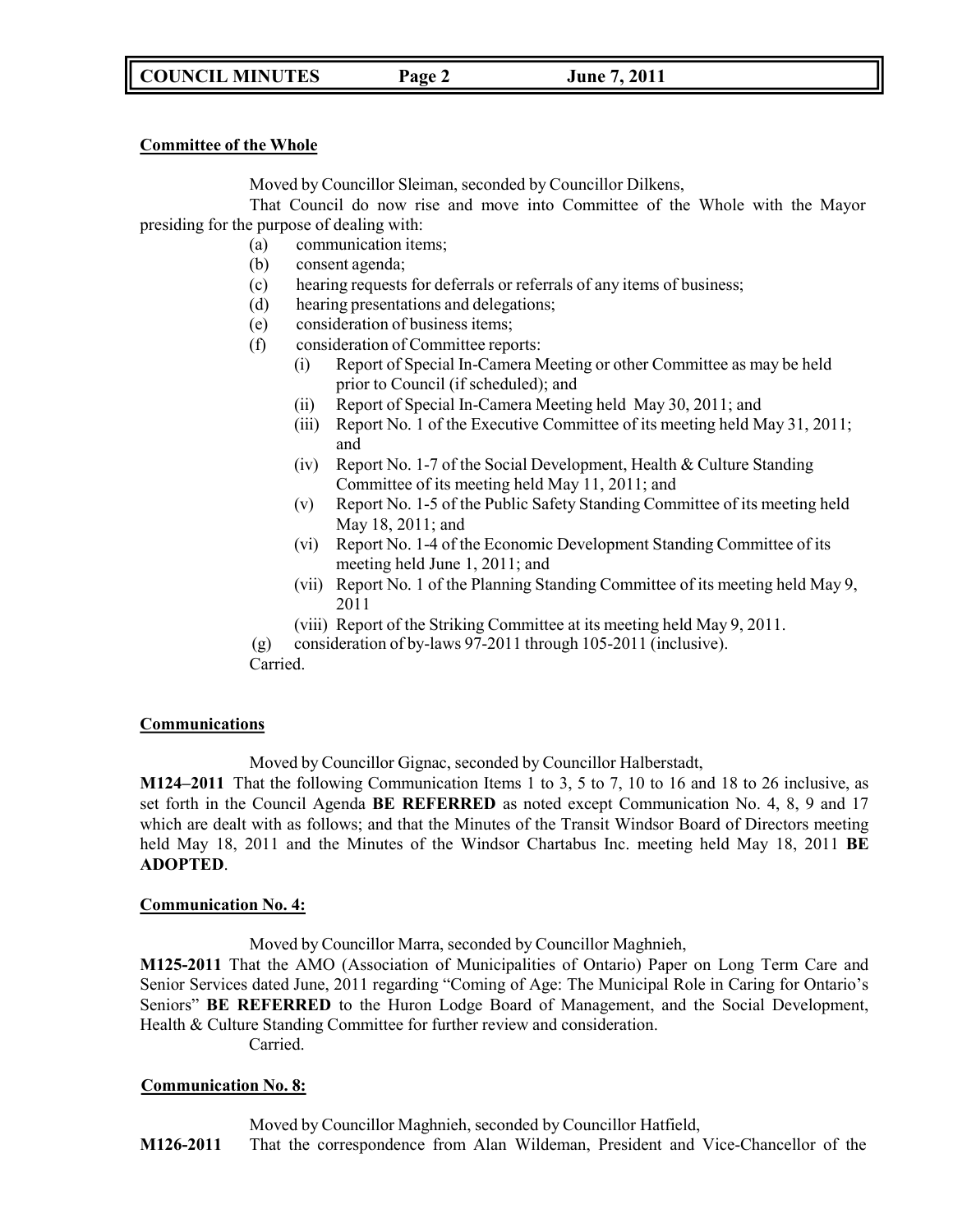| <b>COUNCIL MINUTES</b> | Page 3 | June 7, 2011 |
|------------------------|--------|--------------|
|------------------------|--------|--------------|

University of Windsor dated June 2, 2011 regarding the "relocation of University programs to the city centre, **BE RECEIVED,** and further, that the portion dealing with the Transit Terminal across from the Armouries **BE REFERRED** to a future meeting of Council for further discussion.

Carried.

### **Communication No. 9:**

Moved by Councillor Halberstadt, seconded by Councillor Jones,

**M127-2011** That the correspondence from the Downtown Windsor Business Association dated May 17, 2011 regarding the "Body Rub Parlour Bylaw" **BE DEFERRED** to allow for Councillor Valentinis to be in attendance.

Carried.

### **Communication No. 17:**

Moved by Councillor Jones, seconded by Councillor Gignac,

**M128-2011** That the correspondence from Pastor James Howard dated May 1, 2011 regarding "353- 355 Mill Street" **BE REFERRED** to the City Solicitor to allow for consultation with all interested parties (including Pastor Howard and the Olde Sandwich Towne Business Association), and that a further report (business case)

**BE PREPARED** for Council's consideration.

Carried.

| <b>Item</b>    | From                                                 | <b>Description</b>                                                                                                                                                                                                                                                                                                                           |
|----------------|------------------------------------------------------|----------------------------------------------------------------------------------------------------------------------------------------------------------------------------------------------------------------------------------------------------------------------------------------------------------------------------------------------|
| $\mathbf{1}$   | Ministry of Citizenship<br>and Immigration           | Nominations for Ontario Medal for Good Citizenship.<br>Note & File<br><b>APR2011</b>                                                                                                                                                                                                                                                         |
| $\overline{2}$ | Ministry of Labour                                   | Strengthening Workplace Health and Safety. McGuinty<br>Government Implementing Recommendations of Expert Safety<br>Panel.<br><b>Executive Director of Human Resources</b><br>Note & File<br><b>GP2011</b>                                                                                                                                    |
| 3              | Association of<br>Municipalities of Ontario<br>(AMO) | Bill 181 Passes Third Reading - Mandatory Retirement at age 60<br>for Ontario's Salaried Firefighters.<br><b>City Solicitor</b><br><b>Executive Director of Human Resources</b><br><b>Fire Chief</b><br>Note & File<br><b>MMA2011</b>                                                                                                        |
| $\overline{4}$ | Association of<br>Municipalities of Ontario<br>(AMO) | COMING OF AGE: The Municipal Role in Caring for Ontario's<br>Seniors.<br><b>Community Development &amp; Health Commissioner</b><br><b>Seniors Advisory Committee</b><br><b>Committee Coordinator</b><br><b>Executive Director of Long Term Care &amp; Administrator of</b><br><b>Huron Lodge</b><br><b>Note &amp; File</b><br><b>MMA2011</b> |
| 5              | Corporation of the<br>County of Essex                | Support for the recommendations set out in the City of Windsor's<br>Windsor Essex Housing Analysis and Strategies Special Initiative<br>Study 2010 also known as the HARS 2010 Report.<br><b>Community Development &amp; Health Commissioner</b>                                                                                             |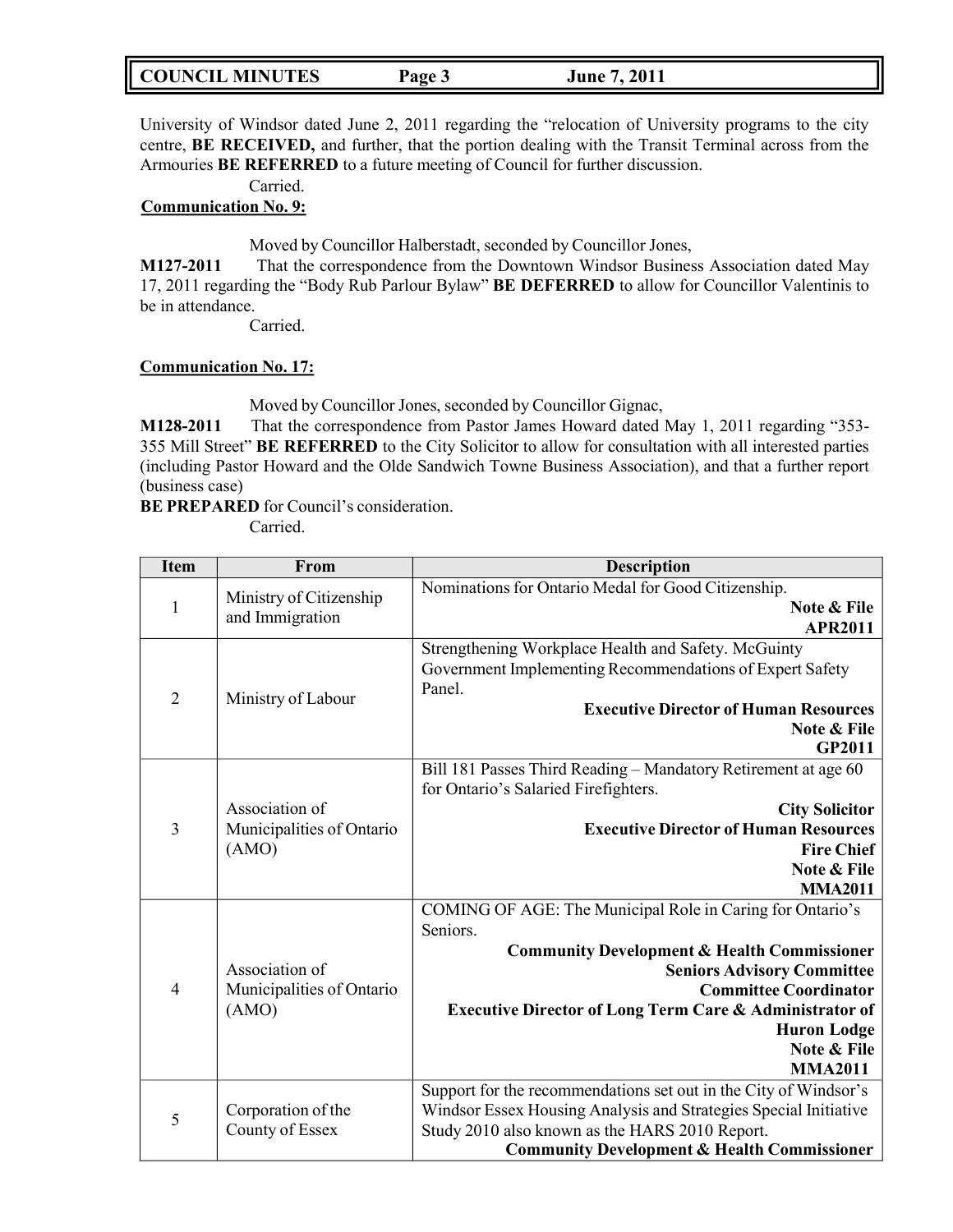**COUNCIL MINUTES Page 4 June 7, 2011**

|                |                                                                                                                               | Note & File<br>GH/8204                                                                                                                                                                                                                             |
|----------------|-------------------------------------------------------------------------------------------------------------------------------|----------------------------------------------------------------------------------------------------------------------------------------------------------------------------------------------------------------------------------------------------|
| 6              | The Corporation of the<br>Municipality of<br>Leamington                                                                       | Letter of thank you and cheque from the Province of Ontario's<br>Special Assistance Grant to help offset costs for assisting<br>Leamington after the tornado on June 6, 2010.<br>Chief Financial Officer & City Treasurer<br>Note & File<br>GM2011 |
| $\overline{7}$ | <b>Windsor Homes Coalition</b><br>Inc.                                                                                        | Request for financial support for Summer Day Camp.<br><b>Community Development &amp; Health Commissioner</b><br><b>Chief Financial Officer &amp; City Treasurer</b><br><b>COUNCIL DIRECTION REQUESTED</b><br><b>APM2011</b>                        |
| 8              | University of Windsor-<br>Office of the President                                                                             | Letter of thank you for supporting the desire to relocate programs<br>to the City Centre.<br>Note & File<br><b>APR2011</b>                                                                                                                         |
| 9              | Downtown Windsor<br><b>Business Improvement</b><br>Association                                                                | Letter regarding Body Rub Parlour Bylaw.<br><b>City Clerk/Licence Commissioner</b><br>Note & File<br><b>ACL/10948</b>                                                                                                                              |
| 10             | Essex-Windsor Solid<br><b>Waste Authority</b><br>(EWSWA)                                                                      | Free Open House at the Recycling Centre - June 5, 2011.<br><b>City Engineer</b><br>Note & File<br><b>GCE2011</b>                                                                                                                                   |
| 11             | Secretary/Treasurer<br>Committee of Adjustment                                                                                | Consent Authority Agenda Record Hearing to be held on<br>Wednesday, June 15, 2011, Sandwich Meeting Room, located in<br>the basement level of Windsor City Hall, 350 City Hall Square<br>West, Windsor<br>Note & File<br>ZC2011                    |
| 12             | <b>Ontario Realty</b><br>Corporation                                                                                          | Call for interest - Potentially Surplus Provincial Property.<br><b>City Solicitor</b><br>Note & File<br><b>APM2011</b>                                                                                                                             |
| 13             | -Commercial Gaming<br><b>Association Ontario</b><br>-Ontario Lottery &<br>Gaming<br>-Ontario Charitable<br>Gaming Association | Charitable Bingo and Gaming Revitalization Initiative May 2011<br>Joint Industry Communication.<br><b>Licence Commissioner</b><br>Note & File<br><b>GPLL2011</b>                                                                                   |
| 14             | <b>Ontario Public Works</b><br>Association                                                                                    | 2014 American Public Works Association (APWA) Congress and<br>Exposition - Toronto.<br><b>COUNCIL FOR DECISION</b><br><b>City Engineer</b><br><b>Chief Financial Officer &amp; City Treasurer</b><br>Note & File<br>AF2011                         |
| 15             | <b>Ontario Early Years</b><br>Centres                                                                                         | "Meet-A-Machine" Community Literacy Event to be held<br>Saturday, June 18, 2011.<br><b>Community Development &amp; Health Commissioner</b><br>Note & File                                                                                          |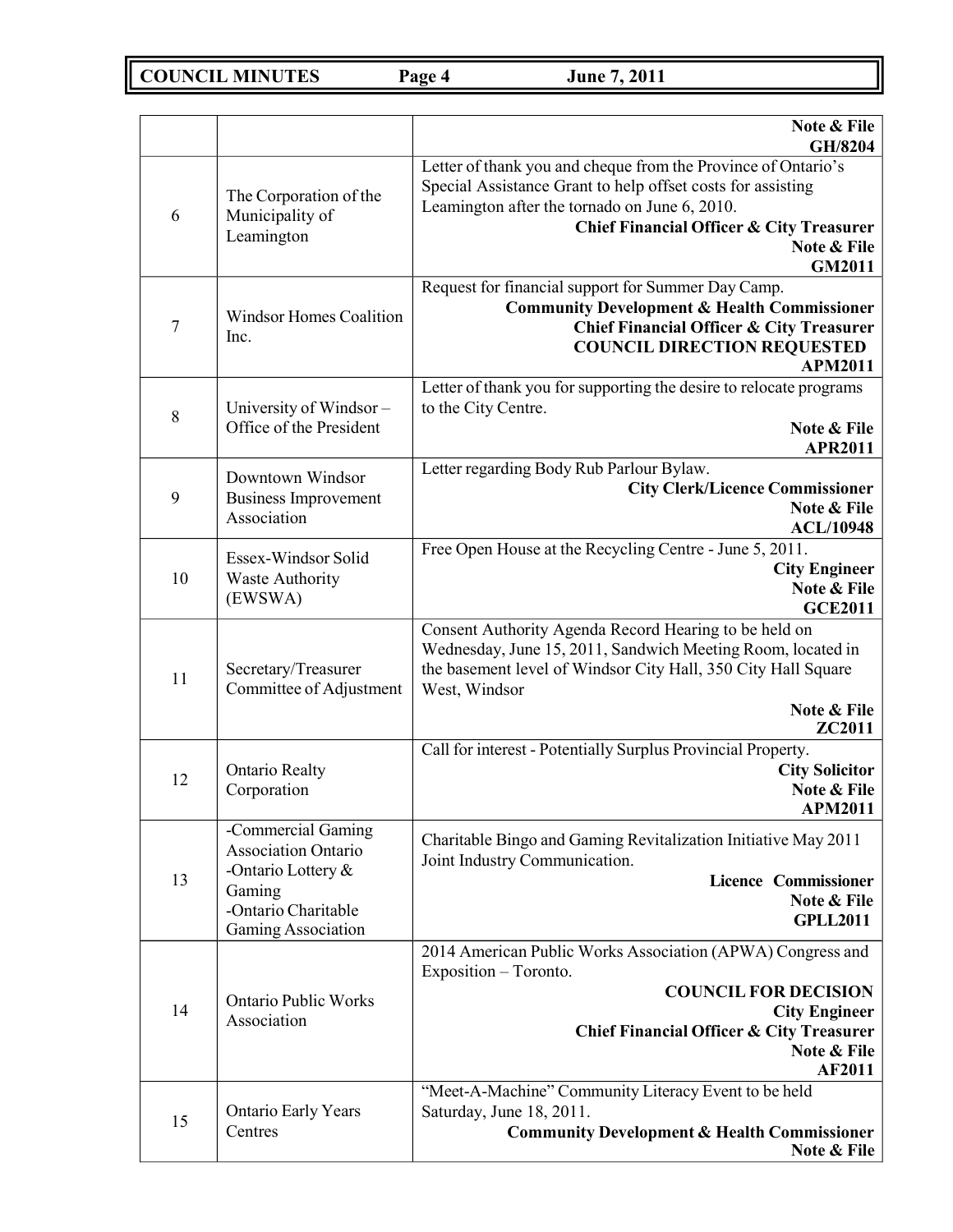**COUNCIL MINUTES Page 5 June 7, 2011**

|                    |                                       | <b>APR2011</b>                                                                                                                 |
|--------------------|---------------------------------------|--------------------------------------------------------------------------------------------------------------------------------|
| Parks & Recreation |                                       | June is Recreation and Parks Month and Seniors Month.                                                                          |
| 16                 | Ontario                               | Note & File<br><b>SR2011</b>                                                                                                   |
|                    |                                       | Request to purchase property located at 353-335 Mill Street.                                                                   |
|                    | <b>International Christian</b>        | <b>COUNCIL FOR DECISION</b>                                                                                                    |
| 17                 | Fellowship, Dr. James                 | <b>City Solicitor</b>                                                                                                          |
|                    | Howard                                | Note & File                                                                                                                    |
|                    |                                       | APM/11079<br>Plan of Subdivision/Condominium Conversion for property                                                           |
|                    |                                       | located at 373 Detroit Street.                                                                                                 |
| 18                 | City Planner                          | Note & File                                                                                                                    |
|                    |                                       | ZP/11068                                                                                                                       |
|                    |                                       | Application of Central Canadian District of the Christian and<br>Missionary Alliance of Canada Windsor Chinese Alliance Church |
|                    |                                       | for Site Plan Approval to permit chapel and parking addition                                                                   |
| 19                 | Manager of Urban Design               | located at 4258 Seminole.                                                                                                      |
|                    |                                       | Note & File                                                                                                                    |
|                    |                                       | ZS/11066<br>Application of Gregg & Kathleen Strong for Site Plan Approval to                                                   |
|                    |                                       | permit parking, bathrooms and a covered pavilion located at                                                                    |
| 20                 | Manager of Urban Design               | 11210-11236 Tecumseh Road East.                                                                                                |
|                    |                                       | Note & File                                                                                                                    |
|                    |                                       | ZB/10809<br>Application of 1571648 Ontario Limited for Site Plan Approval to                                                   |
| 21                 |                                       | permit a retail and wholesale car lot located at 1600 Lauzon Road.                                                             |
|                    | Manager of Urban Design               | Note & File                                                                                                                    |
|                    |                                       | ZS/11067<br>Ministry of Transportation Facility Audit of Commercial Vehicle                                                    |
|                    |                                       | Operator Registration (CVOR).                                                                                                  |
| 22                 | City Engineer                         | Note & File                                                                                                                    |
|                    |                                       | <b>SW2011</b>                                                                                                                  |
|                    |                                       | Tender 38-11: Elm Avenue from Giles Boulevard West to ETR<br>Tracks Sewer, Watermain, and Pavement Rehabilitation.             |
| 23                 | City Engineer                         | Note & File                                                                                                                    |
|                    |                                       | SW/11075                                                                                                                       |
|                    |                                       | CUPE Local 543 Grievance No. 05-27. Social Services Employee.                                                                  |
| 24                 | City Solicitor                        | Note & File<br><b>AS2011</b>                                                                                                   |
|                    |                                       | Enhanced Customer Service - 1 <sup>st</sup> Floor 350 City Hall Square.                                                        |
| 25                 | <b>City Treasurer</b>                 | Note & File                                                                                                                    |
|                    |                                       | AS2011                                                                                                                         |
| 26                 | Transit Windsor Board of<br>Directors | Minutes of the Transit Windsor Board of Directors meeting held<br>May 18, 2011 and the minutes of the Windsor Chartabus Inc.   |
|                    |                                       | meeting held May 18, 2011                                                                                                      |
|                    |                                       | <b>TO BE ADOPTED</b>                                                                                                           |
|                    |                                       | <b>MB2011</b>                                                                                                                  |

Carried.

# **Consent Agenda**

Moved by Councillor Hatfield, seconded by Councillor Jones,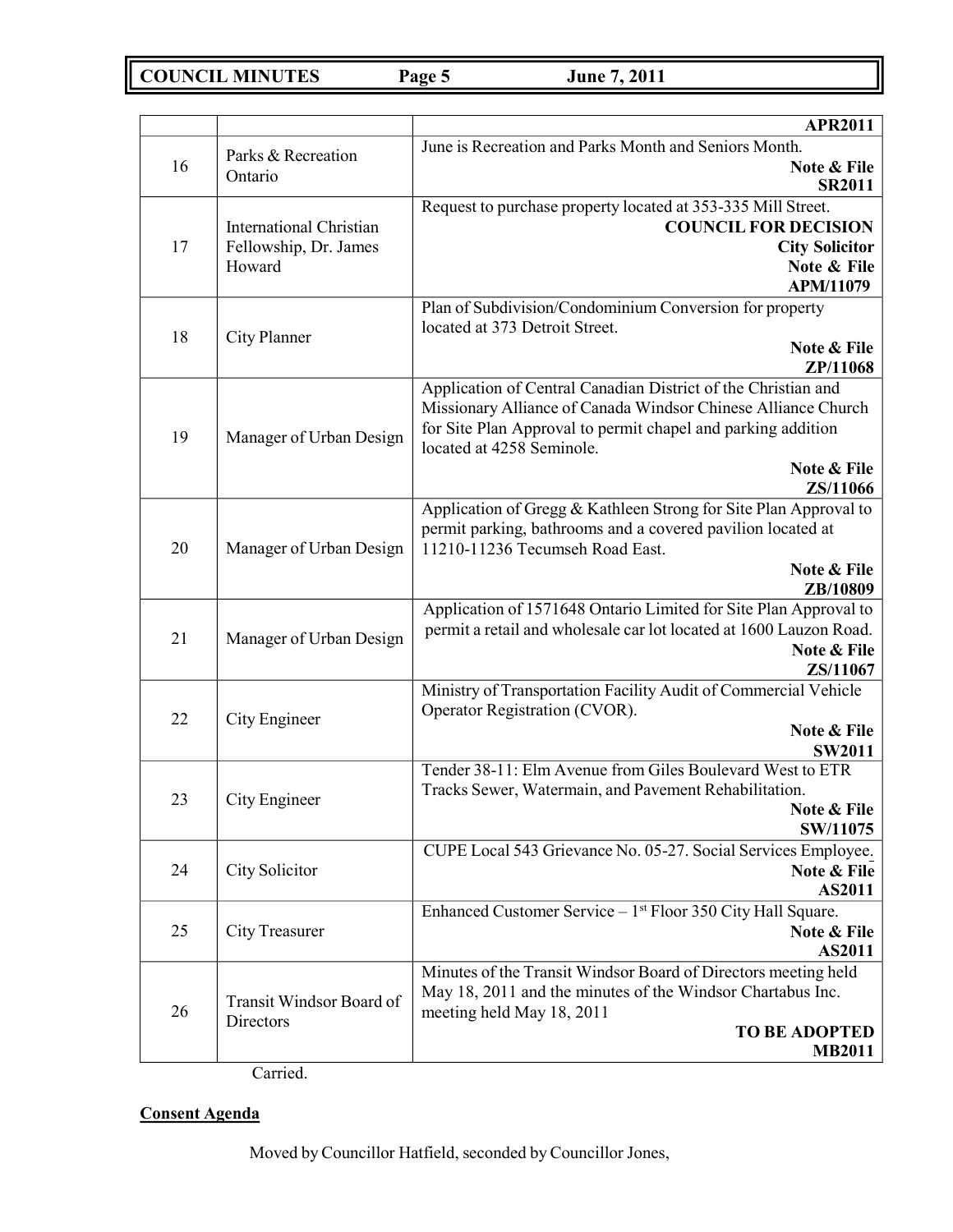# **COUNCIL MINUTES Page 6 June 7, 2011**

That the following Consent Agenda and the recommendations contained in the administrative reports **BE APPROVED** as amended:

- Item 1 City Purchase from 2248144 Ontario Limited, Additional lands for Future Roundabout, Banwell Road and Wildwood Drive
- Item 3 City of Windsor Sponsorship of the Sustainability Applied 2011 Conference
- Item 4 City Purchase from Buset Land Required for the Ducharme Street extension
- Item 6 City of Windsor to Host 2011 Regional Public Works Commissioners of Ontario (RPWCO) Fall Meeting (September 28 to 30, 2011)
- Item 7 A By-Law to provide rules governing the proceedings of Windsor City Council Meetings and its committees and the conduct of its members
- Item 8 Pre-Approval of Award of Tenders
- Item 9 Service Agreement for Maintenance of Windsor-Essex Parkway Corridor
- Item 12 Utility Cut Restoration Asphalt Repairs Tender No. 16-11
- Item 13 The City Grill Valet Parking
- Item 15 Mr. G re Land in Twin Oaks Industrial Park
- Item 16 Dedicated Gas Tax Funds for Public Transportation Program

Carried.

### **Deferrals and/or Referrals and Withdrawals**

# **Item 11 – Lease for Chatham Street Parkette**

- At the request of Administration, this matter is being withdrawn.

#### **Item 14 – Zalev Property**

- At the request of Council, this matter is being deferred

### **Presentations & Delegations:**

#### **DELEGATIONS**

# **Windsor Christian Fellowship, Amendments to Original Agreement, Additional Claims/Requirements – CQ33-2011**

#### **Erica Krygsman, Solicitor, and Nello Paolini, representing Windsor Christian Fellowship**

Erica Krygsman, Solicitor, and Nello Paolini, representing Windsor Christian Fellowship, appear before Council to state that there are several inaccuracies in the administrative report, and request that the Original Agreement be amended to provide that the City will provide payment to Windsor Christian Fellowship for the relocation of the pole barn on the basis of current estimate provided, along with a further amendment to require the City to make such payment forthwith instead of at the time the east/west collector road is constructed.

APM2011 10

(For final disposition of this matter, see Clause **CR183/2011** in Schedule "A" attached

hereto.)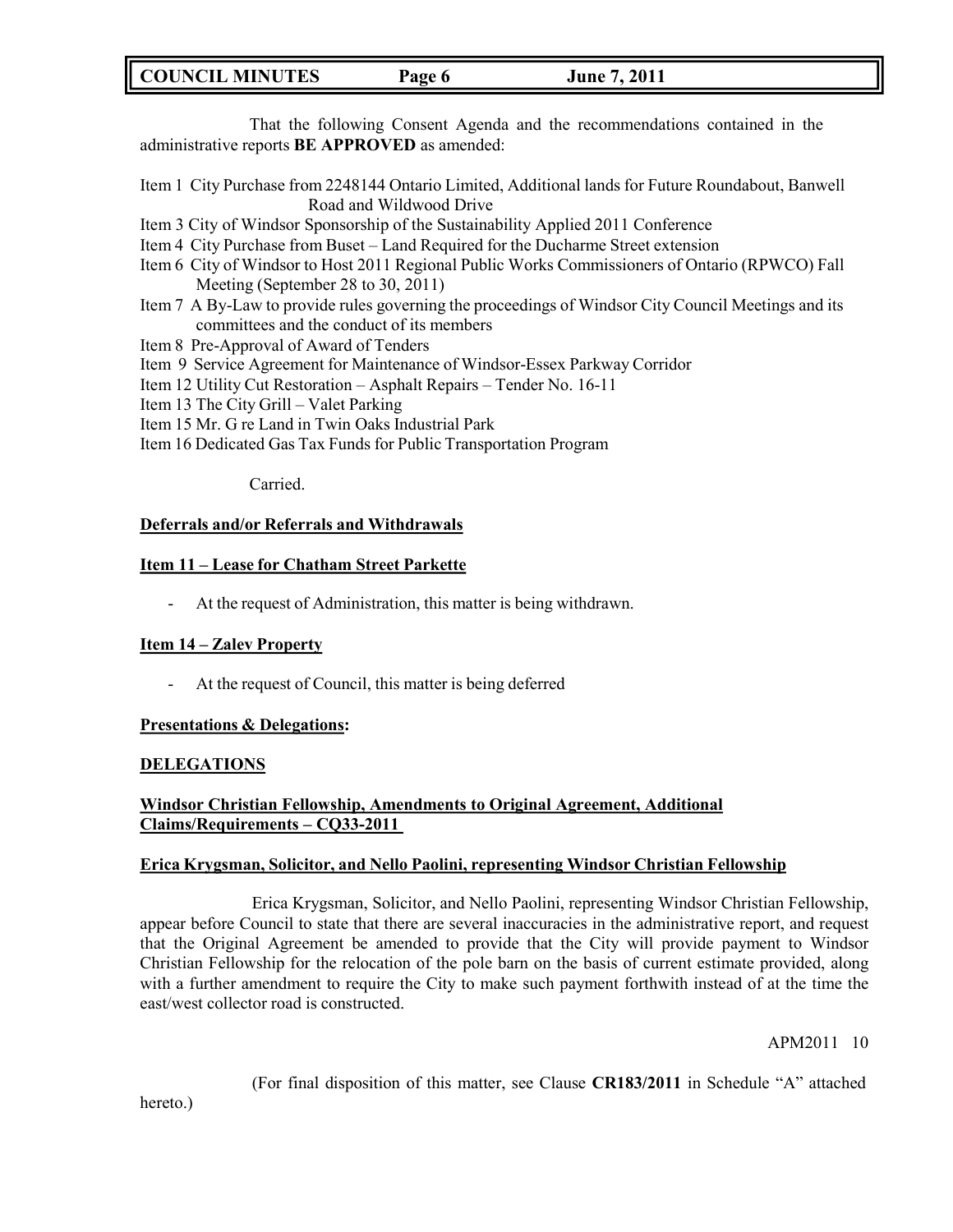| <b>COUNCIL MINUTES</b> | <b>Page</b> | <b>June 7, 2011</b> |  |
|------------------------|-------------|---------------------|--|
|------------------------|-------------|---------------------|--|

### **2011 Essex-Windsor Solid Waste Authority Operational Plan and Budget**

### **Eli Maodus, General Manager, and Michelle Bishop, Manager of Finance/Administration - Essex-Windsor Solid Waste Authority**

Eli Maodus, General Manager, and Michelle Bishop, Manager of Finance/Administration - Essex-Windsor Solid Waste Authority, appear before Council and are available for questions regarding the

"2011 Essex-Windsor Solid Waste Authority Operational Plan and Budget".

EG/8335 5

(For final disposition of this matter, see Clause **CR178/2011** in Schedule "A" attached hereto.)

### **Public Safety Standing Committee Report No. 5**

### **Melanie Coulter, Executive Director, Windsor Essex Humane Society**

Melanie Coulter, Executive Director, Windsor Essex Humane Society, appears before Council and is available for questions with regards to the recommendation to approve the selection of the Windsor Essex County Humane Society as the successful proponent to provide Animal Control and Pound Services.

(For final disposition of this matter, see **Report Section**.)

### **Proposed Demolition of Ernest Wilby House, 1567 Ouellette Avenue (on Municipal Heritage Register)**

### **Pat Malicki, representing Architectural Conservancy of Ontario**

Pat Malicki, representing Architectural Conservancy of Ontario, appears before Council to request that Council designate 1567 Ouellette Avenue under the *Heritage Act*, as it meets the criteria, and suggests that if it were to be demolished, it would only be as a result of neglect and no property standards by-law enforcement, and concludes by requesting that the Property Standards By-law be updated to incorporate new *Heritage Act* requirements.

Mayor Francis leaves the meeting at 7:50 o'clock p.m., and Councillor Gignac assumes

the Chair.

### **Dr. Norm Becker**

Dr. Norm Becker appears before Council to request that Council not proceed with designation of 1567 Ouellette Avenue under the *Ontario Heritage Act*, as it does not meet the criteria under the Act.

Mayor Francis returns to the meeting at 7:55 o'clock p.m., and Councillor Gignac returns to her seat at the Council table.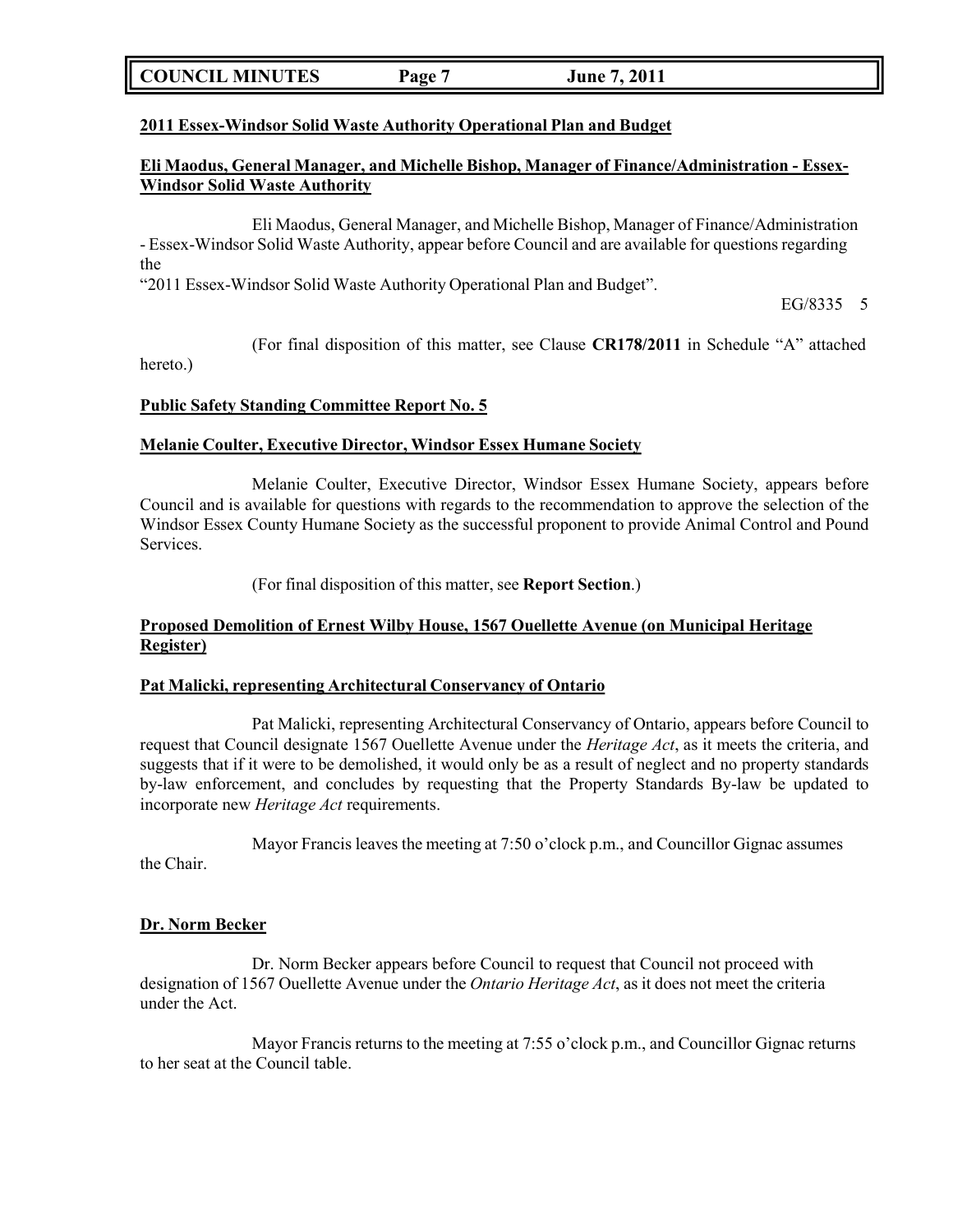# **COUNCIL MINUTES Page 8 June 7, 2011**

### **Gerald Koski, Solicitor for the Applicant**

Gerald Koski, Solicitor for the Applicant, appears before Council to provide an overview of important dates in the life of the building at 1567 Ouellette Avenue (Ernest Wilby House), and suggests that this building not be designated under the *Heritage Act*, as it would simply be boarded up and nothing further will be done to it.

### **SB/11072 2**

(For final disposition of this matter, see Clause **CR175/2011** in Schedule "A" attached

hereto.)

### **Striking Committee Report regarding Town & Gown Committee**

### **Kevin Flood, Ward 2 resident**

Kevin Flood, Ward 2 resident, appears before Council to speak in opposition to the proposed change in the composition of the Town and Gown Committee which would "consist of 2 Councillors and 5 citizens and that citizen appointments would not be representing specific organizations and groups", suggesting that this would be unfair to the landlord and homeowner associations that had representation in the past and who provided concrete solutions to very important issues in the affected area.

### **Mike Cardinal**

Mike Cardinal, appears before Council to speak in opposition to the proposed change in the composition of the Town and Gown Committee which would "consist of 2 Councillors and 5 citizens and that citizen appointments would not be representing specific organizations and groups", suggesting that this would be unfair to the landlord and homeowner associations that had representation in the past and who provided concrete solutions to very important issues in the affected area, as well as balance to the institutions being represented at the table.

#### **Joe Papic, property owner, Ward 2**

Joe Papic, property owner, Ward 2, appears before Council to speak in opposition to the proposed change in the composition of the Town and Gown Committee which would "consist of 2 Councillors and 5 citizens and that citizen appointments would not be representing specific organizations and groups" suggesting that this would be unfair to the stakeholders that had representation in the past and should continue to serve and allow for providing education and solutions to problems in the affected area.

(For final disposition of this matter, see **Report Section** in Schedule "A" attached hereto.)

#### **Regular Business Items (for final disposition of these matters see Schedule "A" attached)**

None.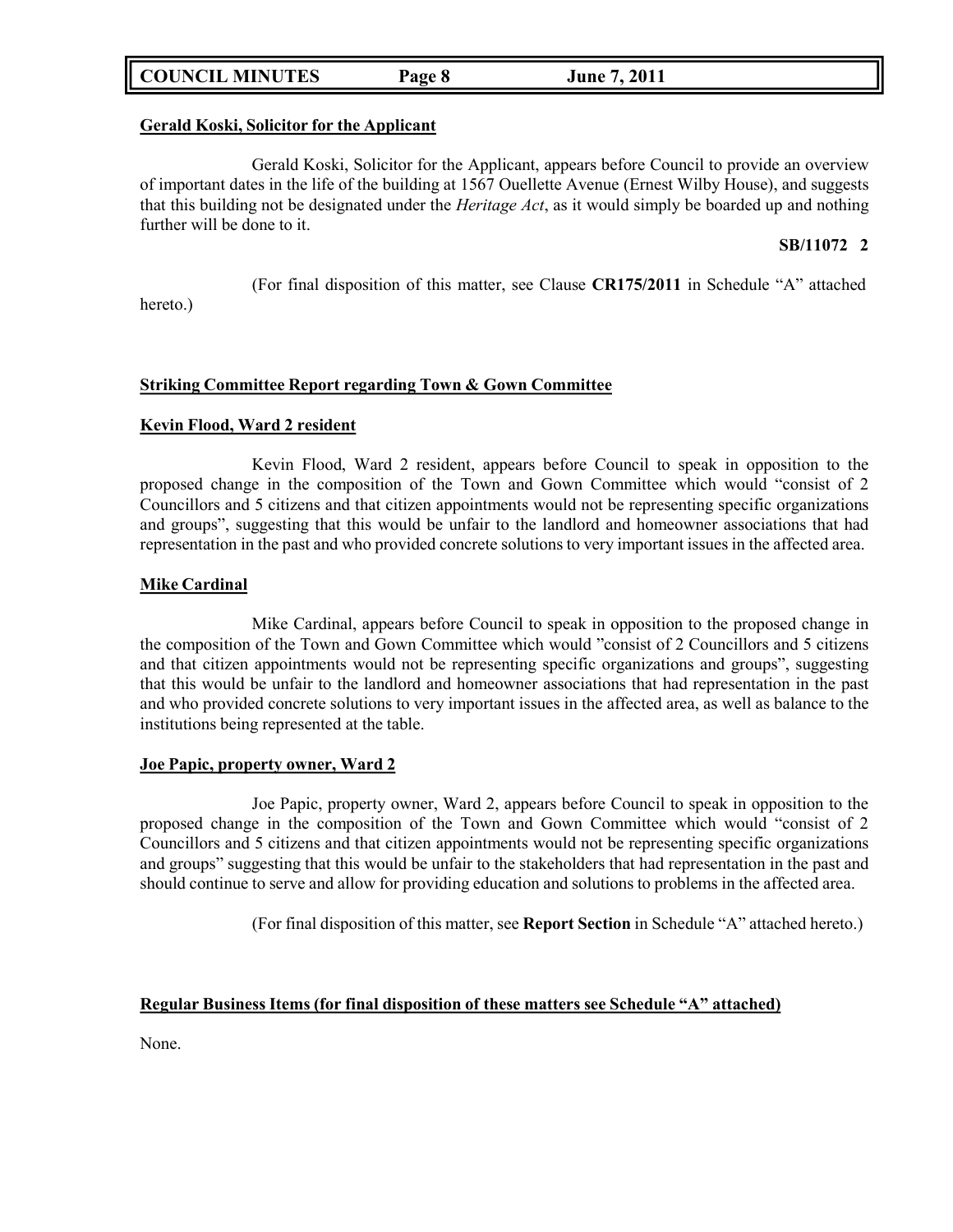| <b>COUNCIL MINUTES</b> | Page 9 | <b>June 7, 2011</b> |  |
|------------------------|--------|---------------------|--|
|------------------------|--------|---------------------|--|

|                                              | <b>Consideration of Committee Reports</b>                                                                                                                                                                                              |  |
|----------------------------------------------|----------------------------------------------------------------------------------------------------------------------------------------------------------------------------------------------------------------------------------------|--|
| M130-2011                                    | Moved by Councillor Gignac, seconded by Councillor Sleiman,<br>That the Report of the special In-camera meeting held June 7, 2011, BE ADOPTED                                                                                          |  |
| as presented.                                | Carried.<br>Councillor Payne was absent from the meeting when the vote was taken on this matter.                                                                                                                                       |  |
|                                              | ACO2011                                                                                                                                                                                                                                |  |
| M131-2011<br>as presented.                   | Moved by Councillor Gignac, seconded by Councillor Sleiman,<br>That the Report of the special In-camera meeting held May 30, 2011, BE ADOPTED                                                                                          |  |
|                                              | Carried.<br>Councillor Payne was absent from the meeting when the vote was taken on this matter.                                                                                                                                       |  |
|                                              | ACO2011                                                                                                                                                                                                                                |  |
| M132-2011<br><b>BE ADOPTED</b> as presented. | Moved by Councillor Hatfield, seconded by Councillor Jones,<br>That Report No. 1 of the Executive Committee of its meeting held May 30, 2011<br>Carried.                                                                               |  |
| M133-2011                                    | MB2011<br>Moved by Councillor Hatfield, seconded by Councillor Jones,<br>That Report No. 1-7 of the Social Development, Health & Culture Standing<br><b>Committee</b> of its meeting held May 11, 2011 BE <b>ADOPTED</b> as presented. |  |
|                                              | Carried.<br>MB2010                                                                                                                                                                                                                     |  |
| M134-2011                                    | Moved by Councillor Hatfield seconded by Councillor Jones,<br>That Report No. 1-4 of the Public Safety Standing Committee of its meeting held<br>May 18, 2011. BE ADOPTED as presented.<br>Carried.                                    |  |
|                                              | MB2011                                                                                                                                                                                                                                 |  |
| M135-2011                                    | Moved by Councillor Hatfield, seconded by Councillor Jones,<br>That Report No. 1-4 of the Economic Development Standing Committee of its                                                                                               |  |

meeting held June 1, 2011, BE **ADOPTED** as presented.

Carried.

MB2010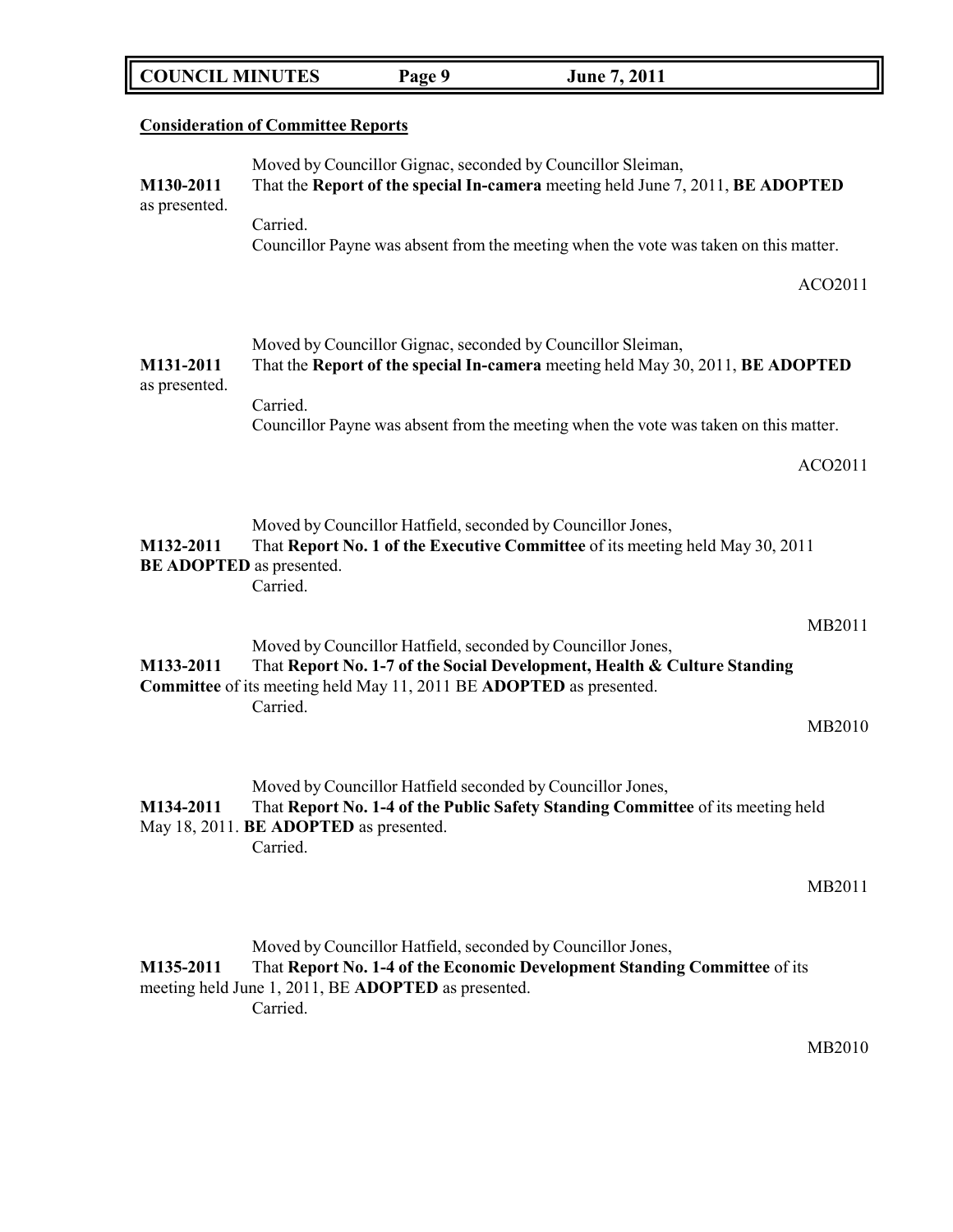| <b>COUNCIL MINUTES</b><br>Page 10 | <b>June 7, 2011</b> |
|-----------------------------------|---------------------|
|-----------------------------------|---------------------|

| M136-2011<br>2011,<br>BE ADOPTED as presented. | Moved by Councillor Hatfield, seconded by Councillor Jones,<br>That Report No. 1 of the Planning Standing Committee of its meeting held May 9,<br>Carried.<br>MB2010                                                                                                                                                                                                 |
|------------------------------------------------|----------------------------------------------------------------------------------------------------------------------------------------------------------------------------------------------------------------------------------------------------------------------------------------------------------------------------------------------------------------------|
| M129-2011                                      | Moved by Councillor Marra, seconded by Councillor Maghnieh,<br>That the Report of the Striking Committee recommendation (2) respecting the Town $\&$<br>Gown Committee at its meeting held May 9, 2011 BE ADOPTED as presented.<br>Carried.<br>Councillor Halberstadt voting nay.<br>Councillor Payne discloses an interest and abstains from voting on this matter. |
| M137-2011<br><b>ADOPTED</b><br>as presented.   | Moved by Councillor Marra, seconded by Councillor Maghnieh,<br>That the Report of the Striking Committee at its meeting held June 7, 2011 BE                                                                                                                                                                                                                         |
|                                                | Carried.<br>Councillor Payne discloses an interest and abstains from voting on this matter.                                                                                                                                                                                                                                                                          |
| M138-2011                                      | Moved by Councillor Halberstadt, seconded by Councillor Hatfield,<br>That Report No. 5 of the Public Safety Standing Committee (PSSC3/11) of its meeting<br>held May 18, 2011 BE ADOPTED as presented.<br>Carried.<br>Councillor Gignac voting nay.                                                                                                                  |
| <b>By-laws</b>                                 |                                                                                                                                                                                                                                                                                                                                                                      |
| read a first and second time:                  | Moved by Councillor Dilkens, seconded by Councillor Gignac,<br>That the following By-laws No. 97-2011 through 105-2011 (inclusive), be introduced and                                                                                                                                                                                                                |
| 97-2011                                        | "A BY-LAW TO DESIGNATE THE LANDS AND PREMISES SITUATE WITHIN<br>THE CITY OF WINDSOR, MUNICIPALLY KNOWN AS 1566 PILLETTE ROAD, TO<br>BE OF CULTURAL HERITAGE VALUE OR INTEREST UNDER THE PROVISIONS<br>OF THE ONTARIO HERITAGE ACT, R.S.O. 1990, CHAPTER O.18, AS AMENDED"                                                                                            |
| 98-2011                                        | "A BY-LAW TO PROVIDE RULES GOVERNING THE PROCEEDINGS OF<br>WINDSOR CITY COUNCIL MEETINGS AND ITS COMMITTEES AND THE<br><b>CONDUCT OF ITS MEMBERS"</b>                                                                                                                                                                                                                |

99-2011 "A BY-LAW TO FURTHER AMEND BY-LAW NUMBER 9023 BEING A BY-LAW TO REGULATE VEHICULAR PARKING WITHIN THE LIMITS OF THE CITY OF WINDSOR ON MUNICIPAL STREETS, MUNICIPAL PARKING LOTS AND PRIVATE PROPERTIES"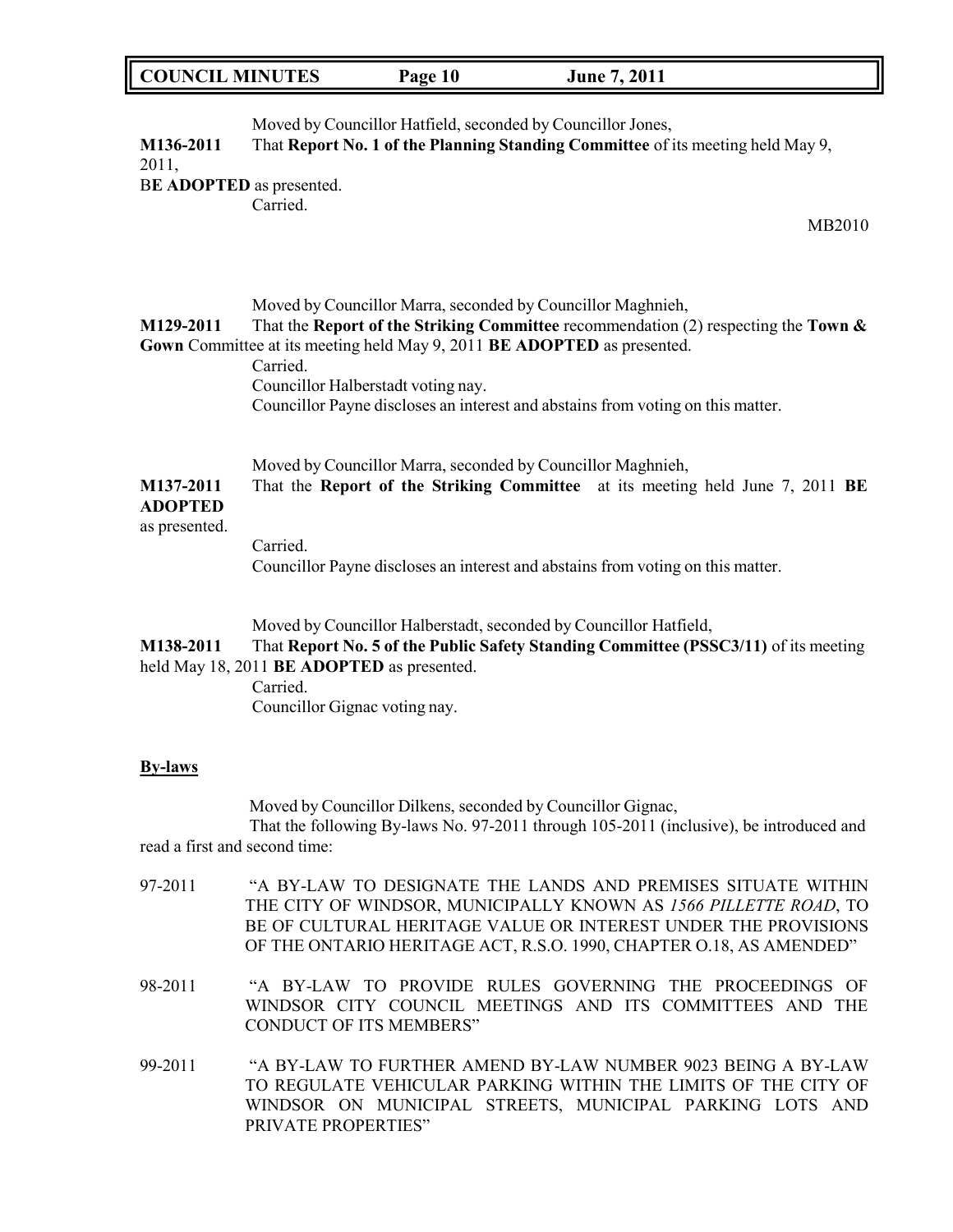**COUNCIL MINUTES Page 11 June 7, 2011**

- 100-2011 "A BY-LAW TO TO FURTHER AMEND BY-LAW NUMBER 9148 BEING A BY-LAW TO REGULATE TRAFFIC WITHIN THE LIMITS OF THE CITY OF WINDSOR"
- 101-2011 "A BY-LAW TO AMEND BY-LAW 395-2004, BEING A BY-LAW RESPECTING THE LICENSING AND REGULATIONS OF VARIOUS BUSINESSES"
- 102-2011 "A BY-LAW TO ADOPT AMENDMENT NO. 76 TO THE OFFICIAL PLAN OF THE CITY OF WINDSOR"
- 103-2011 "A BY-LAW TO FURTHER AMEND BY-LAW NUMBER **4921** BEING A BY-LAW TO ESTABLISH A SEWER CONNECTION SERVICING POLICY IN THE CITY OF WINDSOR"
- 104-2011 "A BY-LAW TO AUTHORIZE THE ENTERING INTO OF A DEDICATED GAS TAX FUNDS FOR PUBLIC TRANSPORTATION PROGRAM AGREEMENT BETWEEN THE CORPORATION OF THE CITY OF WINDSOR AND HER MAJESTY THE QUEEN IN RIGHT OF THE PROVINCE OF ONTARIO, REPRESENTED BY THE MINISTER OF TRANSPORTATION FOR THE PROVINCE OF ONTARIO"
- 105-2011 "A BY-LAW TO CONFIRM THE PROCEEDINGS OF THE COUNCIL OF THE CORPORATION OF THE CITY OF WINDSOR AT ITS MEETING HELD ON THE SEVENTH DAY OF JUNE, 2011"

Carried.

Councillor Payne was absent from the meeting when the vote was taken on this matter.

Moved by Councillor Halberstadt, seconded by Councillor Hatfield,

That the Committee of the Whole does now rise and report to Council respecting the business items considered by the Committee:

- **1) Communication Items (as amended)**
- **2) Consent Agenda (as amended)**
- **3) Items Deferred**
- **Items Referred**
- **4) Consideration of the Balance of Business Items (see Schedule "A")**
- **5) Committee Reports (as presented)**
- **6) By-laws given first and second readings (as presented)**

Carried.

Councillor Payne was absent from the meeting when the vote was taken on this matter.

#### **Notices of Motion**

None presented.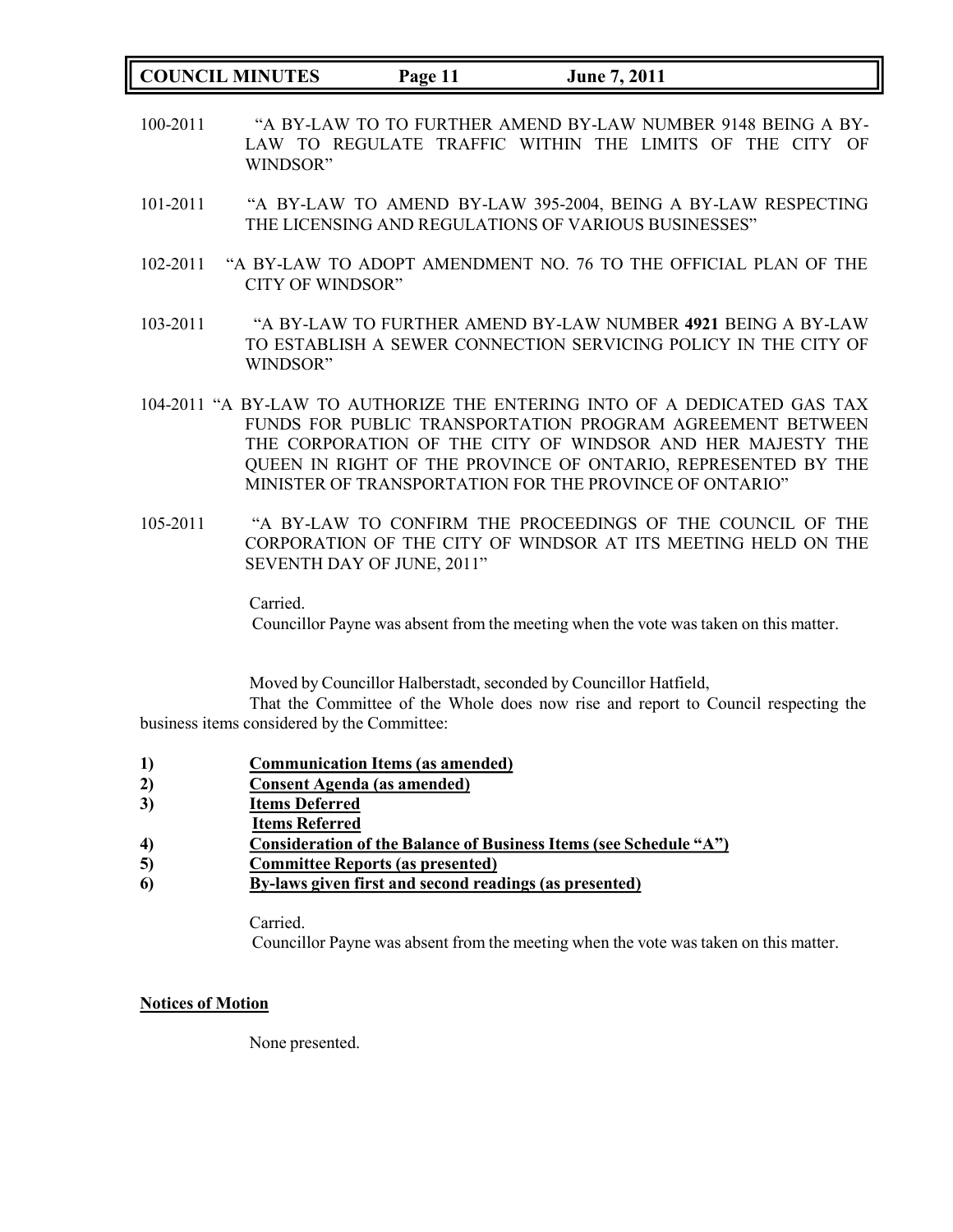# **COUNCIL MINUTES Page 12 June 7, 2011**

#### **Third Reading of By-laws**

Moved by Councillor Jones, seconded by Councillor Maghnieh,

That the following By-laws No. 97-2011 through 105-2011 (inclusive), having been read a first and second time be now read a third time and finally passed and that the Mayor and Clerk **BE AUTHORIZED** to sign and seal the same notwithstanding any contrary provision of the Council. Carried.

Councillor Payne was absent from the meeting when the vote was taken on this matter.

#### **Petitions**

None presented.

#### **Council Questions**

Moved by Councillor Sleiman, seconded by Councillor Dilkens, **M139-2011** That the Council Questions arising from the previous meeting of Council and listed by the Clerk **BE NOW CONSIDERED** for purposes of discussion and further, that the Administration **BE DIRECTED** to proceed with the necessary actions to respond to the Council Questions consistent with Council's instructions.

Carried.

ACOQ2011

#### **Adjournment**

Moved by Councillor Hatfield, seconded by Councillor Jones,

That this Council meeting stand adjourned until the next regular meeting of Council or at the call of the Mayor.

Carried.

Accordingly, the meeting is adjourned at 8:45o'clock p.m.

**MAYOR**

# **CITY CLERK**

**THIS IS A DRAFT COPY**

#### **DEPUTY CITY CLERK/SENIOR MANAGER OF COUNCIL SERVICES**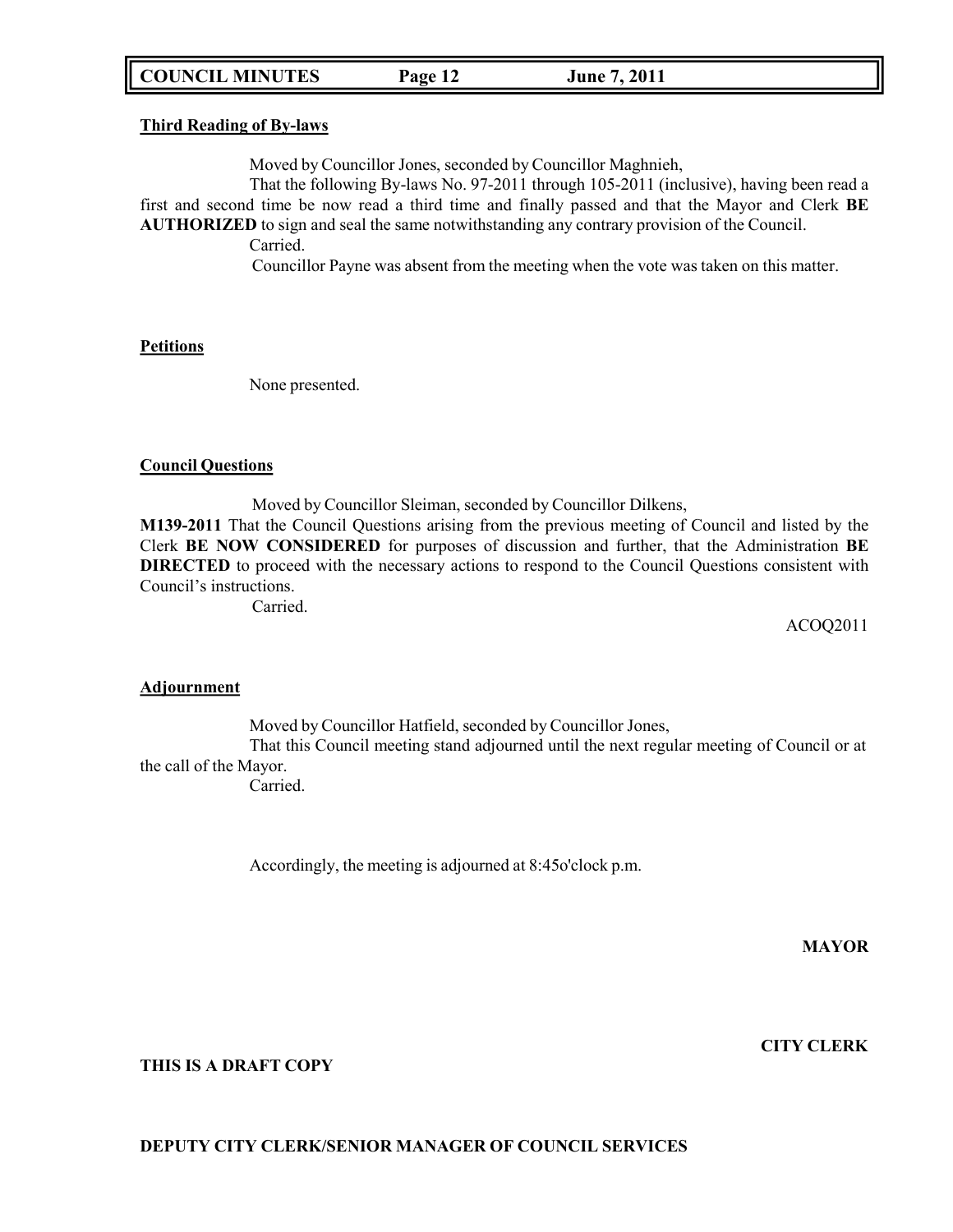Hatfield Jones

### CR174/2011

- I. That **APPROVAL BE GIVEN** to the acquisition of land from the site at the northwest corner of the intersection of Banwell Road and Wildwood Drive for use in the construction of a future roundabout.
	- a] **VENDOR:** 2248144 Ontario Limited (Louie Masse) c/o Mr. John Gillis ADA Inc. 1880 Assumption Street Windsor ON N8Y 1C4

### b] **LAND REQUIRED:**

Approximately 1,455 square feet of vacant land from the southeast corner of the site known municipally as 3315 Banwell Road described legally as part of Part Lot 144, Concession 1, and shown more particularly on drawing labeled Schedule "A" attached to and forming part of this recommendation. The City, at its costs, will have a 12R Plan prepared to better legally describe the lands necessary.

### c] **ACQUISITION COST:** \$31,500.00 plus HST as applicable

### d] **CONDITIONS:**

In addition to the payment of \$31,500.00 the City agrees it will cover the following additional payments related to the acquisition of these lands.

- a) 12R Plan of Survey (estimated \$2,500.00);
- b) Reasonable legal fees and disbursements for the Vendor's solicitor (Estimated \$1,500.00 to \$2,000.00); and
- c) \$2,000.00 for additional costs payable to ADA Inc. (Architect) and D.C. McCloskey Engineering Ltd. related to revised Site Plan Control drawings.

#### e] **ACCOUNT CHARGED: 007-5210-1790-02942-7035119 (New Infrastructure Development)**

Carried.

Report Number **15305 SW/9581 C1**

Appendices Schedule A

Halberstadt Jones

CR175/2011

That City Council **RECEIVE** the recommendations of the Windsor Heritage Committee and the Economic Development Standing Committee as related to 1567 Ouellette Avenue; and further, That administration not proceed with designation of 1567 Ouellette Avenue under the Ontario Heritage Act. (demolition permit will be issued to the owner).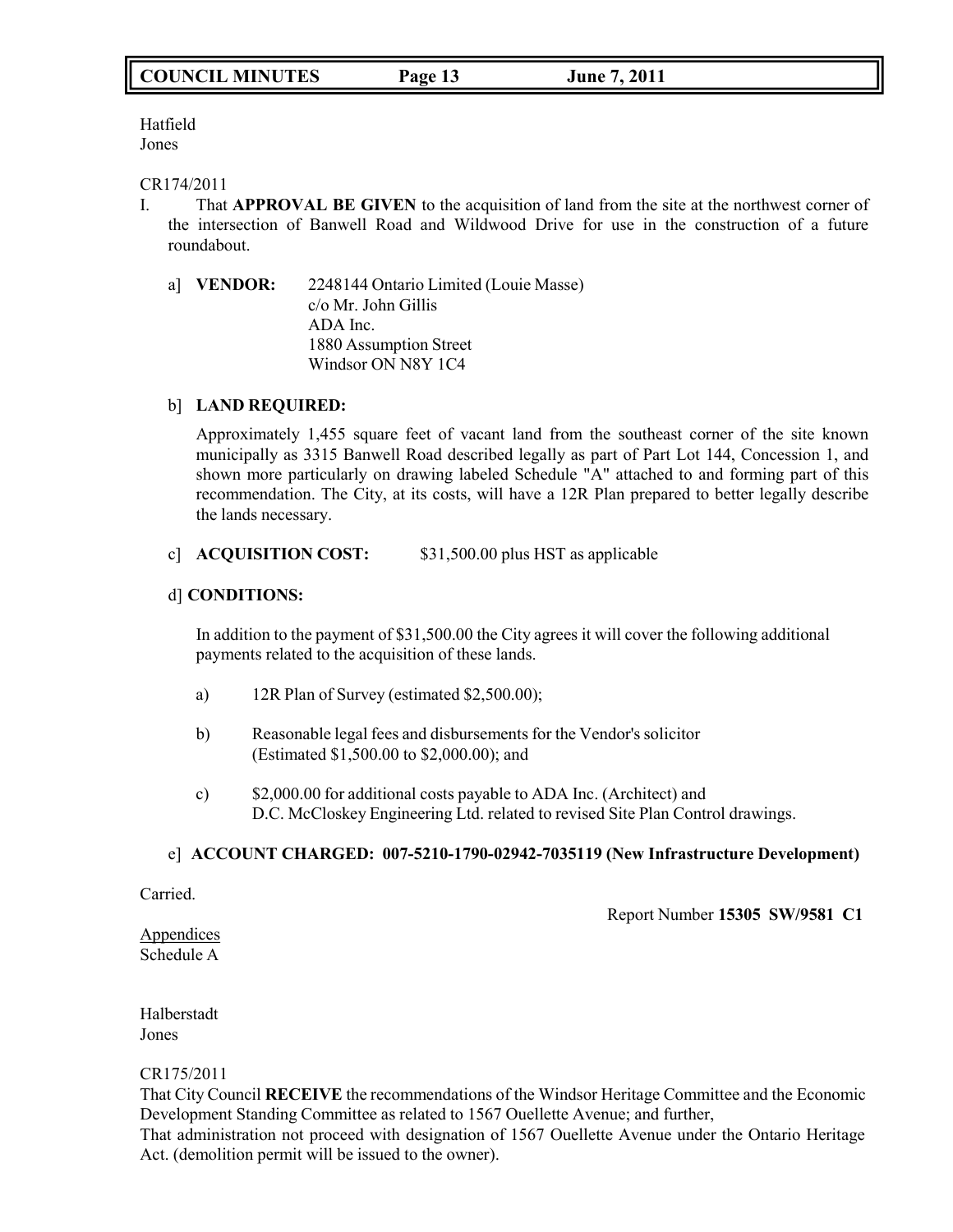Carried.

Councillor Payne discloses an interest and abstains from voting on this matter.

### Report Number **15314 SB/11072 C2**

Hatfield Jones

### CR176/2011

That the Mayor and City Council **APPROVE** the expenditure of \$2,000 from Pollution Control's Environmental Quality Division operating budget for the City of Windsor's sponsorship of the Sustainability Applied 2011 Conference.

Carried.

### Report Number **15309 ACOC2011 C3**

Hatfield Jones

### CR177/2011

- I. That **APPROVAL BE GIVEN** to the acquisition of the following property for the extension of Ducharme Street:
	- a] **VENDOR:** Anita Buset and Nillo Buset (deceased) 698 Old Tecumseh Rd. Belle River ON N0R 1A0

### b] **PROPERTY:**

Vacant approximate 72' X 156' parcel of land abutting the southerly limit of the Ducharme Street right-of-way next south of Cancun Street legally described as Part Lot 14, Concession 6 and more particularly designated as Parts 3-5, Plan 12R-24589

c] **PURCHASE PRICE:** \$33,750.00 plus HST as applicable

### d] **CONDITIONS:**

- 1. The City agrees to pay all reasonable legal fees and disbursements related to this transaction.
- 2. This transaction shall be completed within 30 days of City Council approval.

# e] **ACCOUNT CHARGED:** 007-5210-7035119

- II. That the Chief Administrative Officer and the City Clerk **BE AUTHORIZED** to sign any required written documents satisfactory in form and content to the City Solicitor and in financial content to the Chief Financial Officer and City Treasurer and that the transaction **BE COMPLETED** electronically pursuant to By-Law 366-2003.
- III. That the City Solicitor **BE DIRECTED** to prepare a by-law for Council's consideration dedicating the land described as Part 3, Plan 12R-24589 a public highway known as Ducharme Street upon completion of the acquisition.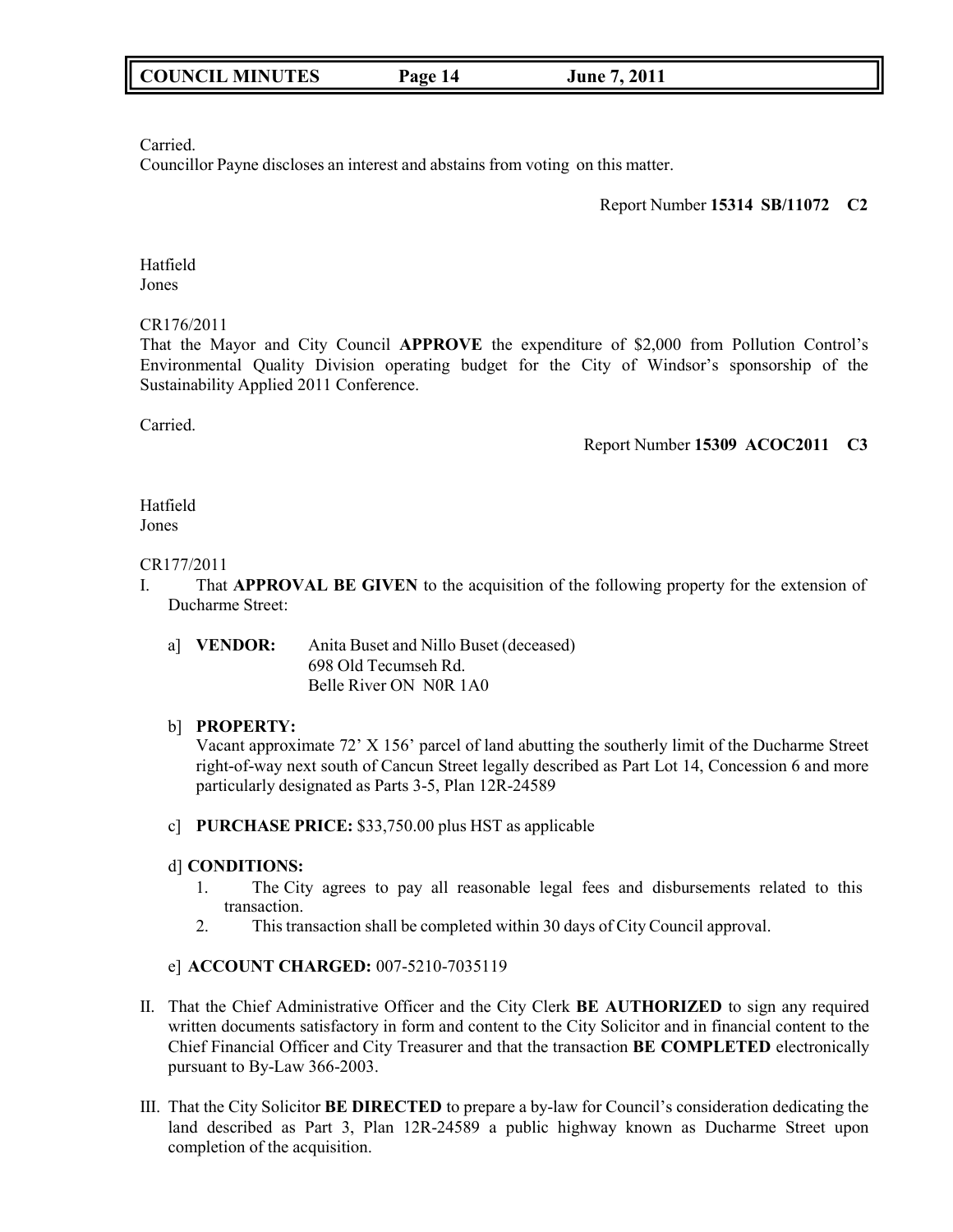Carried.

Report Number **15313 APM2011 C4**

Payne Maghnieh

CR178/2011

That City Council **APPROVE** the 2011 Essex-Windsor Solid Waste Authority Operational Plan and Budget as submitted and attached as Appendix A; and further

That the City of Windsor **SUPPORT** the idea of a reasonable amount of refuse being imported from outside Essex-Windsor for landfilling at the Essex-Windsor Regional Landfill with the objective of generating revenue so that the amount required to be paid by Windsor and its residents to fund the Essex-Windsor Solid Waste Authority is reduced; and

That the City of Windsor request the County of Essex and the Board of the Essex-Windsor Solid Waste Authority to reconsider their decision to not allow the importation of refuse as a means to generate revenue.

Carried. Councillor Halberstadt voting nay.

Report Number **15304 EG/8335 5**

Appendices Plan

Hatfield Jones

CR179/2011

THAT City Council **APPROVE** a request for funds not to exceed \$5,000 (net), in order to host the 2011 Regional Public Works Commissioners of Ontario Fall Meeting to be held at Caesars Windsor on September 28 to 30, 2011, the funds for which will come from the Operating Budget of the Office of the City Engineer; and

THAT City Council **AUTHORIZE** the City Engineer to sign a contract with Caesars Windsor, and/or any other entity required to host the 2011 Regional Public Works Commissioners of Ontario Fall Meeting, satisfactory in form to the City Solicitor and in financial content to the Chief Financial Officer and City Treasurer.

Carried.

Report Number **15296 SW2011 C6**

Hatfield Jones

CR180/2011

That the report of the City Clerk dated May 12, 2011 regarding the provision of rules governing the proceedings of Windsor City Council Meetings and its committees and the conduct of its members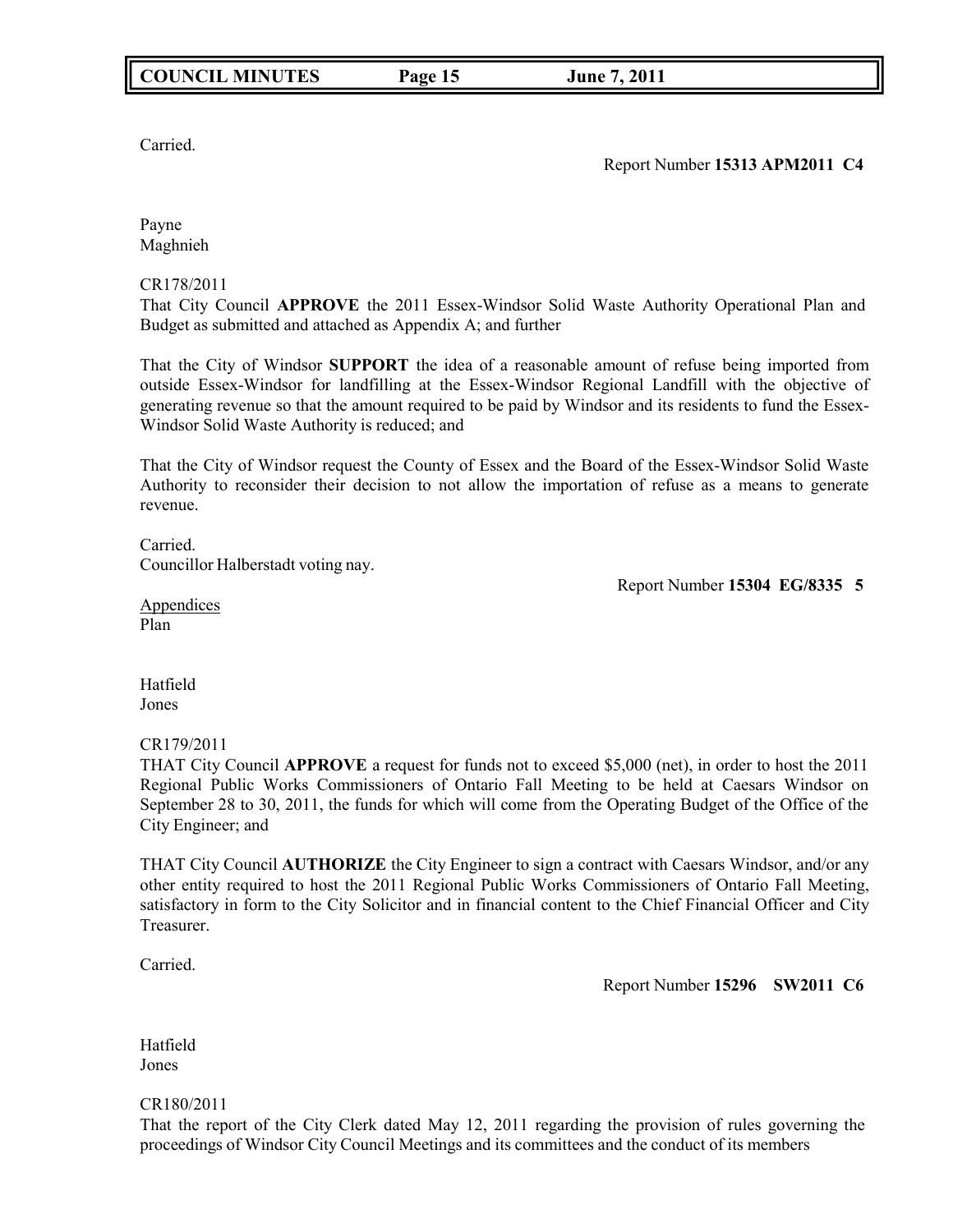# **COUNCIL MINUTES Page 16 June 7, 2011**

### **BE RECEIVED**; and

That Council **APPROVE** the proposed "By-law to provide rules governing the proceedings of Windsor City Council Meetings and its committees and the conduct of its members"; and

That By-law #98-2011 (attached as Appendix "A") **BE ADOPTED** as presented;

That Procedure By-law 420-2001 as amended **BE REPEALED**.

Carried.

Report Number **15315 AB2011 C7**

Appendices By-law

Hatfield Jones

### CR181/2011

That, in order to expedite the issuance of tenders and the necessary work to be completed, that, for those 2011 Capital Projects which are the responsibility of the City Engineer and subject to "tender only" (not RFP), and for which the tender submissions fall within the approved capital budget, that the Chief Administrative Officer and City Clerk **BE AUTHORIZED** to sign an agreement with the successful proponents, satisfactory in legal form to the City Solicitor; in financial content to the Chief Financial Officer and City Treasurer, and in technical content with the City Engineer, and further, that the results of these tenders be subsequently reported to City Council for information purposes.

Carried.

Report Number **15295 SW/10468 C8**

Hatfield Jones

### CR182/2011

That City Council **AUTHORIZE** the City to enter into an agreement with Parkway Infrastructure Constructors (PIC) to provide maintenance services to the W.E. Parkway corridor based on full cost recovery, for an initial period of six months with reassessment and renewal, based upon mutual agreement, up to the completion of the construction project; and

That the CAO and City Clerk **BE AUTHORIZED** to sign an agreement with Parkway Infrastructure Constructors (PIC), subject to approval as to technical content by the City Engineer, in form to the City Solicitor and in financial content to the Chief Financial Officer and Treasurer.

Carried.

Report Number **15298 ST/8821 C9**

Gignac Sleiman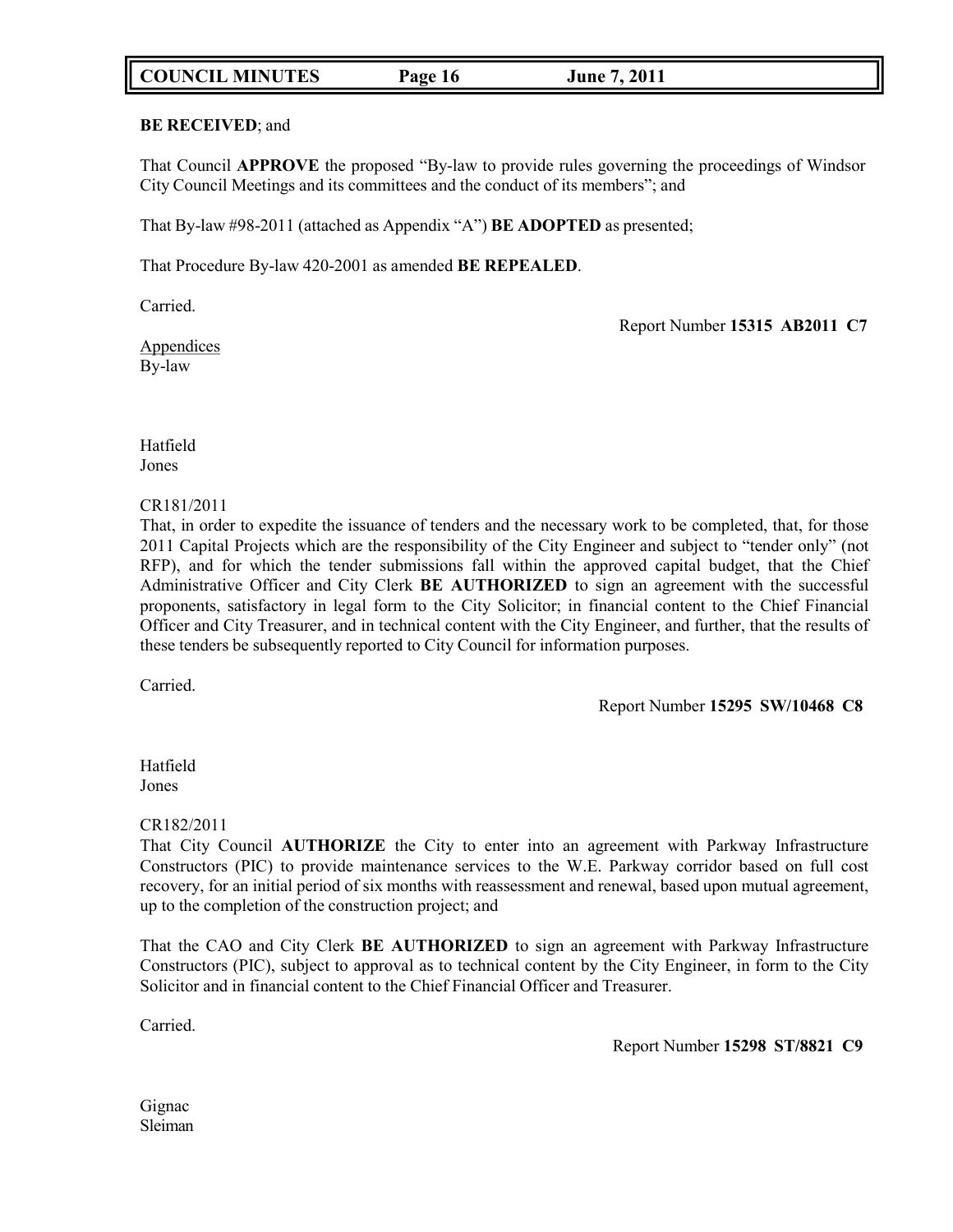| <b>COUNCIL MINUTES</b> | Page | 7, 2011<br>June |
|------------------------|------|-----------------|
|------------------------|------|-----------------|

### CR183/2011

That the report of the City Solicitor dated May 20, 2011 entitled "Windsor Christian Fellowship, Amendments to Original Agreement, Additional Claims/Requirements – CQ33-2011" **BE DEFERRED** for a minimum of four weeks to allow for Administration to meet with representatives from the Windsor Christian Fellowship to address outstanding concerns.

Carried. Councillors Marra, Halberstadt and Dilkens voting nay.

Report Number **15303 APM2011 10**

Dilkens Jones

#### CR184/2011

That the report of the City Engineer dated May 12, 2011 entitled "Lease for Chatham Street Parkette" **BE WITHDRAWN**, as requested by Administration.

Carried.

Report Number **15287 SR2011 11**

#### Hatfield Jones

#### CR185/2011

That the request by the City Grill to operate their valet parking service on the additional days of Wednesday, Thursday and Sunday, **BE APPROVED,** subject to the amendments to CR148/2011 as follows:

Item 1 a) iii be removed and replaced with the following wording:

### **"That the use of the right-of-way be restricted from Wednesday to Sunday from 5:00 p.m. to 2:00 a.m., and any further revision of time or day be delegated to the CAO for approval."**

And that the agreement **BE AMENDED** accordingly in form satisfactory to the City Solicitor, technical form to the City Engineer, financial content to the Chief Financial Officer and City Treasurer, and the CAO and City Clerk **BE AUTHORIZED** to sign the amended agreement.

Carried.

Report Number **15325 ST/11037 C13**

Hatfield Jones

CR186/2011 I. THAT the following low tender **BE ACCEPTED:**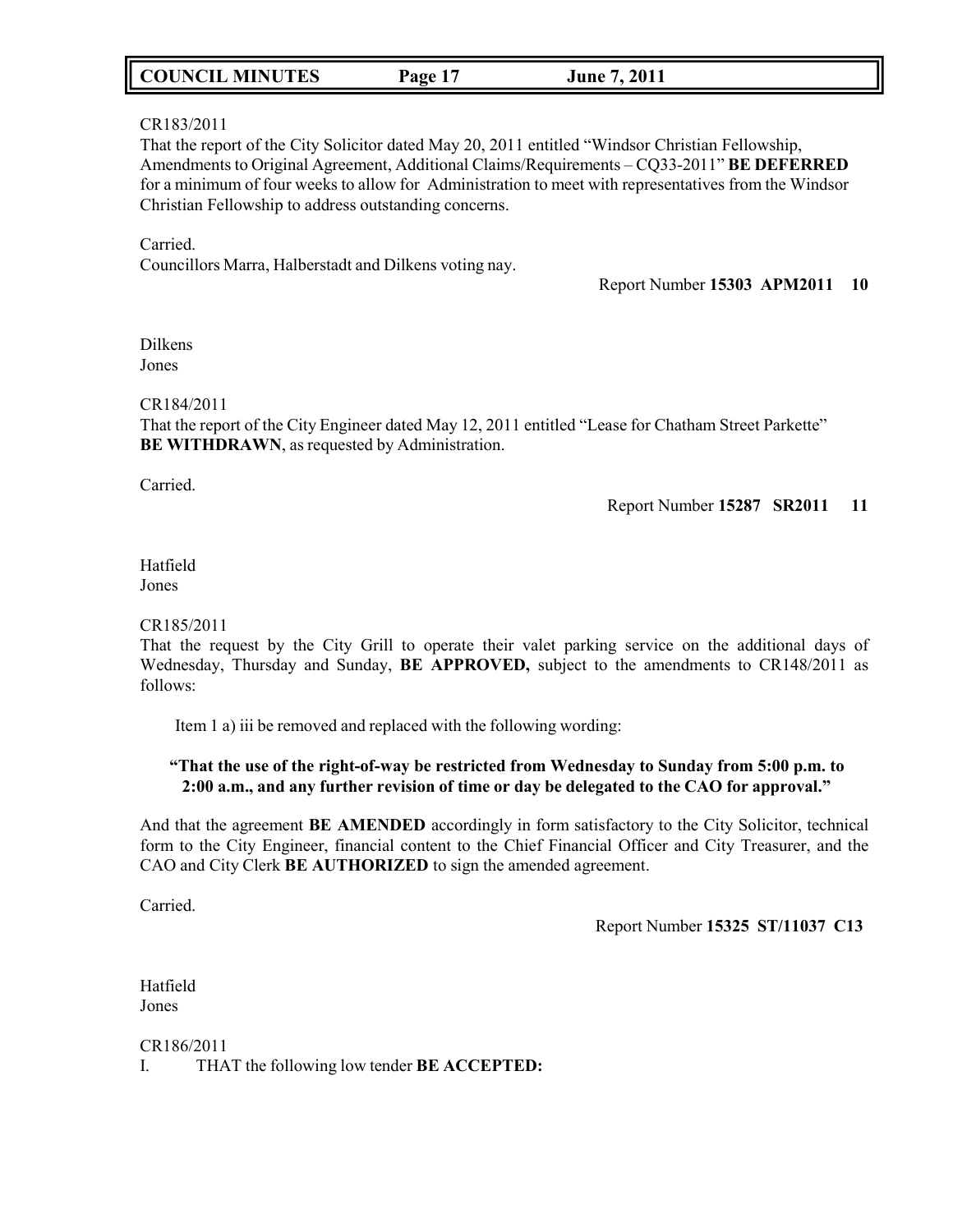| <b>COUNCIL MINUTES</b> | Page 18 | <b>June 7, 2011</b> |  |
|------------------------|---------|---------------------|--|
|------------------------|---------|---------------------|--|

| <b>Tenderer:</b>             | <b>DiPonti Paving Ltd.</b>                                                                |  |
|------------------------------|-------------------------------------------------------------------------------------------|--|
| Work:                        | Utility Cut Restoration – Asphalt Repairs<br>Tender No. 16-11                             |  |
| <b>Total Tendered Price:</b> | \$317,502.50                                                                              |  |
| <b>Account Charged:</b>      | 001 2980 989P 03556 0162601<br>001 2980 101P 93400 0162031<br>001 2980 550P 93400 0172303 |  |

**AND THAT** the Chief Administrative Officer and City Clerk **BE AUTHORIZED** to sign a contract satisfactory in form to the City Solicitor, technical content to the City Engineer, and financial content to the City Treasurer, with DiPonti Paving Ltd. for Tender No. 16-11.

II. **THAT APPROVAL BE GIVEN** to undertake an expenditure of \$317,502.50 for the Restoration of Utility Cuts and Asphalt Repairs, as a charge to the Current Operating Budget.

Carried.

Report Number **15294 SW/11076 C12**

Jones Dilkens

CR187/2011

That the report of the City Solicitor dated May 31, 2011 entitled "Zalev Property" **BE DEFERRED**.

Carried.

Report Number **15326 EI/10533 14**

Hatfield Jones

CR188/2011

That the report of the City Solicitor dated June 1, 2011 entitled "Mr. G. re: Land in Twin Oaks Industrial Park"**BE RECEIVED** and further, that the City Solicitor **BE DIRECTED** to advise the lawyer for Mr. G and that the City considers that it has no existing liability towards him for lands in the Twin Oaks Industrial Park.

Carried.

Report Number **15328 APM2011 C15**

Hatfield Jones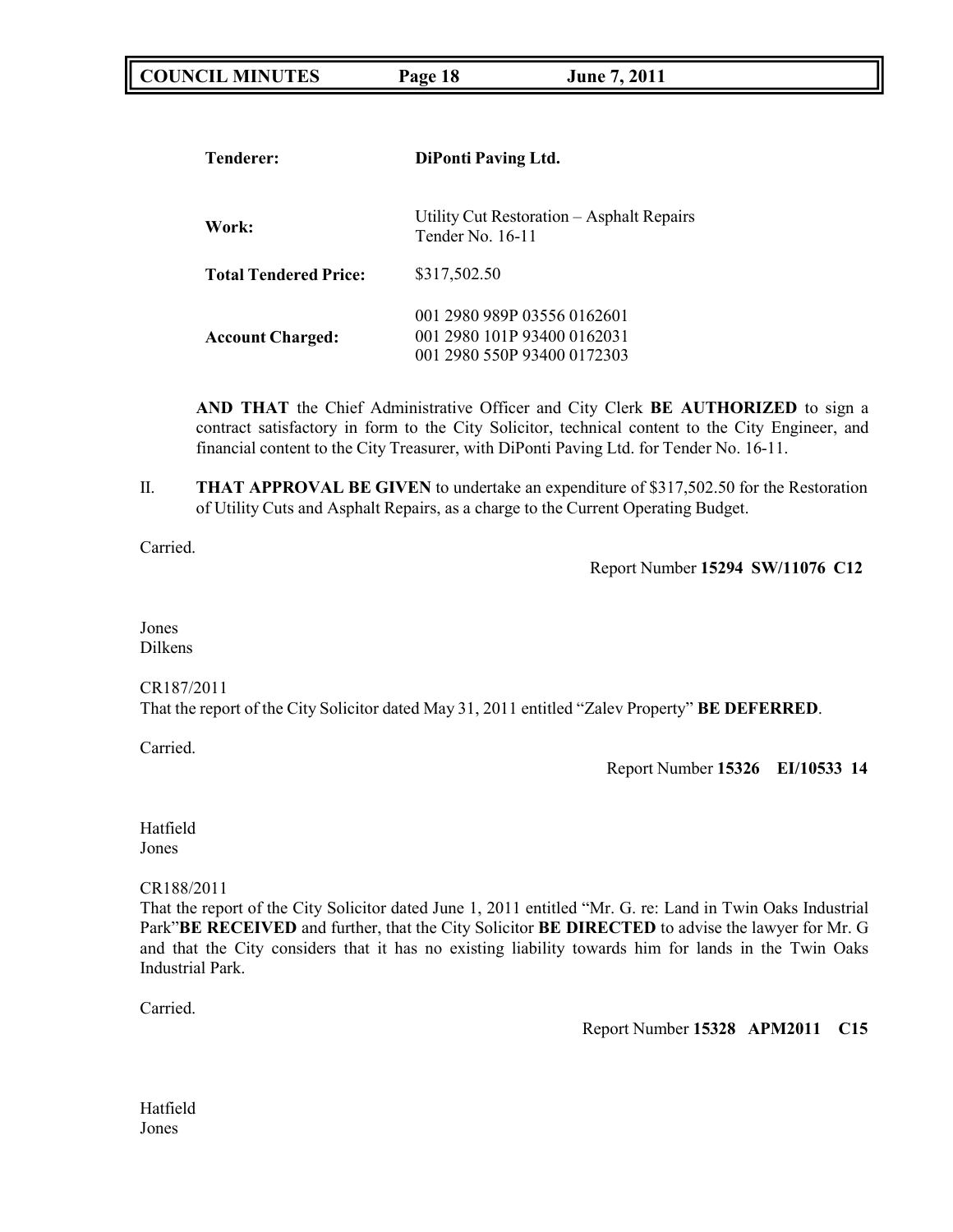| <b>COUNCIL MINUTES</b><br>Page 19 | June 7, 2011 |
|-----------------------------------|--------------|
|-----------------------------------|--------------|

### CR189/2011

That the report on the Dedicated Gas Tax Funds for Public Transportation Program **BE RECEIVED** FOR INFORMATION, that the Mayor and the Chief Financial Officer/City Treasurer and Corporate Leader Finance and Technology **BE AUTHORIZED** to sign the Letter of Agreement and any required ancillary documents, in form satisfactory to the City Solicitor and Corporate Leader Economic Development and Public Safety, and in financial content to the Chief Financial Officer/City Treasurer and Corporate Leader Finance and Technology, to allow The City of Windsor to receive the Gas Tax Funding, and that the accompanying By-law **BE CONSIDERED** for passage for this purpose.

Carried.

Report Number 15327 AFB/11080 C16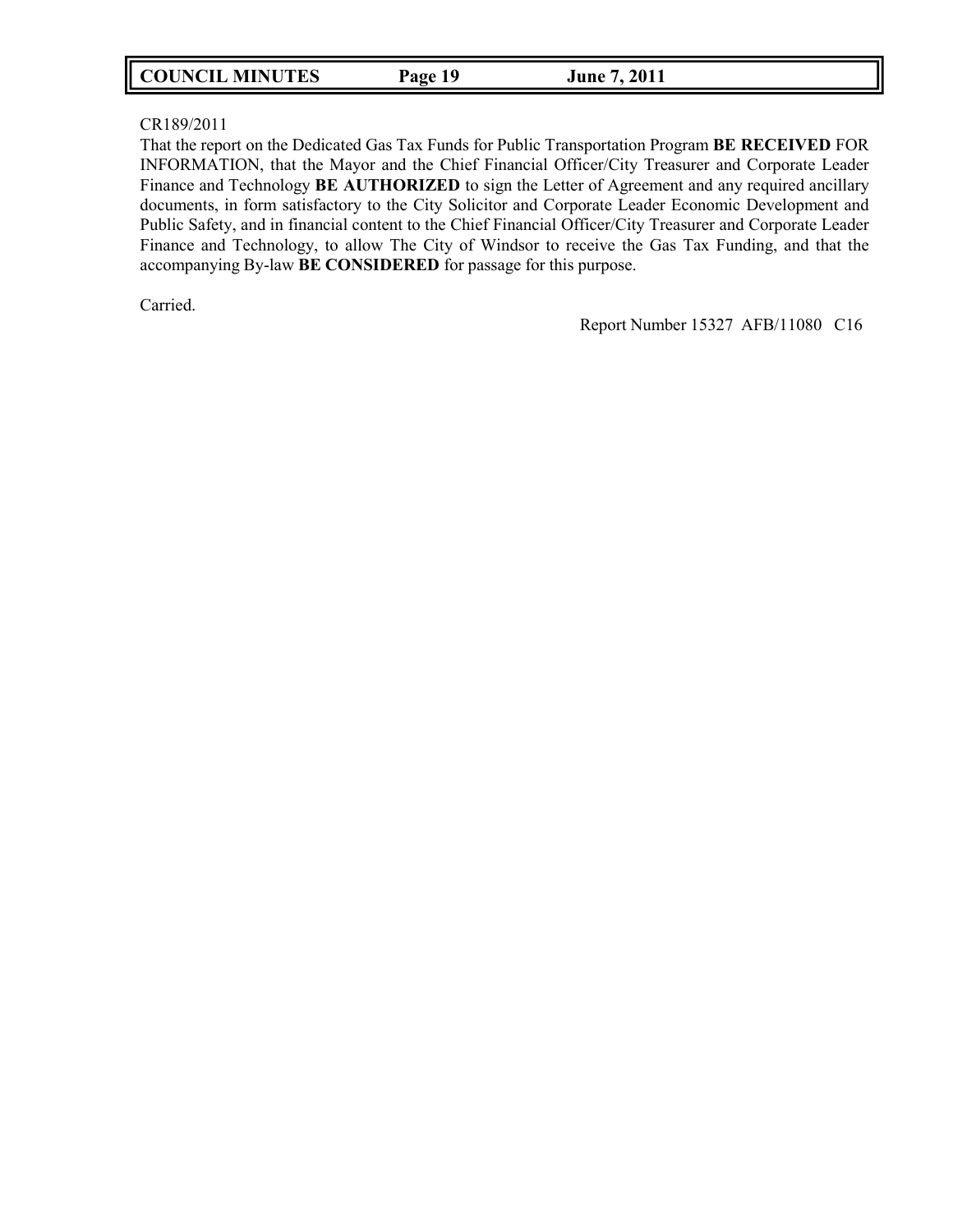| <b>COUNCIL MINUTES</b> | Page 20 | <b>June 7, 2011</b> |  |
|------------------------|---------|---------------------|--|
|------------------------|---------|---------------------|--|

Town & Gown portion **ADOPTED** by Council at its meeting held June 7, 2011[**M129-2011**] Town & Gown portion **DEFERRED** to June 7, 2011 at the May 16, 2011 [**M118-2011**] **ADOPTED** by Council at its meeting held May 16, 2011 [**M120-2011**] (except Town & Gown portion) **VC/bm**

**Windsor, Ontario, May 16, 2011**

# **REPORT OF THE STRIKING COMMITTEE of its meeting held**

May 9, 2011

| <b>PRESENT:</b> | Mayor E. Francis          |
|-----------------|---------------------------|
|                 | Councillor J. Gignac      |
|                 | Councillor R. Jones       |
|                 | Councillor H. Payne       |
|                 | Councillor B. Marra       |
|                 | Councillor F. Valentinis  |
|                 | Councillor A. Maghnieh    |
|                 | Councillor P. Hatfield    |
|                 | Councillor E. Sleiman     |
|                 | Councillor A. Halberstadt |
|                 | Councillor D. Dilkens     |
|                 |                           |

### **Declarations of Pecuniary Interest:**

Councillor Valentinis discloses an interest and abstains from voting on the Windsor Essex County Environment Committee as there are applicants from St. Clair College.

Councillor Payne discloses an interest and abstains from voting on the Town and Gown Committee as he is a landlord around the University area.

Your Committee submits the following recommendations:

(1) That the attached list (Appendix A) of citizen appointments to various Agencies, Boards and Commissions **BE APPROVED**, and further that all citizen appointments will be at the pleasure of Council, for the 2011-2014 term, or until successors are appointed.

(2) That the composition of the *Town & Gown Committee* **BE CHANGED** to 2 Councillors and 5 citizens, and further that the citizen appointees will not be representing specific organizations or groups.

(3) That the composition of the *International Relations Committee* **BE CHANGED** to 4 Councillors and 4 citizens, and further that the citizen appointees will not be representing specific organizations or groups.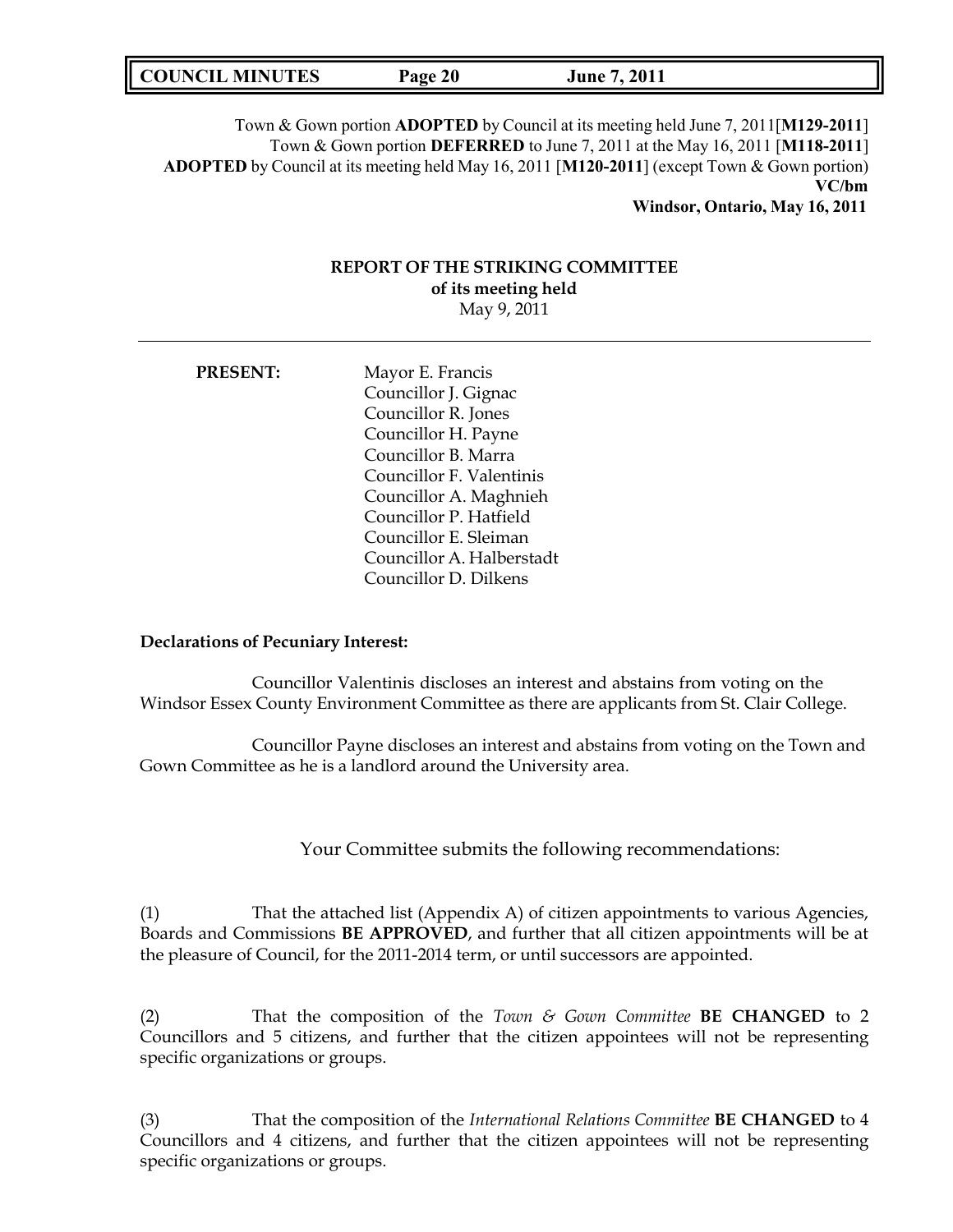(4) That consideration of citizen appointments to the *Windsor Accessibility Advisory Committee* **BE DEFERRED** pending a report from the Diversity Officer.

(5) That the composition of the *Windsor Detroit Tunnel Corporation* **BE CHANGED** to the Mayor, 3 Councillors and 1 citizen.

(6) That the composition of the *Windsor-Essex Health Unit Board* **BE CHANGED** to 4 Councillors and no citizen appointees, and further that Councillors Marra and Gignac **BE APPOINTED** to the Board to fill the 2 vacancies.

(7) That the CAO Performance Review Committee **BE DELEGATED** to the Executive Standing Committee.

(8) That consideration of one additional citizen representative on the *Windsor Utilities Commission* **BE DEFERRED** pending additional information.

(9) That the appointment of the citizen appointee on the Transit Windsor Board of Directors **BE DEFERRED** for further information.

**CHAIR** 

CITY CLERK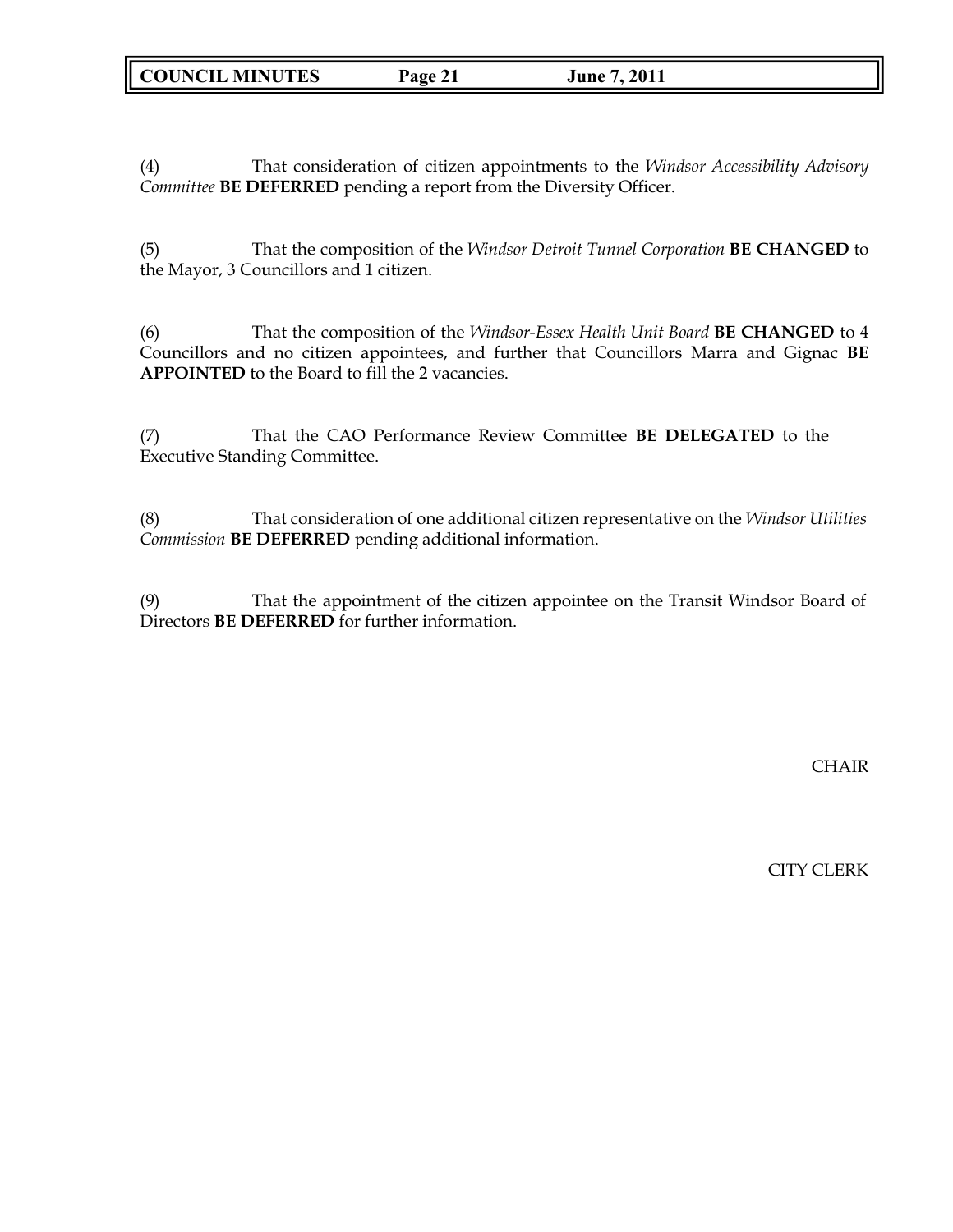**COUNCIL MINUTES Page 22 June 7, 2011**

Appendix A

# **AGENCIES, BOARDS AND COMMISSIONS** *–* **CITIZEN APPOINTMENTS**

| <b>NAME OF Agency, Board, Commission</b> | <b>APPOINTEES</b>                                                                                                                                                                                     |
|------------------------------------------|-------------------------------------------------------------------------------------------------------------------------------------------------------------------------------------------------------|
| <b>International Relations Committee</b> | Jerry Barycki<br>Guy DiPonio<br><b>Blake Roberts</b><br>Dr. Frank Simpson                                                                                                                             |
| Seniors Advisory Committee               | Lynne Adams<br><b>Jill Cadarette</b><br><b>Bruce Draper</b><br>Larry Duffield<br>Frank Duralia<br>Alex Gyemi<br>Kerry Ippolito<br>Calvin Little<br>Lieutenant Colonel Denis Meloche<br>Natalie Taylor |
| <b>Small Business Advisory Panel</b>     | Donald Larkin<br>Angelo Marignani<br>Dr. Alfie Morgan<br>Vicky Smith<br>Jim Williams                                                                                                                  |
| Town & Gown Committee                    | Lena Angelidis<br>Jane Boyd<br>Andre Capaldi<br>Matt Caron<br>John Fairley<br>Councillor Payne declares an<br><b>NOTE:</b><br>interest and abstains from voting                                       |
| <b>Windsor Bicycling Committee</b>       | Neil Campbell<br>Tristan Fehrenbach<br>Kari Gignac<br>Michelle Goyeau<br><b>Charles Griffiths</b><br>Mark Lindquist<br><b>Charles Pope</b><br>Christopher Waters                                      |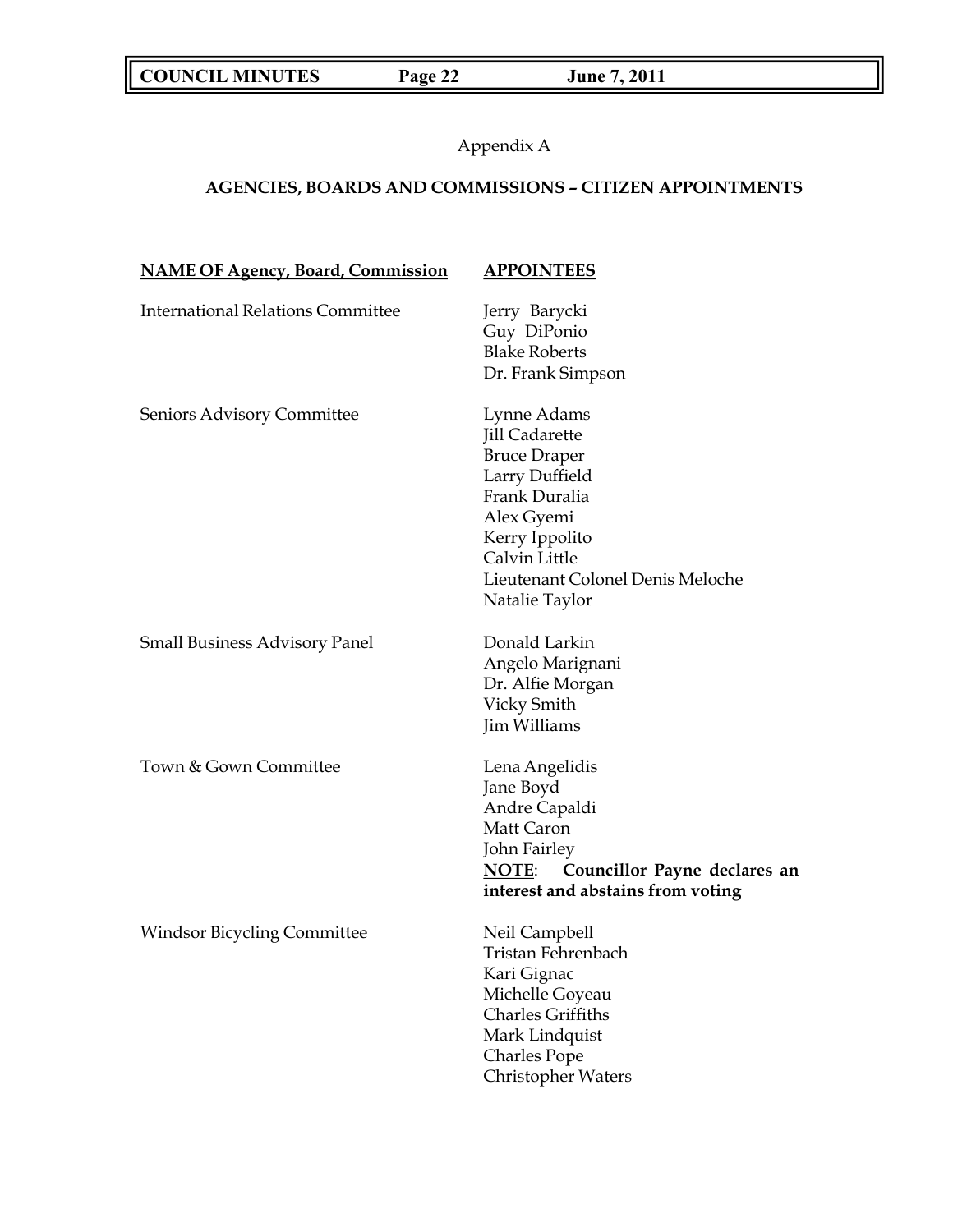**COUNCIL MINUTES Page 23 June 7, 2011**

| <b>NAME OF Agency, Board, Commission</b>                                     |           |             | <b>APPOINTEES</b>                                                                                                                                                                                                                                                                                                                                                                                                                                                                                                                                                                                                                                                                                                                         |  |
|------------------------------------------------------------------------------|-----------|-------------|-------------------------------------------------------------------------------------------------------------------------------------------------------------------------------------------------------------------------------------------------------------------------------------------------------------------------------------------------------------------------------------------------------------------------------------------------------------------------------------------------------------------------------------------------------------------------------------------------------------------------------------------------------------------------------------------------------------------------------------------|--|
| <b>Windsor Canada Utilities</b><br><b>Windsor Detroit Tunnel Corporation</b> |           |             | Martin Komsa<br>Victor Neufeld<br>Tim Fuerth                                                                                                                                                                                                                                                                                                                                                                                                                                                                                                                                                                                                                                                                                              |  |
|                                                                              |           |             |                                                                                                                                                                                                                                                                                                                                                                                                                                                                                                                                                                                                                                                                                                                                           |  |
| Windsor<br>Essex<br>Committee                                                | County    | Environment | <b>Charlie Wright (County Council)</b><br>Tamara Stomp (County Council)<br>Pauline Cheslock (health)<br>Shahbaz Ahmed (health)<br>Paul Henshaw (education)<br>Karen Fallon (education)<br>Jennifer Nantais (citizen)<br>Andrew Pula (county citizen)<br>Mark Bartlett (labour)<br>Ric Coronado (labour)<br>John Miller (industry)<br>Dean Clevett (industry)<br>Phil Roberts (environment field)<br>Derek Coronado (environment field)<br>Matthew Child (ERCA)<br>Juliet Mohammed (business & agriculture)<br>Radwan Tamr (business & agriculture)<br>Rules waived to allow Phil<br>NOTE:<br>Roberts, city employee, to serve<br>on<br>Committee.<br><b>NOTE: Councillor Valentinis declares an</b><br>interest and abstains from voting. |  |
| Windsor Heritage Committee                                                   |           |             | Lynn Baker<br>Simon Chamely<br>Robin Easterbrook<br>Andrew Foot<br>Jeffrey Mellow<br>Noreen Slack                                                                                                                                                                                                                                                                                                                                                                                                                                                                                                                                                                                                                                         |  |
| Windsor-Essex<br>Corporation                                                 | Community | Housing     | Anna Angelidis (Labour)<br>Marina Clemens (citizen)<br>Louis Lapensee (tenant)<br>Mark Morris (Chamber)<br>Claire Paquette (tenant)<br>Paul Valentine (citizen)                                                                                                                                                                                                                                                                                                                                                                                                                                                                                                                                                                           |  |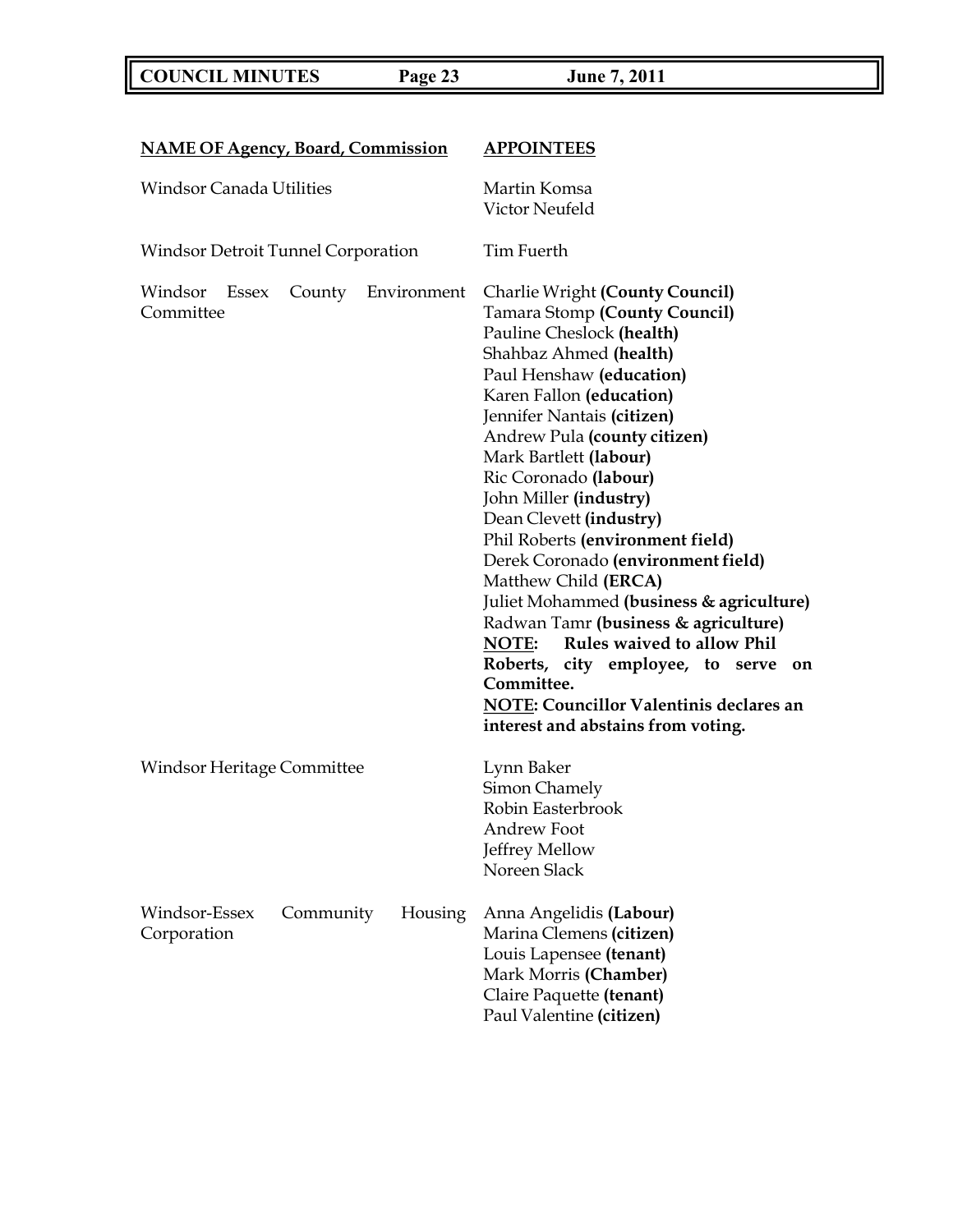# **COUNCIL MINUTES Page 24 June 7, 2011**

# **NAME OF Agency, Board, Commission APPOINTEES**

Your Quick Gateway (YQG) Board of Renato Discenza

Robert Payne Deborah Dent Jack Fraser Ronald Holden Kevin Laforet Mike Raymond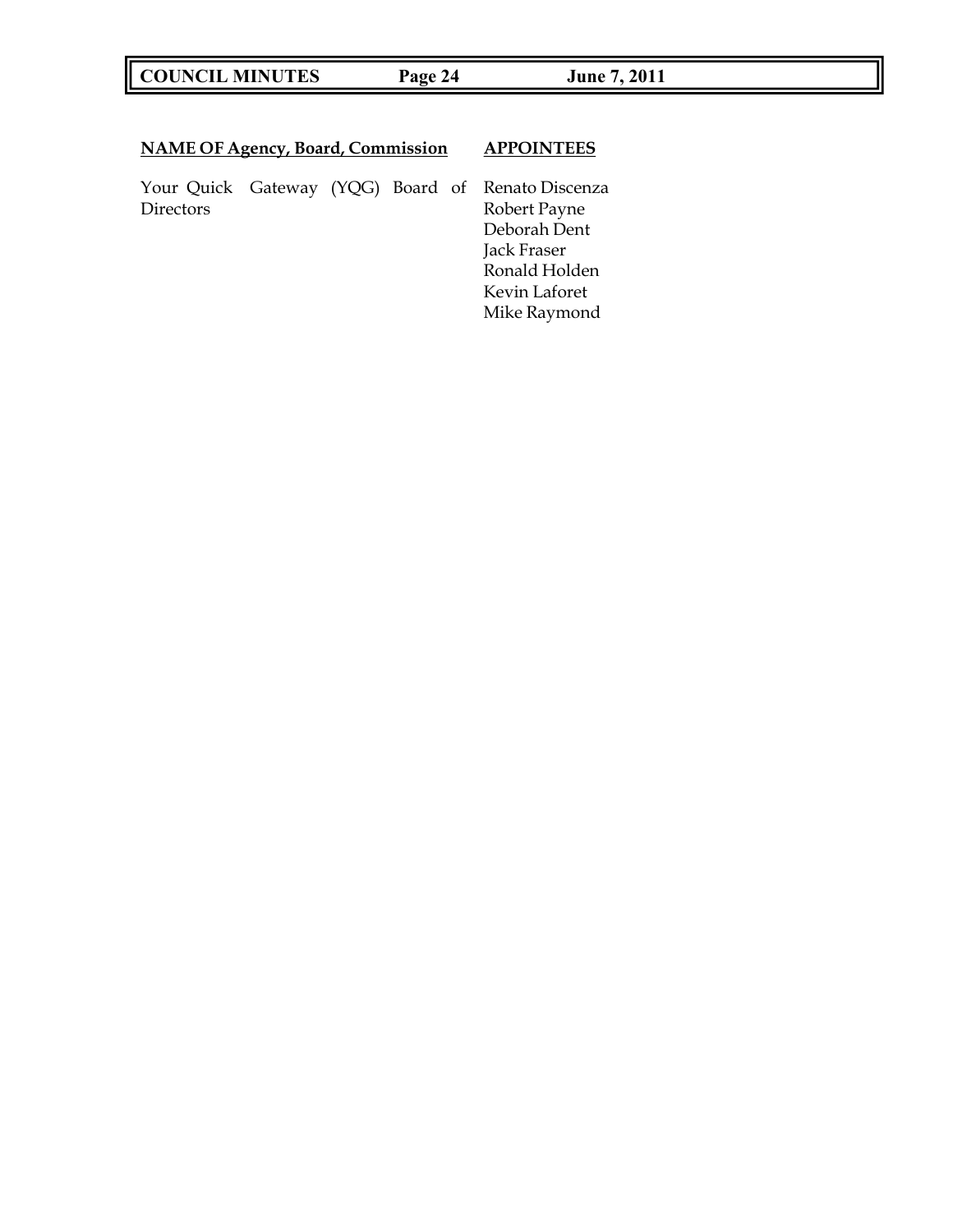| <b>COUNCIL MINUTES</b><br>Page 25 | June 7, 2011 |
|-----------------------------------|--------------|
|-----------------------------------|--------------|

**ADOPTED** by Council at its meeting held June 7, 2011 [**M130-2011**] VC/bm

# **SPECIAL MEETING OF COUNCIL – IN CAMERA June 7, 2011**

# **Meeting called to order at: 5:00 p.m.**

# **Members in Attendance:**

Mayor E. Francis Councillor R. Jones Councillor A. **Halberstadt** Councillor B. Marra Councillor P. Hatfield Councillor J. Gignac Councillor A. Maghnieh Councillor H. Payne Councillor E. Sleiman

# **Members Absent:**

Councillor F. Valentinis Councillor D. Dilkens

### **Also in attendance:**

- H. Reidel, Chief Administrative Officer (arrives at 5:02 p.m.)
- L. Lombardo, Acting Community Development and Health Commissioner and Corporate Leader Social Development, Health, Recreation and Culture
- M. Sonego, City Engineer and Corporate Leader Environmental Protection and Transportation
- G. Wilkki, City Solicitor and Corporate Leader Economic Development and Public Safety
- V. Critchley, City Clerk/Licence Commissioner and Corporate Leader Public Engagement and Human Services
- O. Colucci, Chief Financial Officer/City Treasurer and Corporate Leader Finance and Technology (arrives at 5:05 p.m.)
- V. Mihalo, Executive Director of Human Resources (Item 3)

# **Verbal Motion is presented by Councillor Sleiman, seconded by Councillor Payne,**

**to move in Camera for discussion of the following item(s):**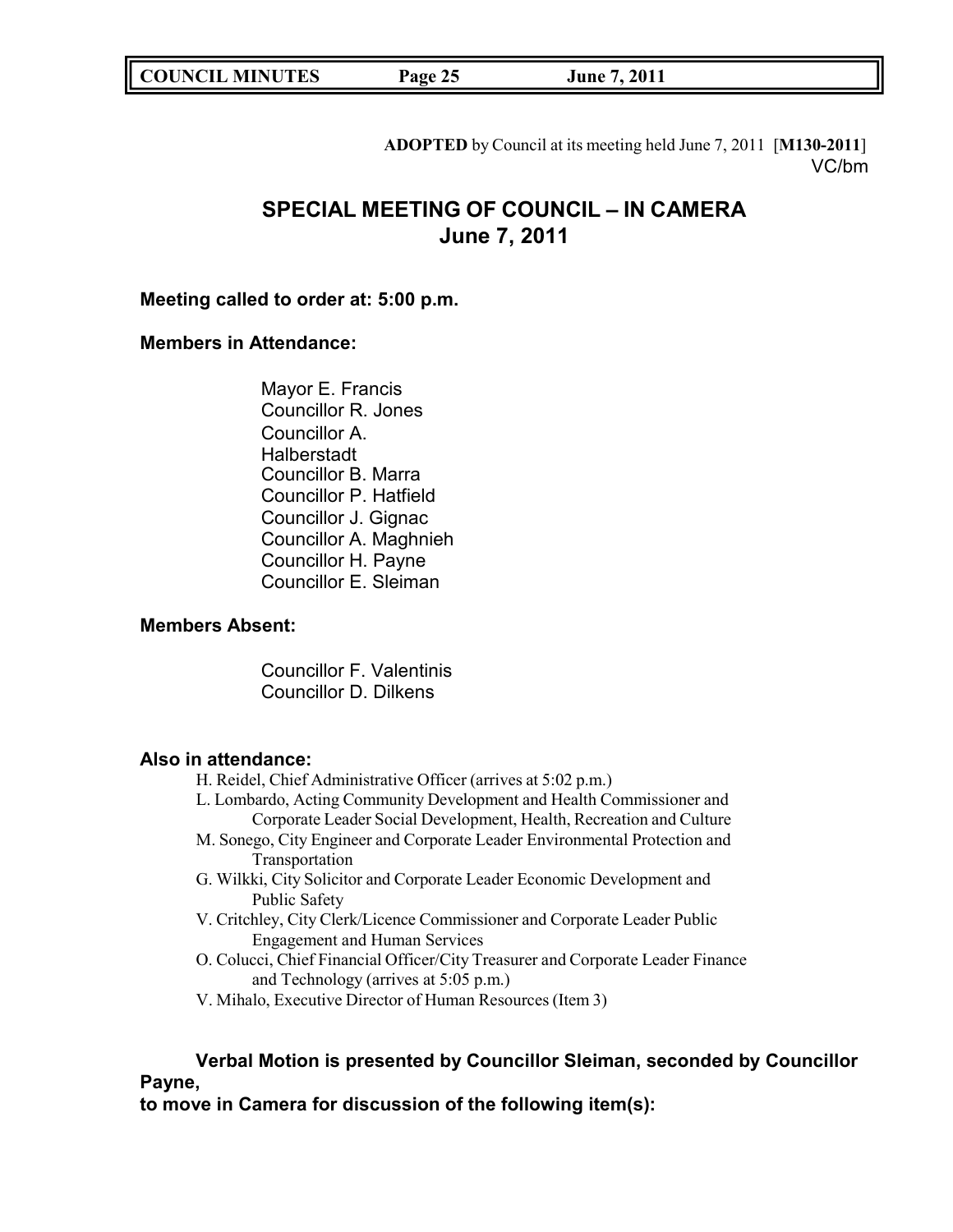| Item No.     | <b>Subject</b>                                                                          | - Pursuant to<br>Section<br>Municipal Act, 2001, as<br>amended |
|--------------|-----------------------------------------------------------------------------------------|----------------------------------------------------------------|
|              | Legal matter – potential litigation – advise subject  <br>to solicitor-client privilege | 1239(2)(e)(f)                                                  |
| 2.           | <b>Personal matter – Integrity Commissioner</b>                                         | 239(2)(b)                                                      |
| $\mathbf{3}$ | <b>Personal matter – recruitment</b>                                                    | 239(2)(b)                                                      |

# **Motion Carried.**

# **Declarations of Pecuniary Interest:**

None declared.

# **Discussion on the items of business. (Items 1, 2 and 3)**

**Verbal Motion is presented by Councillor Jones, seconded by Councillor Gignac,**

**that Rule 3.3 (c) of the** *Procedure By-law, 98-2011,* **BE WAIVED to add the following Agenda items:**

**4. Property Matter – Solicitor-client privilege**

**Motion Carried.**

**Discussion on the added item of business. (Item 4)**

**Verbal Motion is presented by Councillor Jones, seconded by Councillor Gignac,**

**to move back into public session.**

**Motion Carried.**

**Moved by Councillor Marra, seconded by Councillor Maghnieh, THAT the Clerk BE DIRECTED to transmit the recommendation(s) contained in the report(s) discussed at the In-Camera Council Meeting held June 7, 2011 directly to Council for consideration at the next Regular Meeting.**

1. That the recommendation contained in the in-camera report from the Project Administrator, Legal Counsel, City Engineer and Corporate Leader Environmental Protection and Transportation, Chief Financial Officer/City Treasurer and Corporate Leader Finance and Technology,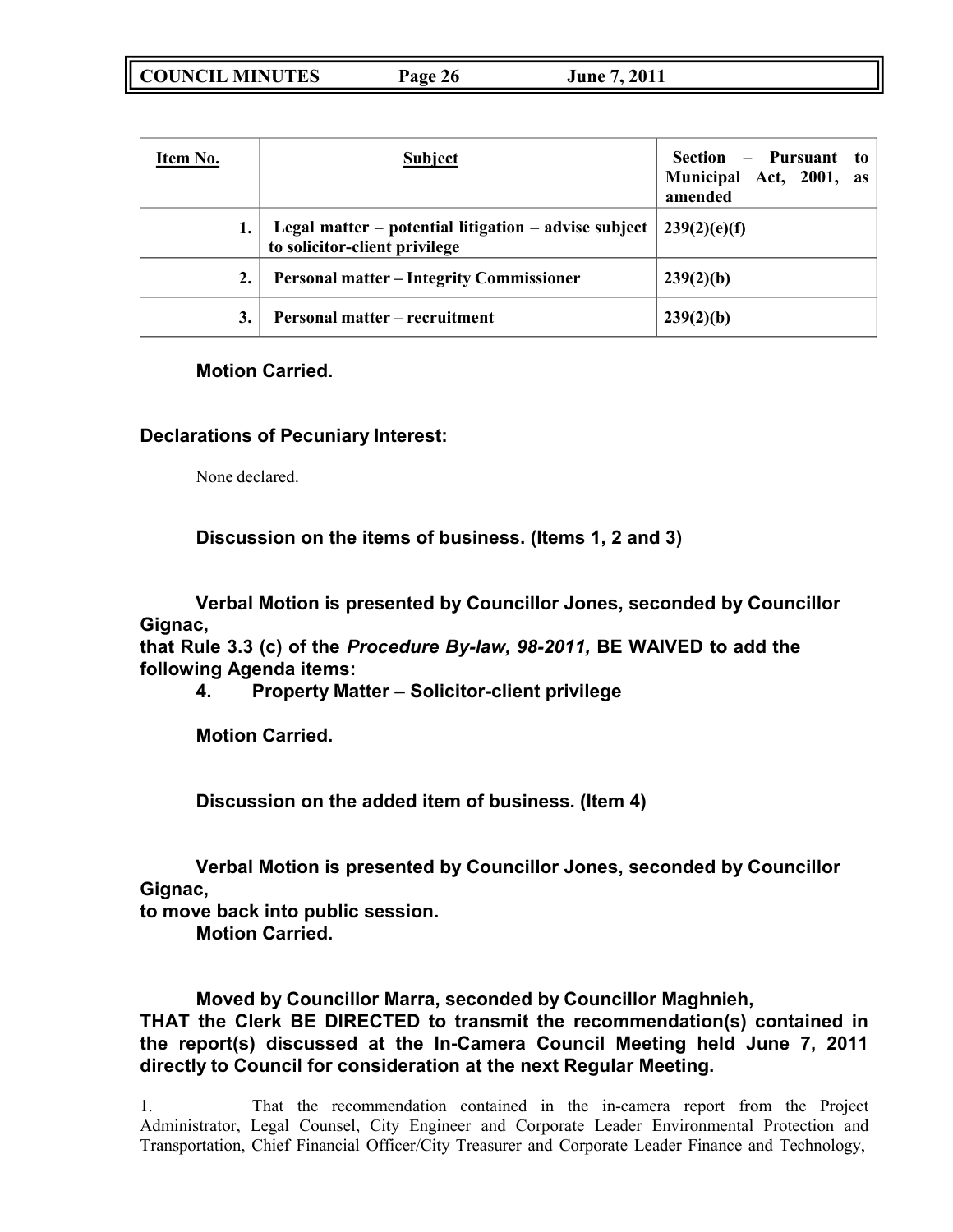| <b>COUNCIL MINUTES</b> | Page 27 | June 7, 2011 |  |
|------------------------|---------|--------------|--|
|------------------------|---------|--------------|--|

City Solicitor and Corporate Leader Economic Development and Public Safety respecting a legal matter – potential litigation and advice subject to solicitor-client privilege **BE APPROVED**.

2. That the recommendation contained in the in-camera report from the City Clerk/Licence Commissioner and Corporate Leader Public Engagement and Human Resources and City Solicitor and Corporate Leader Economic Development and Public Safety respecting a personal matter – Integrity Commissioner **BE APPROVED**.

# **Councillor Halberstadt voting nay.**

3. That the recommendation contained in the in-camera report from the City Engineer and Corporate Leader Environmental Protection and Transportation, Chief Financial Officer/City Treasurer and Corporate Leader Finance and Technology, City Solicitor and Corporate Leader Economic Development and Public Safety, City Clerk/Licence Commissioner and Corporate Leader Public Engagement and Human Services and Executive Director of Human Resources respecting a personal matter - recruitment **BE APPROVED**.

# **Councillors Sleiman, Marra and Jones voting nay.**

4. That the confidential verbal report from the City Solicitor and Corporate Leader Economic Development and Public Safety respecting a property matter **BE RECEIVED FOR INFORMATION**.

# **Motion Carried.**

**Moved by Councillor Jones, seconded by Councillor Marra, That the special meeting of council held June 7, 2011 BE ADJOURNED. (Time: 5:35 p.m.) Motion Carried.**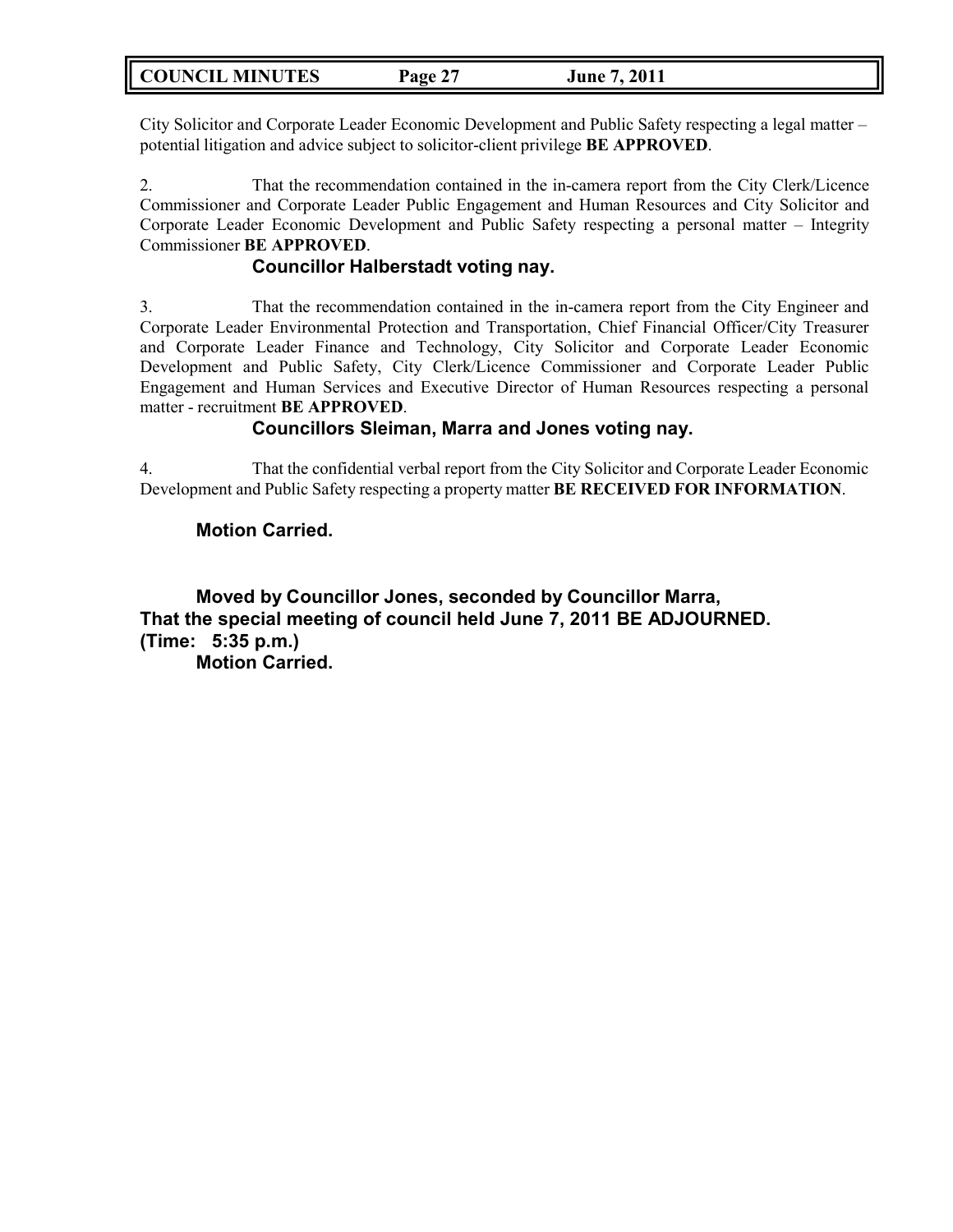**COUNCIL MINUTES Page 28 June 7, 2011**

**ADOPTED** by Council at its meeting held June 7, 2011 [**M131-2011**] VC/bm

# **SPECIAL MEETING OF COUNCIL – IN CAMERA May 30, 2011**

# **Meeting called to order at: 5:00 p.m.**

# **Members in Attendance:**

Mayor E. Francis Councillor D. Dilkens Councillor R. Jones Councillor A. Halberstadt Councillor F. Valentinis Councillor B. Marra Councillor J. Gignac Councillor A. Maghnieh Councillor H. Payne (arrives at 5:25 p.m. after Item 3) Councillor E. Sleiman

# **Members Absent:**

Councillor P. Hatfield

### **Also in attendance:**

- H. Reidel, Chief Administrative Officer
- R. Warsh, Community Development and Health Commissioner and Corporate Leader Social Development, Health, Recreation and Culture
- M. Sonego, City Engineer and Corporate Leader Environmental Protection and Transportation
- G. Wilkki, City Solicitor and Corporate Leader Economic Development and Public Safety
- V. Critchley, City Clerk/Licence Commissioner and Corporate Leader Public Engagement and Human Resources
- O. Colucci, Chief Financial Officer/City Treasurer and Corporate Leader Finance and Technology
- P. Brode, Senior Legal Counsel (Item 1)
- V. Mihalo, Executive Director of Human Resources (Item 2)
- J. Johnson, C. Williams, C. Rayfield, Aird & Berlis, Legal Counsel (Item 3)

# **Verbal Motion is presented by Councillor Sleiman, seconded by Councillor Dilkens,**

**that Rule 3.3 (a) of the** *Procedure By-law, 420-2001 as amended,* **be waived to add the following Agenda items:**

**3. Legal Matter – solicitor-client privilege**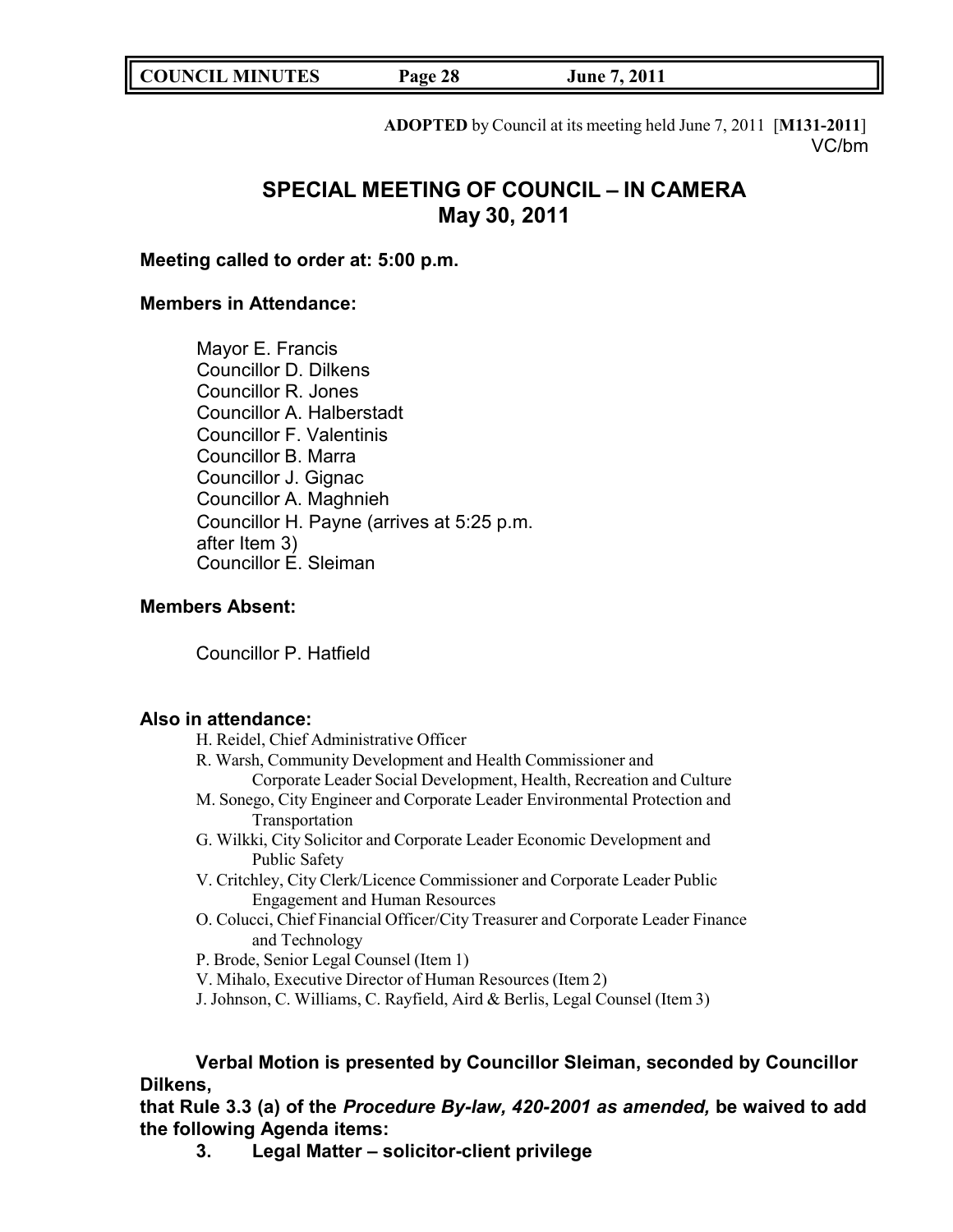| <b>COUNCIL MINUTES</b><br>Page 29 | June 7, 2011 |
|-----------------------------------|--------------|
|-----------------------------------|--------------|

**Motion Carried.**

**Verbal Motion is presented by Councillor Halberstadt, seconded by Councillor Jones,**

**to move in Camera for discussion of the following item(s), adding Item 3:**

| 0. | <b>Subject</b>                                 | $\mathbf{h}$ – Pursuant to Municipal<br>Act, 2001, as amended |
|----|------------------------------------------------|---------------------------------------------------------------|
|    | 1. matter $-$ appeal                           | 239(2)(e)                                                     |
|    | 2. al matter – pay equity                      | 239(2)(b)(d)(e)                                               |
|    | 3. matter – solicitor-client privilege - ADDED | 239(2)(e)                                                     |

**Motion Carried.**

# **Declarations of Pecuniary Interest:**

Councillor Valentinis declares a conflict on Item 1 as the expanded ANSI area may contain property owned by his wife.

**Discussion on the items of business. (Items 3, 1, and 2)**

**Verbal Motion is presented by Councillor Valentinis, seconded by Councillor Marra, to move back into public session. Motion Carried.**

# **Moved by Councillor Jones, seconded by Councillor Maghnieh, THAT the Clerk BE DIRECTED to transmit the recommendation(s) contained in the report(s) discussed at the In-Camera Council Meeting held May 30, 2011 directly to Council for consideration at the next Regular Meeting.**

1. That the recommendation contained in the in-camera report from Senior Legal Counsel, City Solicitor and Corporate Leader Economic Development and Public Safety and Chief Financial Officer/City Treasurer and Corporate Leader Finance and Technology respecting a legal matter - appeal **BE APPROVED**.

2. That the recommendation contained in the in-camera report from the Manager, Organizational Development and Health and Safety, Executive Director of Human Resources, City Clerk and Licence Commissioner and Corporate Leader Public Engagement and Human Resources and Chief Financial Officer and City Treasurer and Corporate Leader Finance and Technology, City Solicitor and Corporate Leader Economic Development and Public Safety and Community Development and Health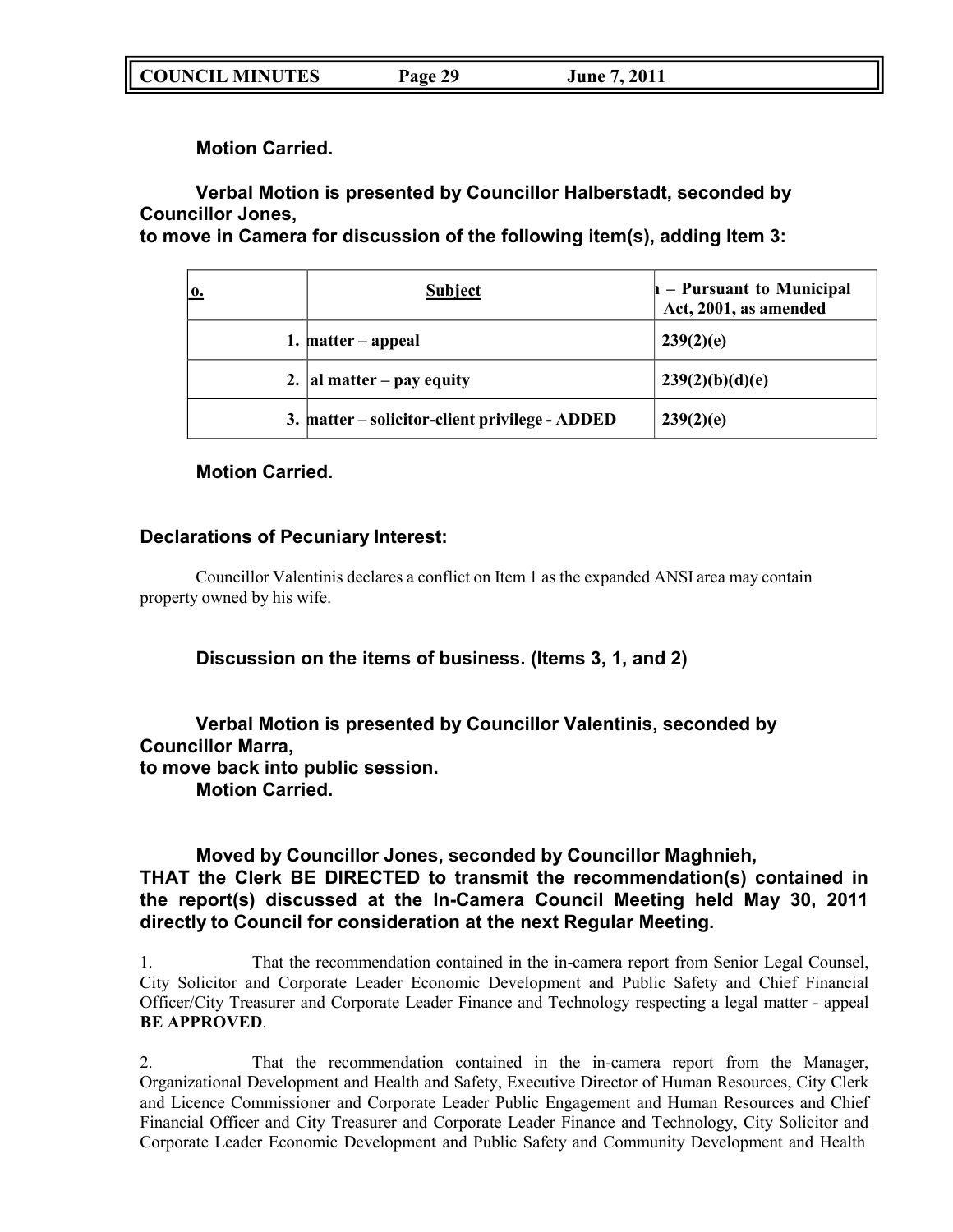# **COUNCIL MINUTES Page 30 June 7, 2011**

Commissioner and Corporate Leader Social Development, Health, Recreation and Culture respecting a personal matter – pay equity **BE APPROVED**.

3. That the verbal report from the City's Legal Counsel **BE RECEIVED** and that Legal Counsel **PROCEED** on the verbal direction of Council.

# **Motion Carried.**

**Moved by Councillor Jones, seconded by Councillor Marra, That the special meeting of council held May 30, 2011 BE ADJOURNED. (Time: 5:40 p.m.) Motion Carried.**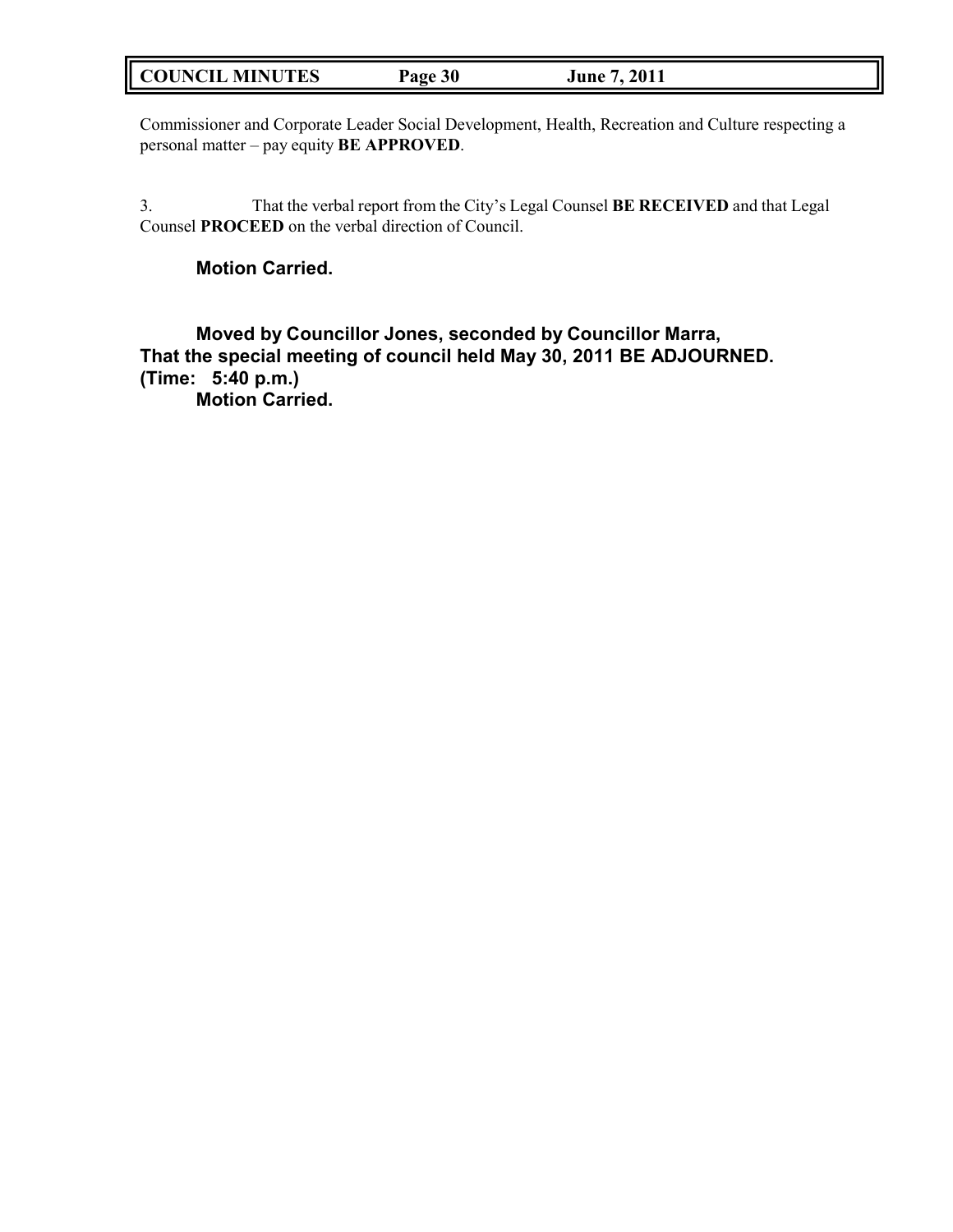| <b>COUNCIL MINUTES</b> | Page 31 | <b>June 7, 2011</b> |  |
|------------------------|---------|---------------------|--|
|------------------------|---------|---------------------|--|

**ADOPTED** by Council at its meeting held June 7, 2011 [**M132-2011**] /AA Windsor, Ontario June 7, 2011

|                         | <b>REPORT NO. 1</b> of the<br><b>EXECUTIVE COMMITTEE</b><br>of its meeting held May 30, 2011                                                                                                                                                                                        |  |
|-------------------------|-------------------------------------------------------------------------------------------------------------------------------------------------------------------------------------------------------------------------------------------------------------------------------------|--|
| <b>Members Present:</b> | <b>Mayor E. Francis</b><br><b>Councillor D. Dilkens</b><br>Councillor J. Gignac<br><b>Councillor A. Halberstadt</b><br><b>Councillor R. Jones</b><br><b>Councillor A. Maghnieh</b><br><b>Councillor B. Marra</b><br><b>Councillor E. Sleiman</b><br><b>Councillor F. Valentinis</b> |  |

### **Member Absent: Councillor P. Hatfield**

That the following recommendation of the Executive Committee **BE APPROVED** as follows**:**

Moved by Councillor Halberstadt, seconded by Councillor Sleiman,

That the purchase of Hazmat monitoring equipment at a total cost of \$44,015 be APPROVED. It will be funded as follows: \$22,007 from JEPP funding, \$22,008 from the Ontario Fire Service Grant Reserve Account 1768, which has a balance of \$138,877;

That the CAO and the Chief Financial Officer/City Treasurer and Corporate Leader Finance and Technology be authorized to sign the JEPP Application Funding Approval Form, which agreement shall be satisfactory as to form to the City Solicitor and Corporate Leader Economic Development and Public Safety, and as to technical content to the Fire Chief;

That the Delegation of Authority (DOA) By-Law be amended to grant authority to the CAO to approve future grant applications upon the recommendation of the Chief Financial Officer/City Treasurer/Corporate Leader Finance and Technology and the City Solicitor/Corporate Leader Economic Development and Public Safety.

Carried.

*Clerk's Note:* The Report from the Manager of Administration, Council Services and Assistant Fire Chief, Fire Services dated May 19, 2011 is *attached* as background information.

**CHAIRPERSON** 

**DEPUTY CITY CLERK & SENIOR MANAGER OF COUNCIL SERVICES**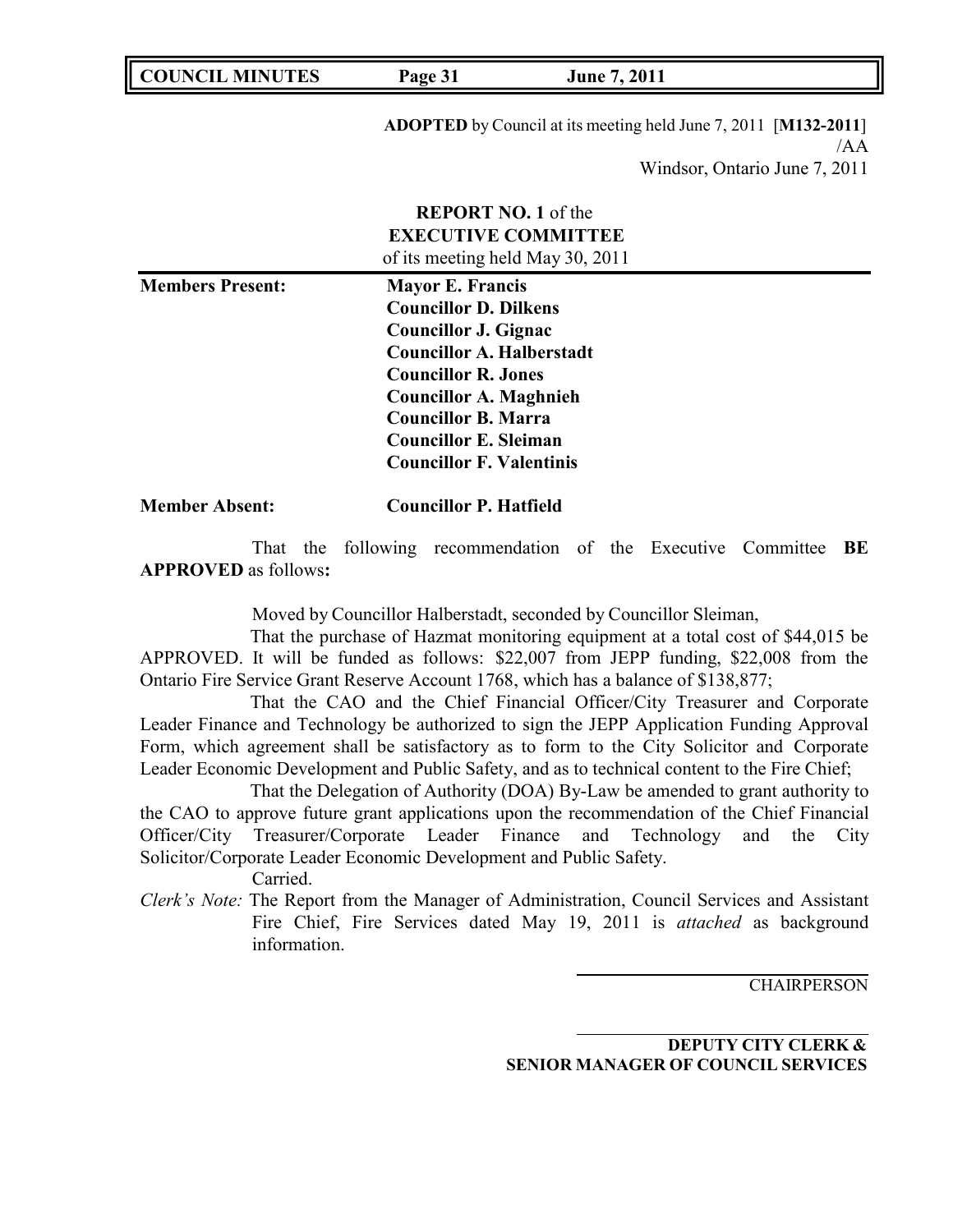**COUNCIL MINUTES Page 32 June 7, 2011**

**ADOPTED** by Council at its meeting held June 7, 2011 [**M133-2011**] /AA Windsor, Ontario June 7, 2011

# **REPORT NO. 1** of the **SOCIAL DEVELOPMENT, HEALTH & CULTURE STANDING COMMITTEE** of its meeting held May 11, 2011

**Present: Councillor Al Maghnieh, Chair Councillor Alan Halberstadt Councillor Percy Hatfield Councillor Ron Jones Councillor Ed Sleiman**

That the following recommendation of the Social Development, Health and Culture Standing Committee **BE APPROVED** as follows**:**

Moved by Councillor Hatfield, seconded by Councillor Sleiman, That the report of the Community Development and Health Commissioner dated March 9, 2011 entitled "Employment Initiatives" **BE NOTED** and **FILED.** Carried.

*Clerk's Note:* The Report from the Community Development and Health Services- Employment Social Services dated March 9, 2011 is *attached* as background information.

**CHAIRPERSON**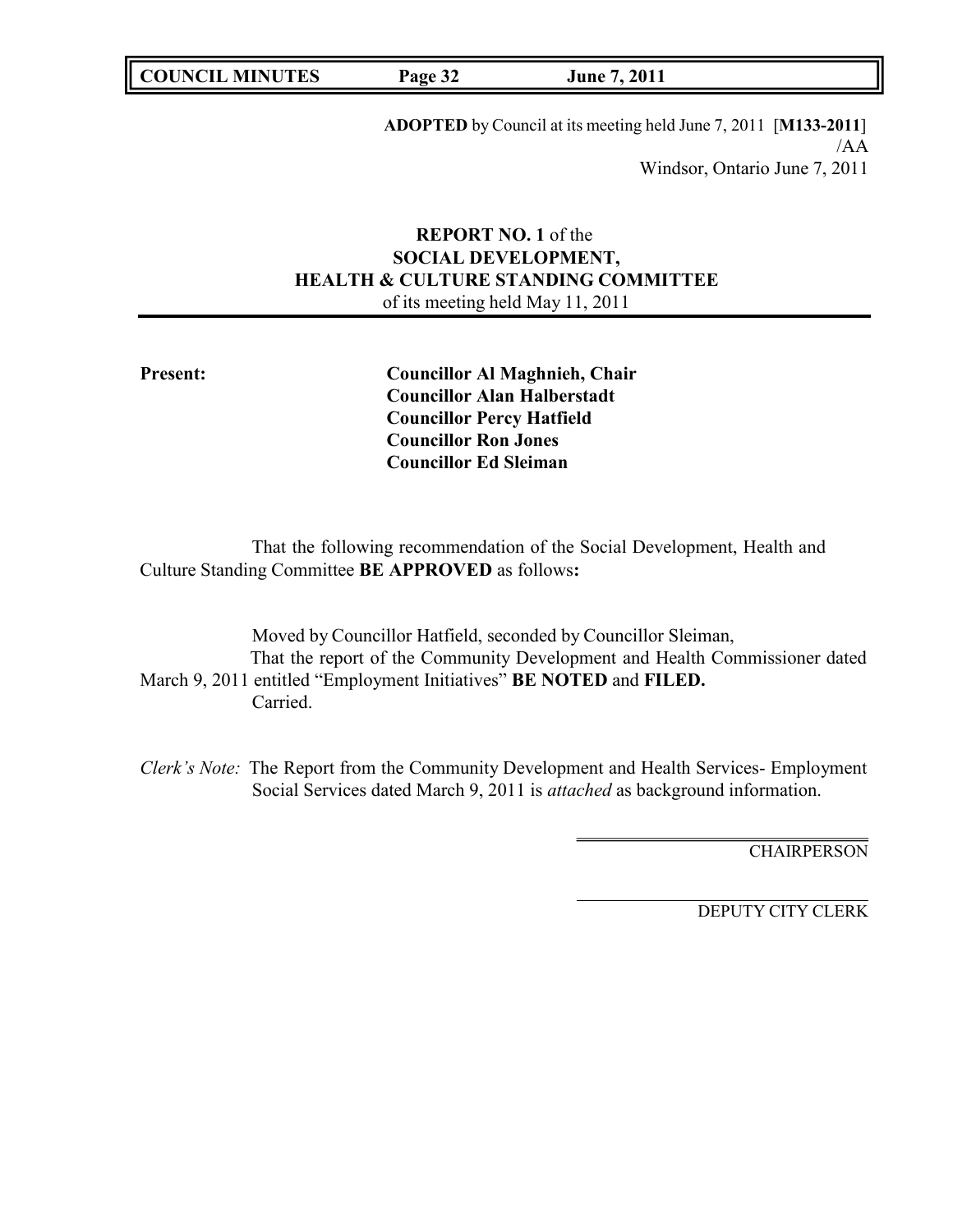**COUNCIL MINUTES Page 33 June 7, 2011**

**ADOPTED** by Council at its meeting held June 7, 2011 [**M133-2011**] **/**AA Windsor, Ontario June 7, 2011

# **REPORT NO. 2** of the **SOCIAL DEVELOPMENT, HEALTH & CULTURE STANDING COMMITTEE** of its meeting held May 11, 2011

**Present: Councillor Al Maghnieh, Chair Councillor Alan Halberstadt Councillor Percy Hatfield Councillor Ron Jones Councillor Ed Sleiman**

That the following recommendation of the Social Development, Health and Culture Standing Committee **BE APPROVED** as follows**:**

Moved by Councillor Halberstadt, seconded by Councillor Sleiman, That the report of the Community Development & Health Commissioner dated April 9, 2011 entitled "Response to CQ 116-2009" respecting steps being taken to train ablebodied recipients of Ontario Works in preparation for availing the 10,000 jobs soon to be required to construct the \$2 billion border infrastructure projects **BE NOTED** and **FILED.** Carried.

*Clerk's Note:* The Report from the Community Development and Health Services- Employment Social Services dated April 19, 2011 is *attached* as background information.

**CHAIRPERSON**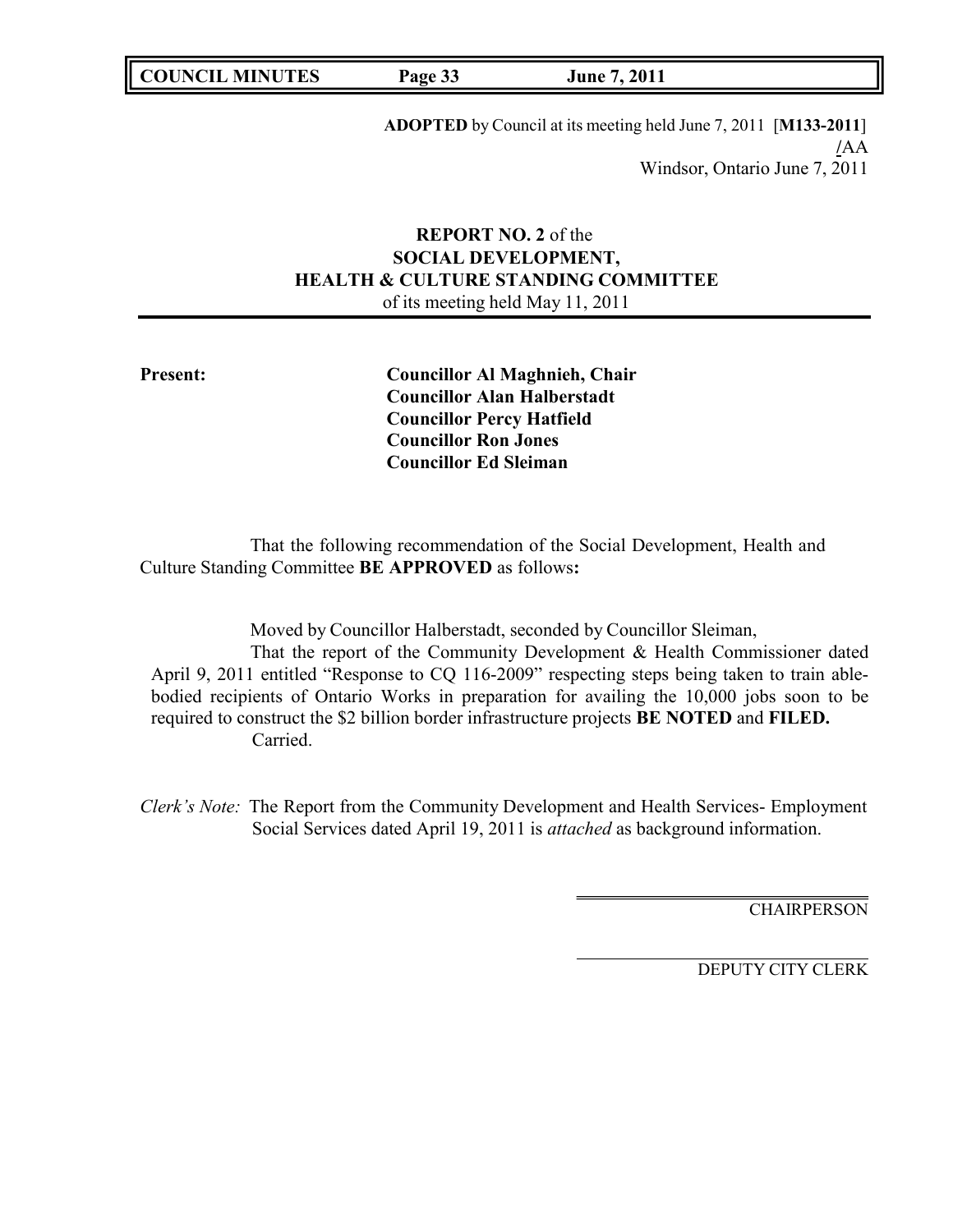**COUNCIL MINUTES Page 34 June 7, 2011**

**ADOPTED** by Council at its meeting held June 7, 2011 [**M133-2011**] /AA Windsor, Ontario June 7, 2011

# **REPORT NO. 3** of the **SOCIAL DEVELOPMENT, HEALTH & CULTURE STANDING COMMITTEE** of its meeting held May 11, 2011

**Present: Councillor Al Maghnieh, Chair Councillor Alan Halberstadt Councillor Percy Hatfield Councillor Ron Jones Councillor Ed Sleiman**

That the following recommendation of the Social Development, Health and Culture Standing Committee **BE APPROVED** as follows**:**

Moved by Councillor Halberstadt, seconded by Councillor Jones,

That the report of the Community Development and Health Commissioner dated March 16, 2011 entitled "Response to CQ12-2011 Regarding Job Creation" **BE RECEIVED FOR INFORMATION.**

Carried.

*Clerk's Note:* The Report from the Community Development and Health Services- Employment Social Services dated March 16, 2011 is *attached* as background information.

**CHAIRPERSON**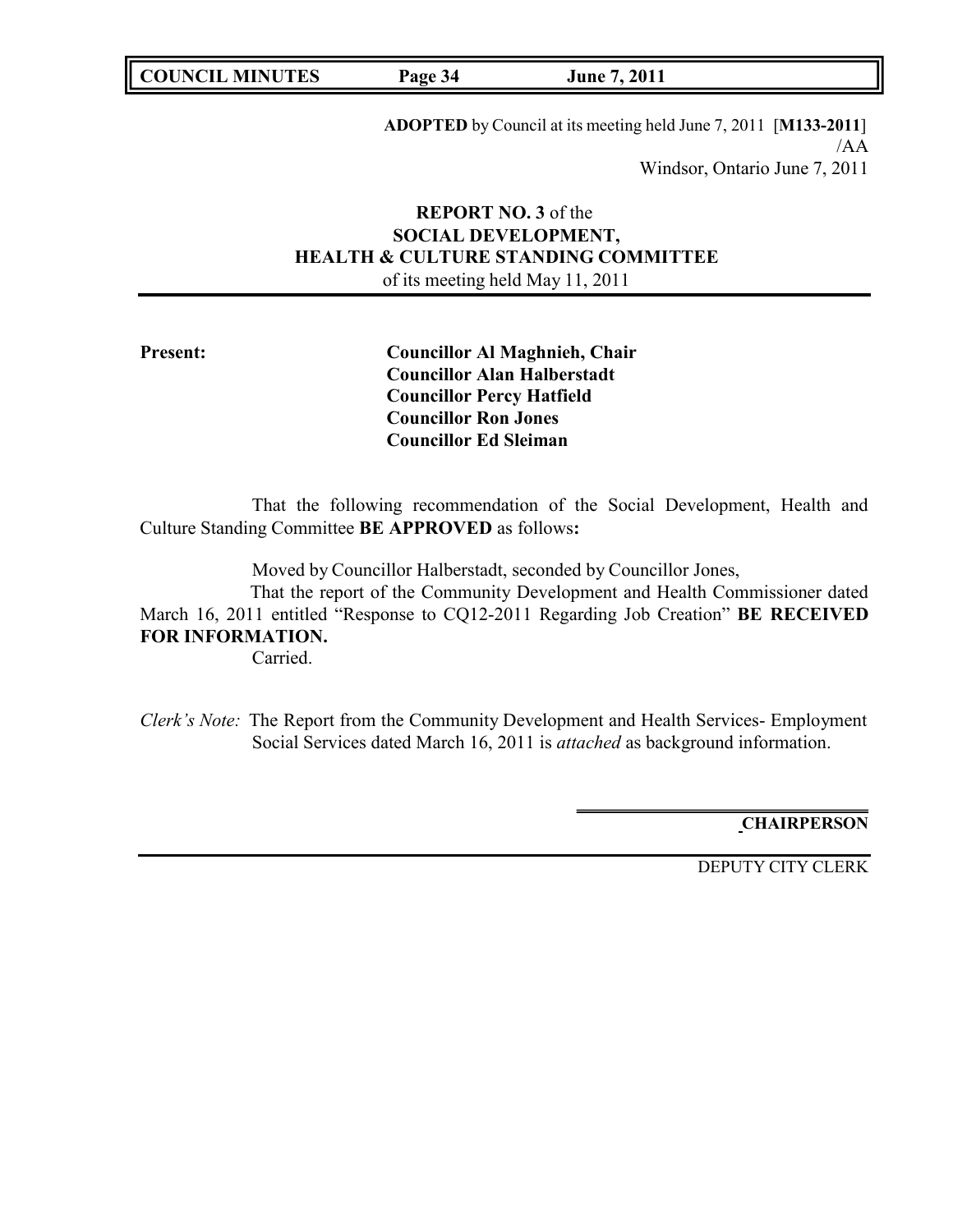**COUNCIL MINUTES Page 35 June 7, 2011**

**ADOPTED** by Council at its meeting held June 7, 2011 [**M133-2011**] /AA Windsor, Ontario June 7, 2011

# **REPORT NO. 4** of the **SOCIAL DEVELOPMENT, HEALTH & CULTURE STANDING COMMITTEE** of its meeting held May 11, 2011

**Present: Councillor Al Maghnieh, Chair Councillor Alan Halberstadt Councillor Percy Hatfield Councillor Ron Jones Councillor Ed Sleiman**

That the following recommendation of the Social Development, Health and Culture Standing Committee **BE APPROVED** as follows**:**

Moved by Councillor Hatfield, seconded by Councillor Sleiman,

That the report of the Community Development and Health Commissioner dated April 21, 2011 entitled "Employment Initiatives – Charles Clarke Square Concession" **BE RECEIVED FOR INFORMATION.**

Carried.

*Clerk's Note:* The Administrative Report dated April 21, 2011 is *attached* as background information.

**CHAIRPERSON**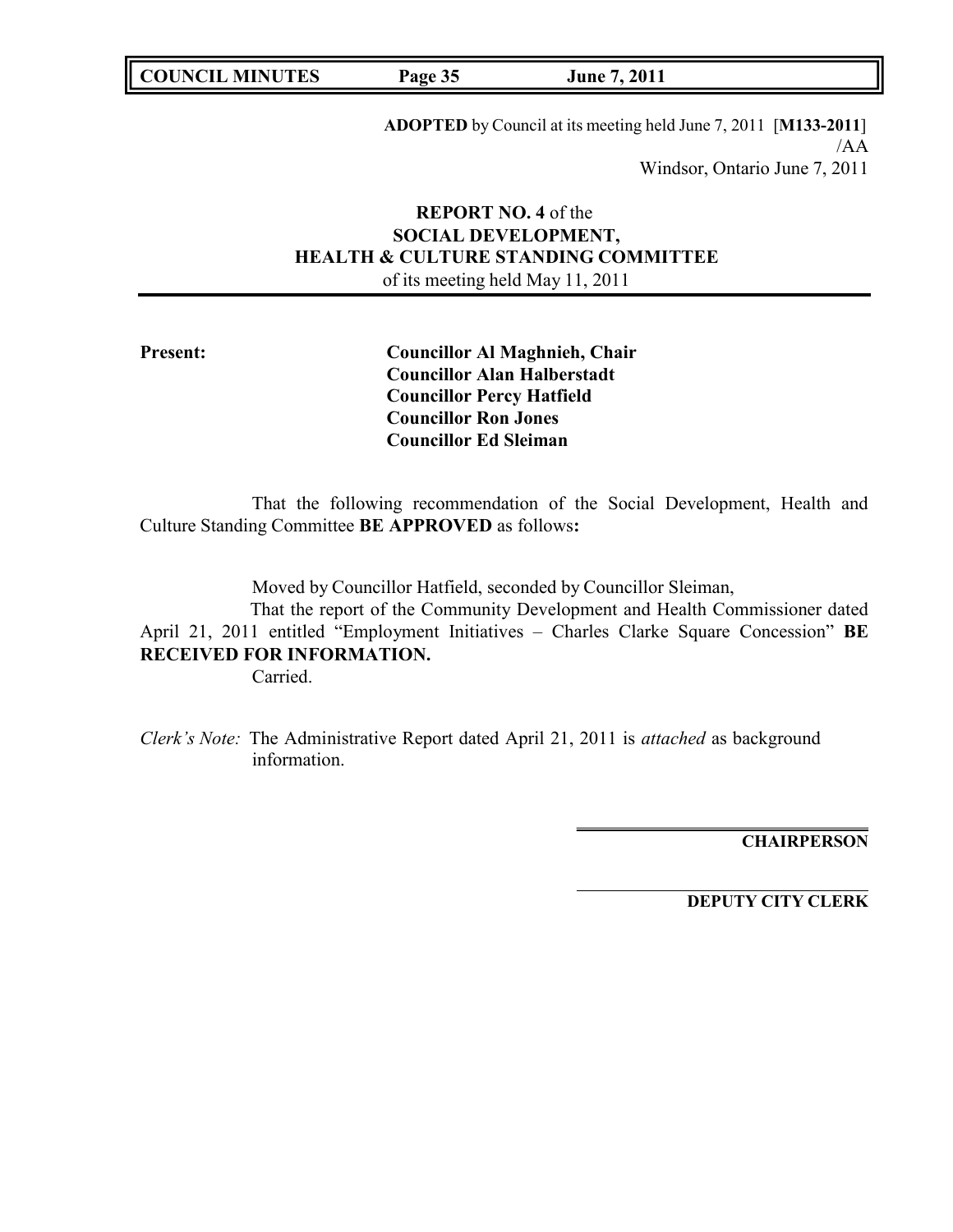**COUNCIL MINUTES Page 36 June 7, 2011**

**ADOPTED** by Council at its meeting held June 7, 2011 [**M133-2011**] /AA Windsor, Ontario June 7, 2011

# **REPORT NO. 5** of the **SOCIAL DEVELOPMENT, HEALTH & CULTURE STANDING COMMITTEE** of its meeting held May 11, 2011

**Present: Councillor Al Maghnieh, Chair Councillor Alan Halberstadt Councillor Percy Hatfield Councillor Ron Jones Councillor Ed Sleiman**

That the following recommendation of the Social Development, Health and Culture Standing Committee **BE APPROVED** as follows**:**

Moved by Councillor Halberstadt, seconded by Councillor Hatfield,

That the report of the Community Development and Health Commissioner dated April 21, 2011 entitled "Social Services Modernization Project (SSSMP) – Online Application Option" **BE RECEIVED FOR INFORMATION**. Carried.

*Clerk's Note:* The Community Development and Health Services – Employment Social Services report dated April 21, 2011 is *attached* as background information.

**CHAIRPERSON**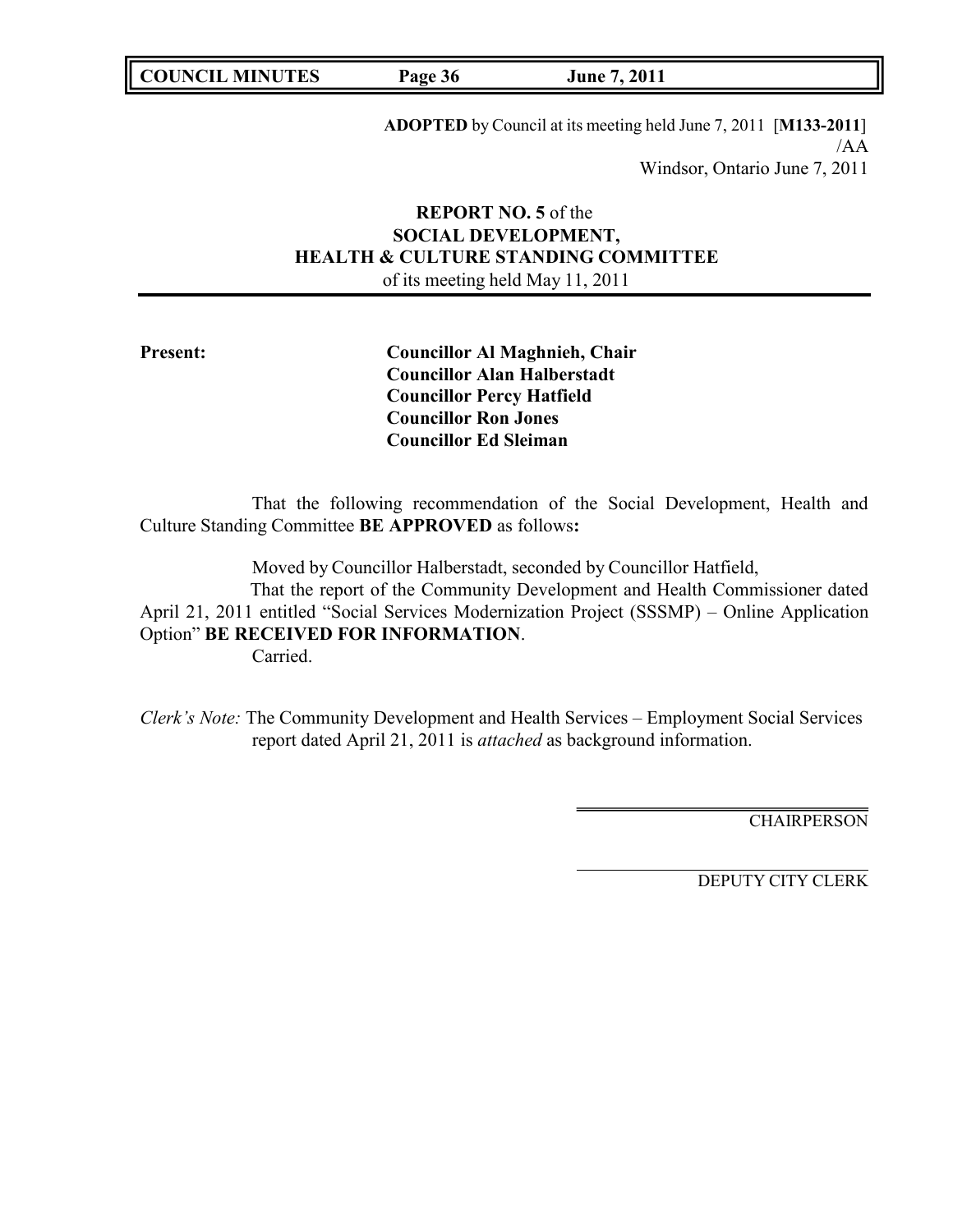**COUNCIL MINUTES Page 37 June 7, 2011**

**ADOPTED** by Council at its meeting held June 7, 2011 [**M133-2011**] /AA Windsor, Ontario June 7, 2011

# **REPORT NO. 6** of the **SOCIAL DEVELOPMENT, HEALTH & CULTURE STANDING COMMITTEE** of its meeting held May 11, 2011

**Present: Councillor Al Maghnieh, Chair Councillor Alan Halberstadt Councillor Percy Hatfield Councillor Ron Jones Councillor Ed Sleiman**

That the following recommendation of the Social Development, Health and Culture Standing Committee **BE APPROVED** as follows**:**

Moved by Councillor Jones, seconded by Councillor Sleiman,

That the report of the Community Development and Health Commissioner, dated April 5, 2011 entitled "Ministry of Health and Long-Term Care-Safety and Fall Reduction Funding" **BE RECEIVED FOR INFORMATION** pertaining to the Ministry of Health and Long-Term Care one-time funding to all Long-Term Care Homes to support the purchase of new equipment that improves resident comfort and safety.

Carried.

*Clerk's Note:* The Community Development and Health Services – Huron Lodge Report entitled "Ministry of Health and Long-Term Care-Safety and Fall Reduction Funding" dated April 5, 2011 is *attached* as background information.

**CHAIRPERSON**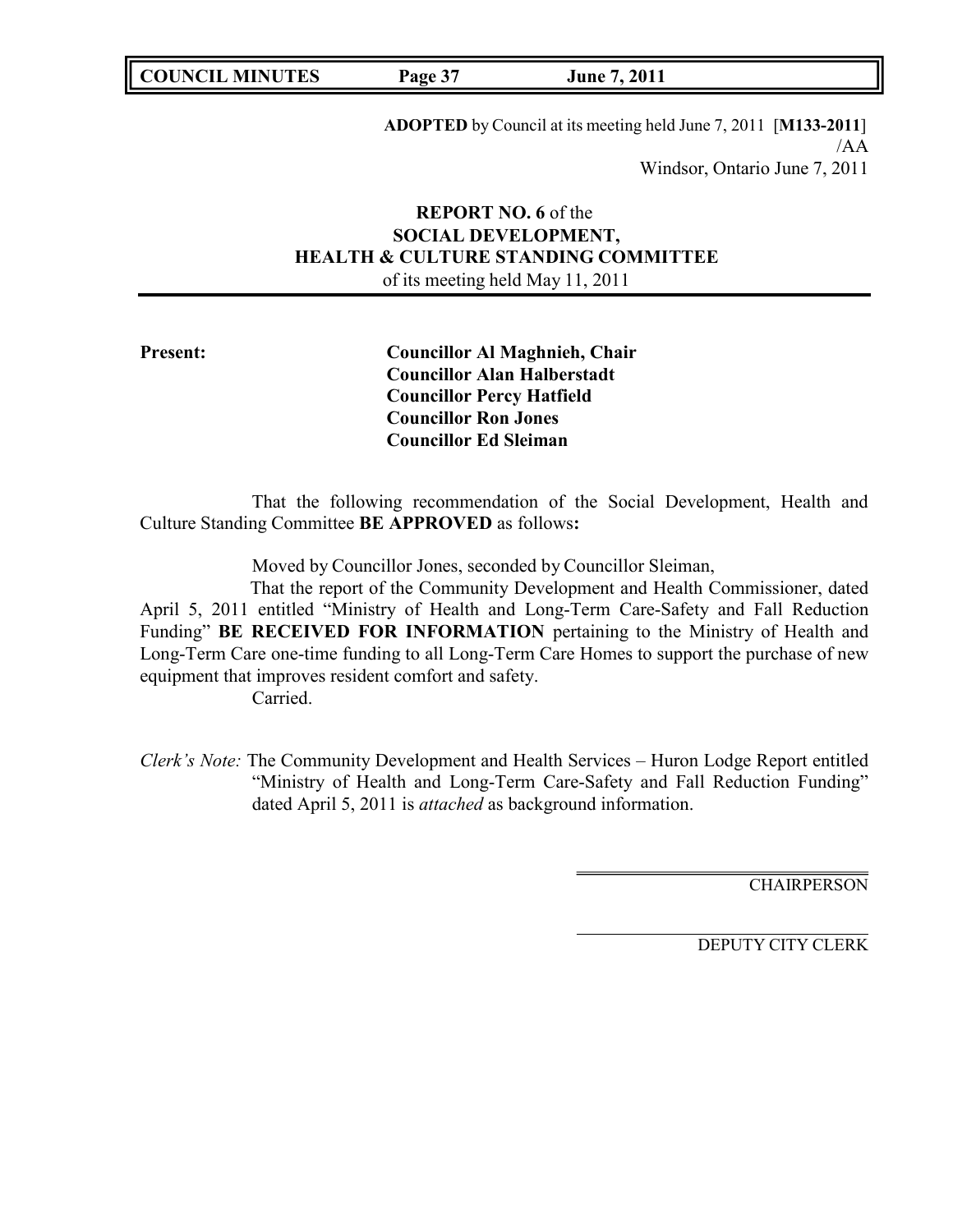**COUNCIL MINUTES Page 38 June 7, 2011**

**ADOPTED** by Council at its meeting held June 7, 2011 [**M133-2011**] /AA Windsor, Ontario June 7, 2011

# **REPORT NO. 7** of the **SOCIAL DEVELOPMENT, HEALTH & CULTURE STANDING COMMITTEE** of its meeting held May 11, 2011

**Present: Councillor Al Maghnieh, Chair Councillor Alan Halberstadt Councillor Percy Hatfield Councillor Ron Jones Councillor Ed Sleiman**

That the following recommendation of the Social Development, Health and Culture Standing Committee **BE APPROVED** as follows**:**

Moved by Councillor Halberstadt, seconded by Councillor Sleiman That the presentation by representatives from the Seniors Advisory Committee **BE RECEIVED FOR INFORMATION**. Carried.

*Clerk's Note:* The presentation of the representatives of the Seniors Advisory Committee presented May 11, 2011 is *attached* for information.

**CHAIRPERSON**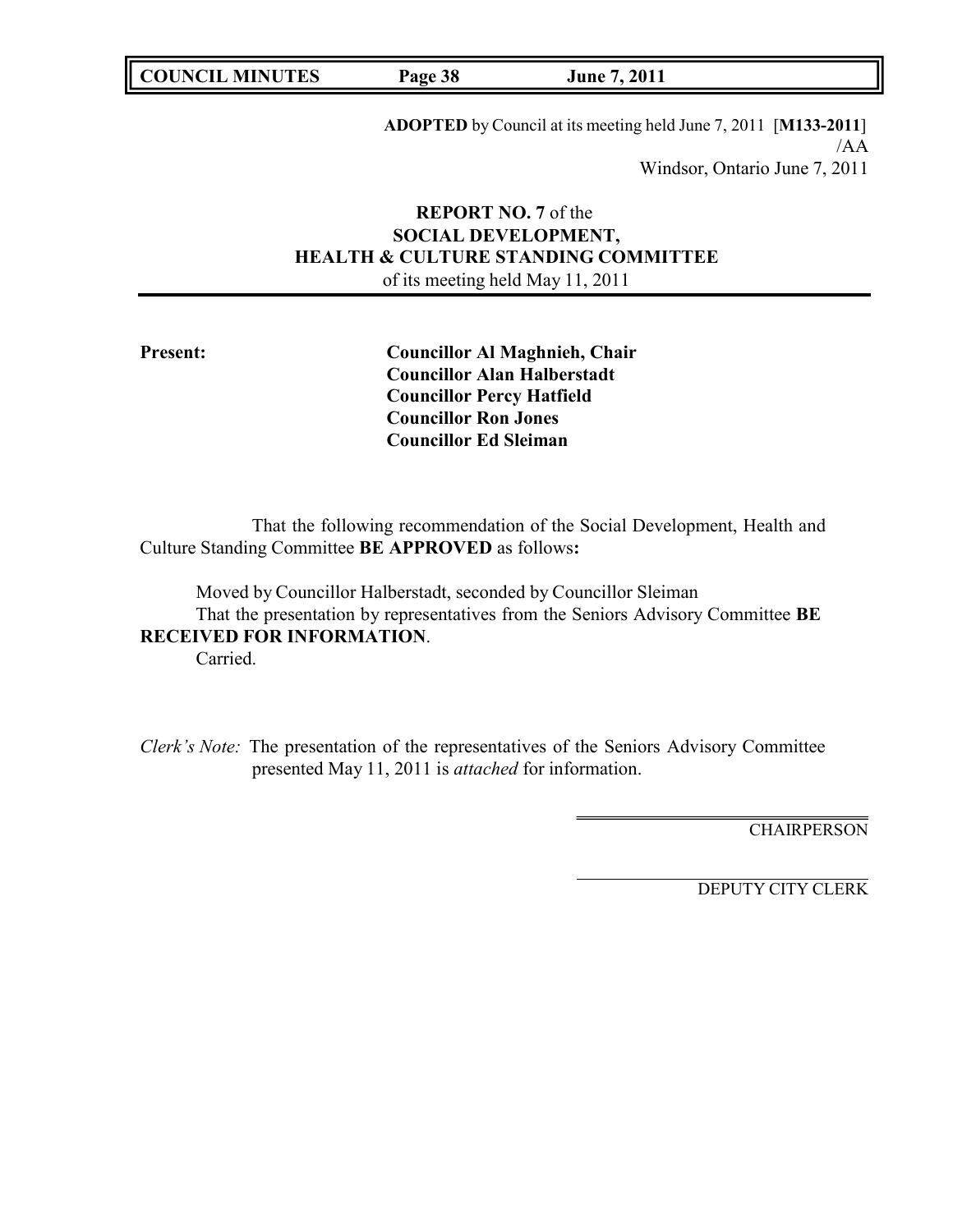**COUNCIL MINUTES Page 39 June 7, 2011**

**ADOPTED** by Council at its meeting held June 7, 2011 [**M134-2011**] /SV Windsor, Ontario June 7, 2011

# **REPORT NO. 1** of the **PUBLIC SAFETY STANDING COMMITTEE** of its meeting held May18, 2011

**Present: Councillor Jones, Chair Councillor Dilkens Councillor Gignac Councillor Maghnieh**

**Absent: Councillor Payne**

# **Referencing: REPORT NO. 143** of the **WINDSOR LICENSING COMMISSION** of its meeting held March 23, 2011

That the following recommendation of the Public Safety Standing Committee BE APPROVED as follows:

Moved by Councillor Dilkens, seconded by Councillor Maghnieh,

That Section 28 (8) (c) of Schedule L1 to Business Licensing Bylaw 395-2004 **BE AMENDED** to allow operators of Class 2 Lodging Homes to begin serving dinner at 4:30 p.m. and further that the reference to (iv) in 28 (8) (c) **BE AMENDED** to read (b) and the reference to (i) in 28 (7) (b) **BE AMENDED** to read (a).

Carried.

*Clerk's Note*: The report of the Supervisor of Licensing/Deputy Licence Commissioner dated March 7, 2011 entitled "Amendment to dining hours for Lodging Homes" is *attached* background information.

**CHAIRPERSON**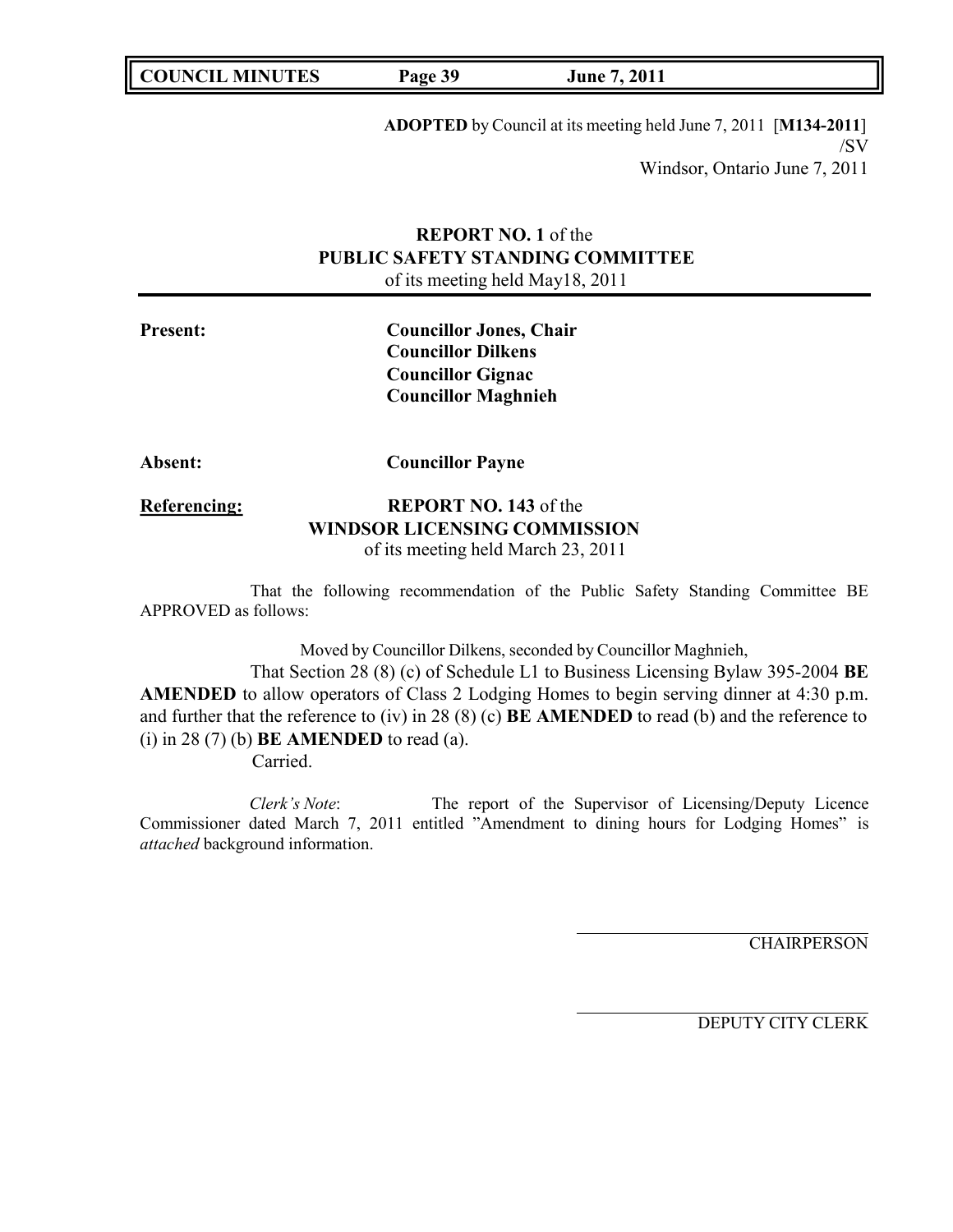**COUNCIL MINUTES Page 40 June 7, 2011**

**ADOPTED** by Council at its meeting held June 7, 2011 [**M134-2011**] /SV Windsor, Ontario June 7, 2011

# **REPORT NO. 2** of the **PUBLIC SAFETY STANDING COMMITTEE** of its meeting held May18, 2011

| <b>Present:</b> | <b>Councillor Jones, Chair</b><br><b>Councillor Dilkens</b> |  |
|-----------------|-------------------------------------------------------------|--|
|                 | <b>Councillor Gignac</b>                                    |  |
|                 | <b>Councillor Maghnieh</b>                                  |  |
| <b>Absent:</b>  | <b>Councillor Payne</b>                                     |  |
| Referencing:    | <b>REPORT NO. 144 of the</b>                                |  |
|                 | <b>WINDSOR LICENSING COMMISSION</b>                         |  |
|                 | of its meeting held March 23, 2011                          |  |

That the following recommendation of the Public Safety Standing Committee BE APPROVED as follows:

Moved by Councillor Dilkens, seconded by Councillor Gignac,

That all Schedules in Business Licensing Bylaw 395-2004 and Public Vehicle Licensing Bylaw 137-2007, for categories requiring police record checks **BE AMENDED** first, by adding the necessary wording to allow applicants for renewals to submit a records check that was performed within the last year and second, by using consistent wording in all categories requiring record checks for initial applications, and further, that the amendments **BE FORWARDED** to City Council for their consideration and final disposition.

Carried.

*Clerk's Note*: The report from the Supervisor of Licensing/Deputy Licence Commissioner dated August 30, 2010 entitled "Police Clearance for Licence Renewals" is *attached* as background information.

**CHAIRPERSON**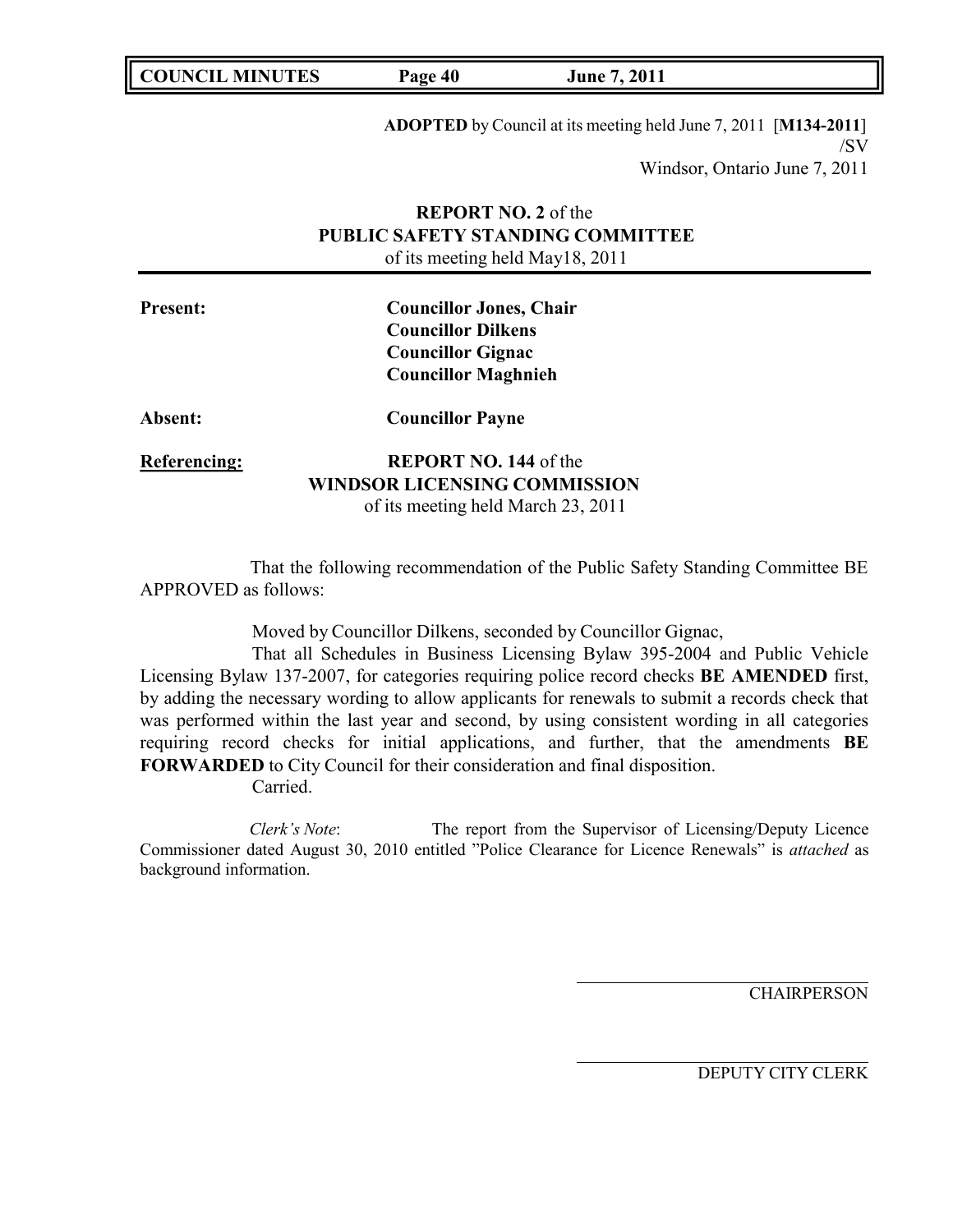**ADOPTED** by Council at its meeting held June 7, 2011 [**M134-2011**] /SV Windsor, Ontario June 7, 2011

# **REPORT NO. 3** of the **PUBLIC SAFETY STANDING COMMITTEE** of its meeting held May18, 2011

| <b>Present:</b>     | <b>Councillor Jones, Chair</b><br><b>Councillor Dilkens</b><br><b>Councillor Gignac</b><br><b>Councillor Maghnieh</b> |  |
|---------------------|-----------------------------------------------------------------------------------------------------------------------|--|
| <b>Absent:</b>      | <b>Councillor Payne</b>                                                                                               |  |
| <b>Referencing:</b> | <b>REPORT NO. 145 of the</b><br><b>WINDSOR LICENSING COMMISSION</b><br>of its meeting held March 23, 2011             |  |

That the following recommendation of the Public Safety Standing Committee **BE APPROVED** as follows:

Moved by Councillor Gignac, seconded by Councillor Dilkens,

That Section 27 (3) of Schedule M2 to Business Licensing Bylaw 395-2004 **BE AMENDED** to remove subsection (1) effectively eliminating the vendor location at the Southeast corner of the Tuscarora and Ouellette.

Carried.

*Clerk's Note*: The report from the Supervisor of Licensing/Deputy Licence Commissioner dated March 8, 2011 entitled"Amendment to Mobile Vendors of Food Schedule M2 in bylaw 395-2004" is *attached* as background information.

**CHAIRPERSON**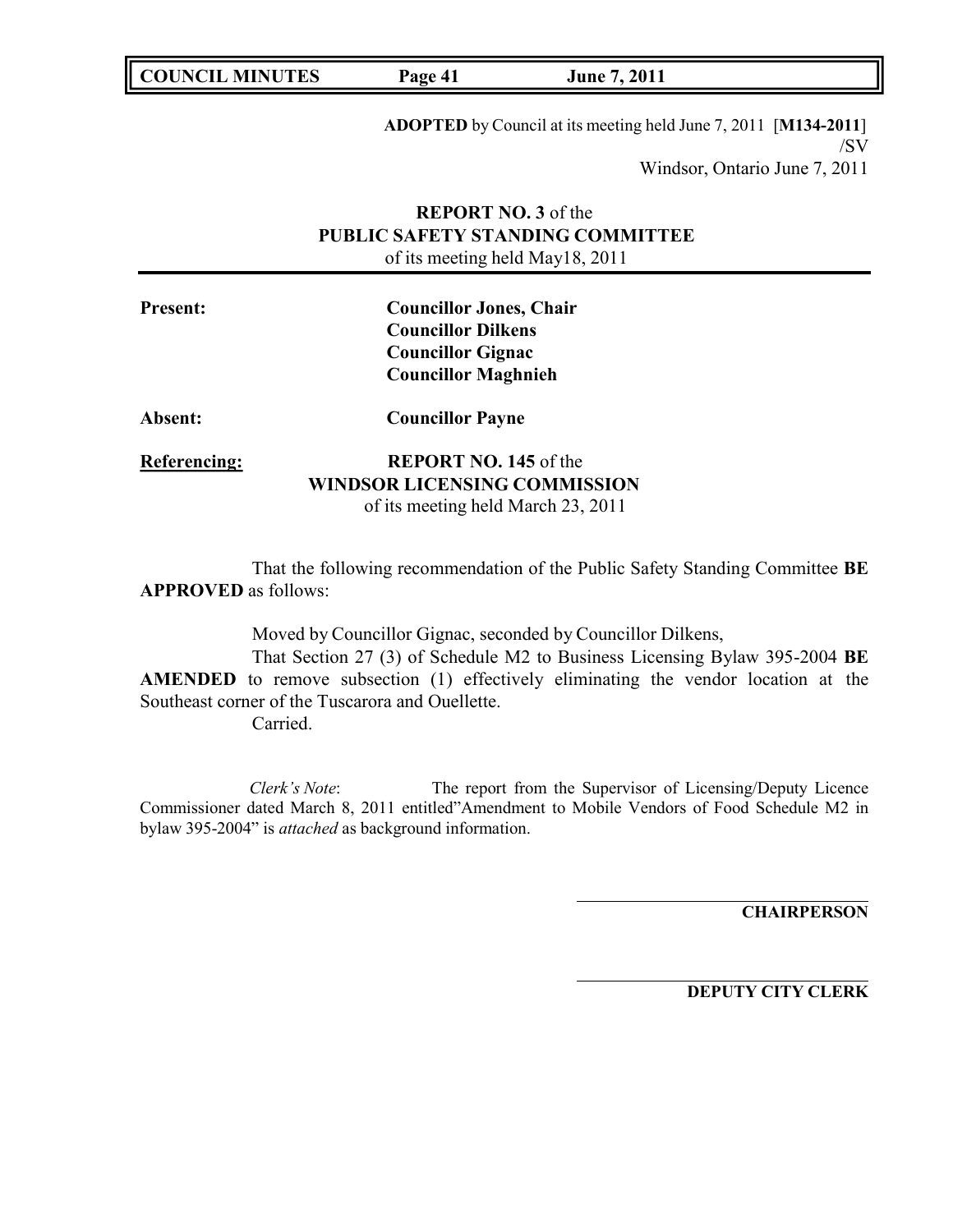**COUNCIL MINUTES Page 42 June 7, 2011**

**ADOPTED** by Council at its meeting held June 7, 2011 [**M134-2011**] /SV Windsor, Ontario June 7, 2011

# **REPORT NO. 4** of the **PUBLIC SAFETY STANDING COMMITTEE** of its meeting held May18, 2011

| <b>Present:</b> | <b>Councillor Jones, Chair</b> |
|-----------------|--------------------------------|
|                 | <b>Councillor Dilkens</b>      |
|                 | <b>Councillor Gignac</b>       |
|                 | <b>Councillor Maghnieh</b>     |
| <b>Absent:</b>  | <b>Councillor Payne</b>        |
|                 |                                |

That the following recommendation of the Public Safety Standing Committee **BE APPROVED** as follows:

Moved by Councillor Dilkens, seconded by Councillor Maghnieh, That Council **APPROVE** funding in the amount of \$100,000.00 allocated from the 2011 Capital Budget for the Children's Safety Village. Carried.

*Clerk's Note*: The report from the Building Department's Senior Secretary dated April 28, 2011 entitled "2011 Grant – Community Crime Reduction Initiative (CCRI)" is *attached* as background information.

**CHAIRPERSON**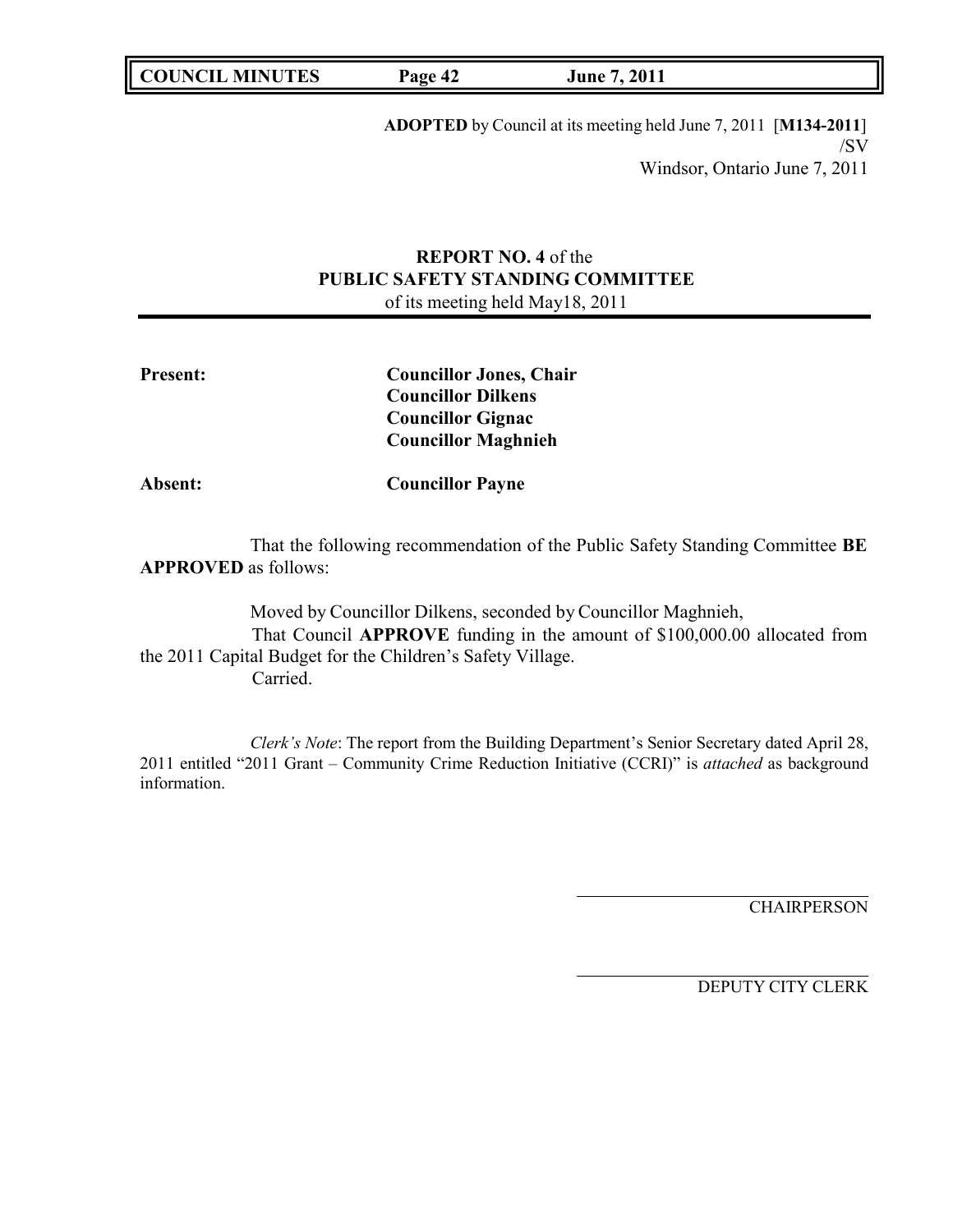**COUNCIL MINUTES Page 43 June 7, 2011**

**ADOPTED** by Council at its meeting held June 7, 2011 [**M135-2011**] /AA Windsor, Ontario June 7, 2011

**REPORT NO. 1** of the **ECONOMIC DEVELOPMENT STANDING COMMITTEE** of its meeting held June 1, 2011

| <b>Present:</b> | <b>Councillor Dilkens, Chair</b> |  |
|-----------------|----------------------------------|--|
|                 | <b>Councillor Sleiman</b>        |  |
|                 | <b>Councillor Valentinis</b>     |  |
| Absent:         | <b>Councillor Marra</b>          |  |
|                 | <b>Councillor Payne</b>          |  |

That the following recommendation of the Economic Development Standing Committee **BE APPROVED** as follows**:**

Moved by Councillor Valentinis, seconded by Councillor Sleiman

That the report from the Heritage Planner entitled "Proposed Demolition, Ernest Wilby House, 1567 Ouellette Avenue" dated May 4, 2011 **BE FORWARDED TO COUNCIL FOR DECISION.**

Carried.

*Clerk's Note:* The Report from the Heritage Planner entitled "Proposed Demolition, Ernest Wilby House, 1567 Ouellette Avenue" dated May 4, 2011 is *attached* for information.

**CHAIRPERSON**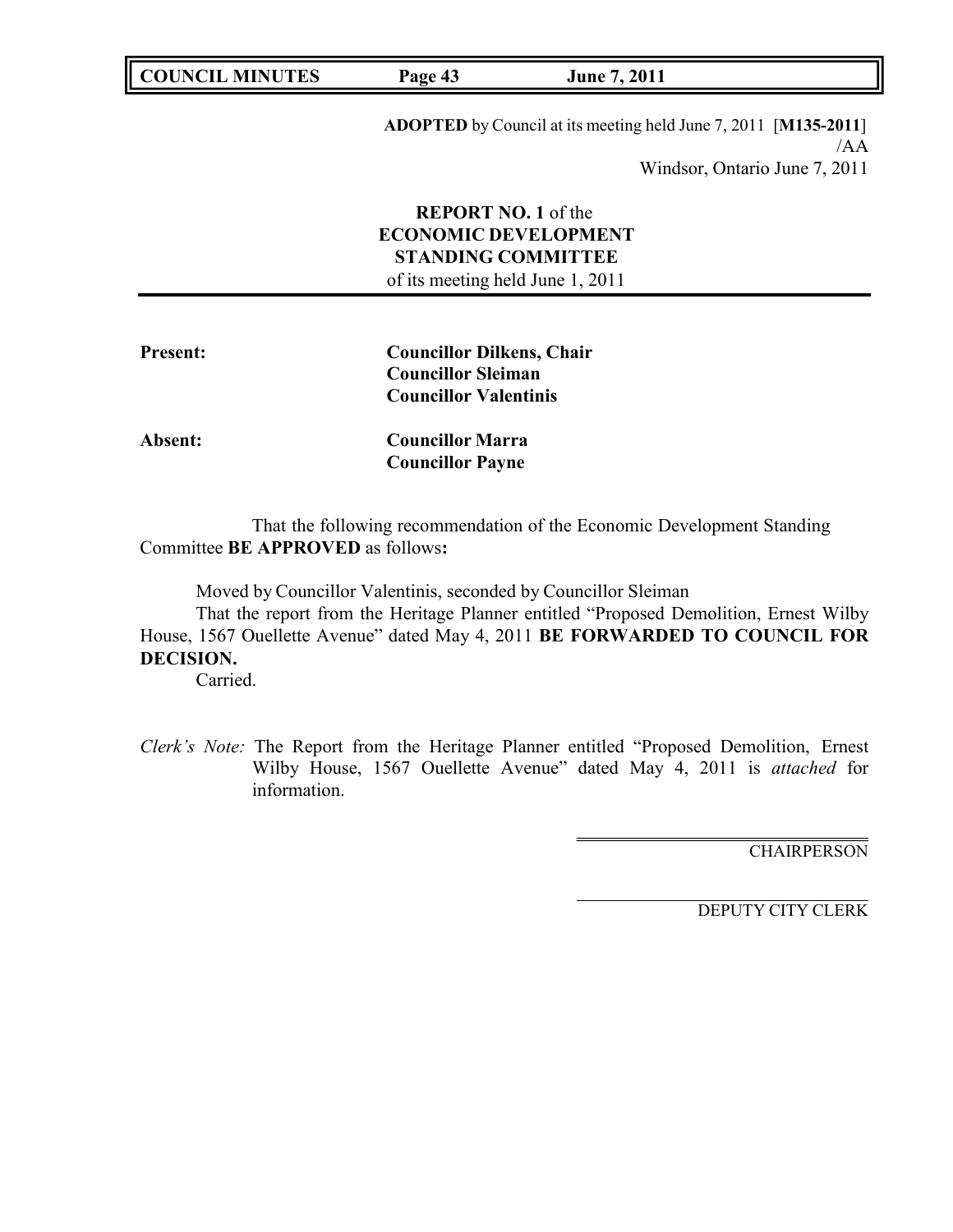| <b>COUNCIL</b><br><b>MINUTES</b> | Yage 44 | 2011<br>June |  |
|----------------------------------|---------|--------------|--|
|                                  |         |              |  |

**ADOPTED** by Council at its meeting held June 7, 2011 [**M135-2011**] /AA Windsor, Ontario June 7, 2011

| <b>REPORT NO. 2</b> of the       |
|----------------------------------|
| <b>ECONOMIC DEVELOPMENT</b>      |
| <b>STANDING COMMITTEE</b>        |
| of its meeting held June 1, 2011 |

| <b>Present:</b>     | <b>Councillor Drew Dilkens, Chair</b><br><b>Councillor Ed Sleiman</b><br><b>Councillor Fulvio Valentinis</b>              |
|---------------------|---------------------------------------------------------------------------------------------------------------------------|
| Absent:             | <b>Councillor Bill Marra</b><br><b>Councillor Hilary Payne</b>                                                            |
| <b>Referencing:</b> | <b>REPORT NO. 300 of the</b><br><b>Windsor Heritage Committee</b><br>of its meeting held March 9, 2011 and April 13, 2011 |

That the following recommendations of the Economic Development Standing Committee **BE APPROVED** as follows**:**

Moved by Councillor Sleiman, seconded by Councillor Valentinis,

I. That the following properties of cultural heritage value or interest be added to the Windsor Municipal Heritage Register:

- 2600 Airport Road Windsor Airport Hangar 401 1941 British Commonwealth Air Training School – Sandwich South
- 705 Brock Street Sidewalk Slab "Huron St" Streetscape (R.O.W. only) Sandwich
- 2545 Chrysler Centre (Ypres Avenue east of Walker Road) Chrysler Power Plant 1928-35 – Art Deco; Arch. Hutton & Suter (power bldg. only) – Ford City
- 523 Crawford Avenue House c1890 Queen Anne Core
- 743 Devonshire Road Chick-McDougald House c1930 Builder George Lawton Walkerville
- 2335 Dougall Avenue Elmwood Casino/Fr. Paul Charbonneau Centre 1944-46 Streamlined Moderne; Entertainment Venue – South Windsor
- 2345 Dougall Avenue Elmwood Motor Hotel/Brentwood Residence 1957 Curved roofline, Slanted windows – South Windsor
- 74 Ellis Street West The Nelmes Apartments  $c1928 3$ -storey with brick and cast details – Core
- 894-96 Erie Street East / 997 Parent Avenue Commercial Building c1925 Mediterranean Revival Details – Core
- 280 Erie Street West Garden Court Apartments 1926 Brick & Cast Details Core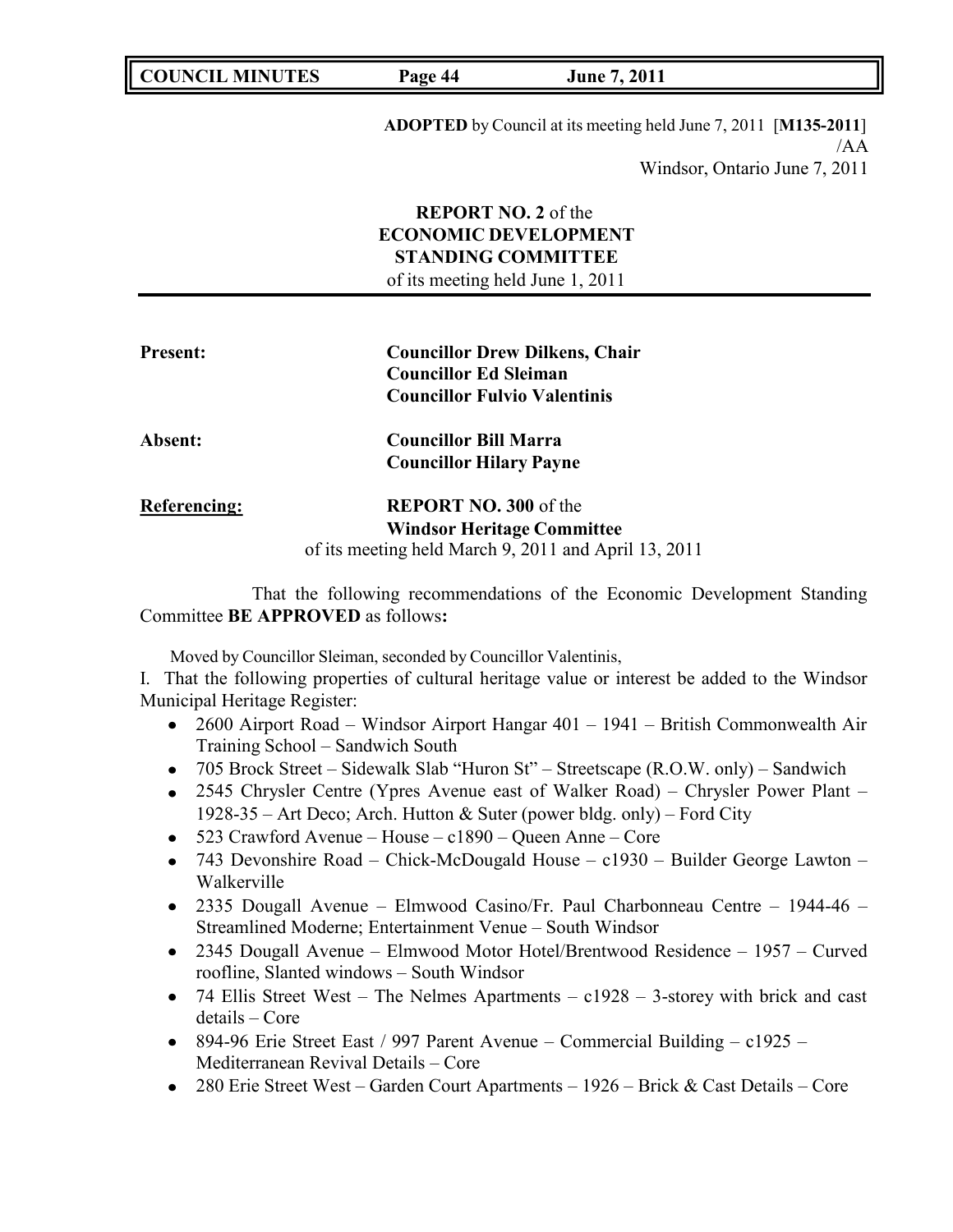# **COUNCIL MINUTES Page 45 June 7, 2011**

- 610 Giles Boulevard East Shaarey Zedek Synagogue c1959 Mid-century Modern; Arch. J.P. Thomson – Core
- 763 Giles Boulevard East Giles Boulevard United Church 1923 Italianate; Corner Tower – Core
- 940 Grand Marais Road East Fred Meyers Hydro Substation 1968 Curved walls; Arch. Johnson & McWhinnie – South Walkerville
- 1310 Grand Marais Road West Nicola Budimir Memorial Library 1965 Arch. Johnson & McWhinnie – South Windsor
- $\bullet$  475 Janette Avenue House c1900 Queen Anne; stained glass, brackets Core
- 2590 Kenora Street Michael Patrick Hydro Substation 1968 Curved walls; Arch. Johnson & McWhinnie – South Windsor
- 1275 Langlois Avenue Dom Polski Ludowy 1930 Local vernacular Core
- $\bullet$  664 Moy Avenue House c1911 Queen Anne; Angled corner Core
- 1563-89 Ontario Street Marentette Apts. 1927 Classical Revival Walkerville
- 487 Ouellette Avenue Bank of Nova Scotia 1949 Contemporary; Arch. Mathers  $\&$ Haldenby – Core
- 703-17 Ouellette Avenue & 710 Pelissier Street Auditorium Bldg. / Knights of Columbus Hall – 1916, 1922 – Arch. Pennington & Boyde – Core
- $\bullet$  1461 Ouellette Avenue Duplex c1912 Prairie School Core
- $\bullet$  1561 Ouellette Avenue St. Paul's Anglican Church 1948 Arch. J.C. Pennington; adaptive reuse J.P. Thomson – Core
- 2153 Parkwood Avenue St. Michael's Church 1954 Arch. J.C. Pennington; German – South Walkerville
- Peche Island Hiram Walker Bridge & Canal c1892 Transportation to summer residence – Riverside
- 3125 Randolph Avenue House c1928 Tudor Revival South Windsor
- $\bullet$  1387 Riverside Drive East House c1924 Craftsman; round door Core
- 1950 Riverside Drive East Hiram Walker Grain Silos c1940 Riverfront Landmark Walkerville
- Riverside Drive East at Esdras Place Esdras Place Park 1913 Private River-Front Park – Riverside
- 620 Riverside Drive West Caron Avenue Pumping Station (C.M.H. Woods) c1969 Contemporary utility – Core
- $\bullet$  1045 Riverside Drive West House c1850 Two-storey brick vernacular Core
- Riverside Drive West at Huron Church Road Assumption Park Washrooms c1929 Spanish Revival – Sandwich
- 1965 Rossini Boulevard House c1920 French Eclectic; Conical Tower Ford City
- 2520 Seminole Street Croatian National Home 1947 Eastern European Ford City
- 715 Sprucewood Avenue Canadian Steel Wire Mill c1932 Ojibway Industrial Ojibway
- 44 University Avenue East Greyhound Bus Station 1940 Moderne Core
- 474-80 Vera Place Multiple-family 1911 Two-storey Victorian Core
- 887 Victoria Avenue James Pennington House c1915 Prairie & Classical elements Core
- 942 Victoria Avenue Sidney E. Rigg House c1916 Italianate Core
- 965 Victoria Avenue House c1919 Bungalow/Craftsman Core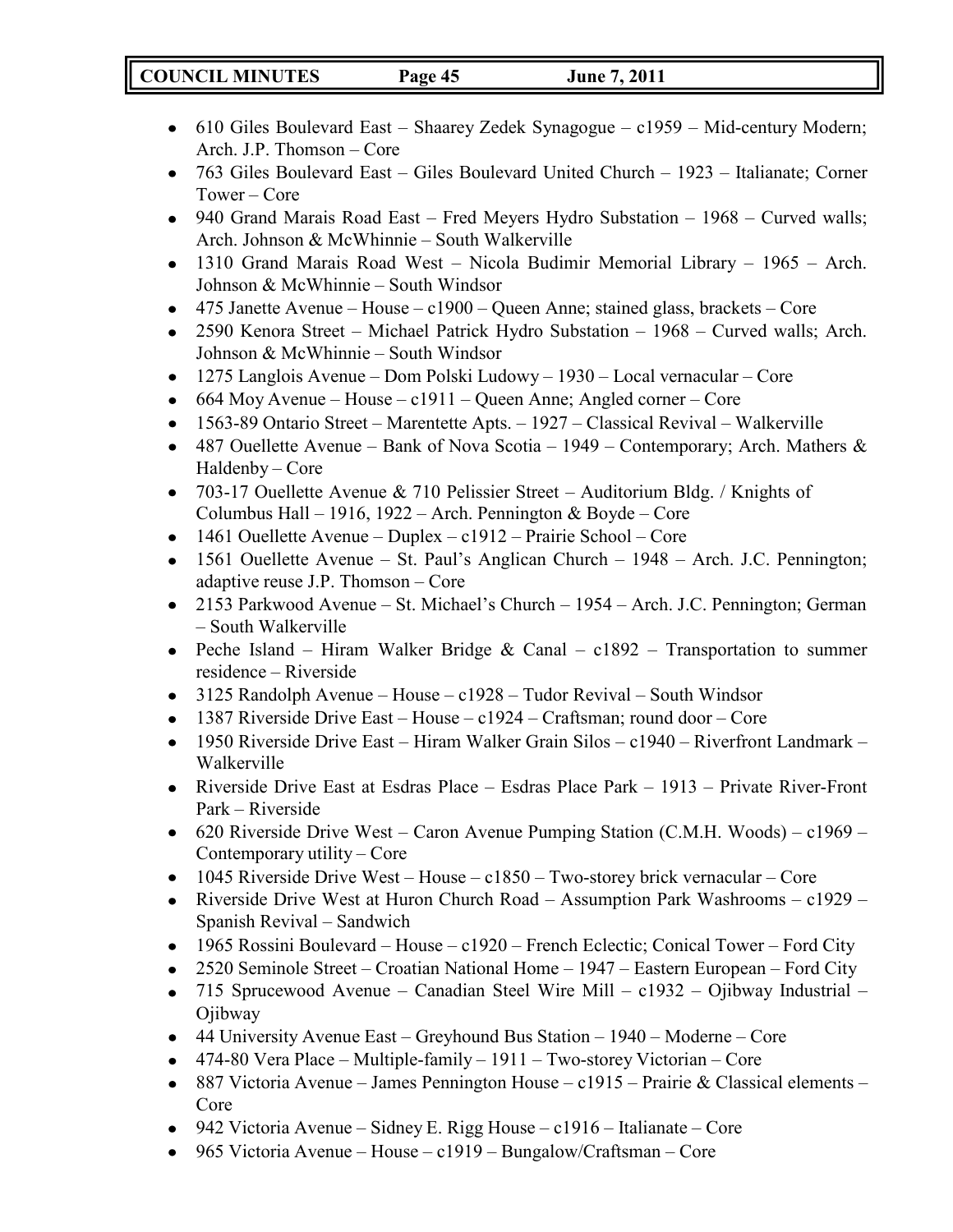- 1043 Victoria Avenue House; Carriage Step c1927 Colonial Revival; Streetscape Feature – Core
- 1320 Victoria Avenue J.C. Pennington House c1915 Arts & Crafts, Flemish Revival elements – Core
- 1387 Victoria Avenue House c1926 Arts & Crafts Picturesque Core
- 3584 Victoria Boulevard Mrs. F.E. Currah House 1929 Tudor Revival; Arch. Pennington & Boyde – South Windsor
- 5055 Wyandotte Street East Our Lady of Guadalupe Church 1962 Arch. Robert Langlois; A-frame (church only) – Ford City
- 1075 Ypres Avenue Memorial Park Washrooms c1926 French Eclectic South Walkerville
- II. That the following properties be removed from the Windsor Municipal Heritage Register:
	- 532 Bruce Avenue Edward C. Janisse House c1890 Local Vernacular Core
	- 4165 Grand Marais Road East House c1895 Homestead House Ford City
	- 1181 Ouellette Avenue House  $c1905$  Foursquare Core
	- 1493 Parent Avenue St. Anthony of Padua Church 1931 Hungarian R.C. Core
	- 3323 Peter Street Apartments 1920 Row House Sandwich
	- 185 Randolph Place House 1910 Arts & Crafts Sandwich

III. That the following properties be corrected and changed on the Windsor Municipal Heritage Register …

From: ● 903-23 Wyandotte Street East – Commercial Block – c1911-14 – Commercial – Core To: ● 907-17 Wyandotte Street East – Commercial Bldg. – c1911-14 – Commercial – Core and ● 919-23 Wyandotte Street East – Commercial Bldg. – c1911-14 – Commercial – Core

IV. That the following properties be removed from individual listing in the Windsor Municipal Heritage Register, but remain on the Register as part of the Prado Place Heritage Conservation District:

- 240 Prado Place House 1929 Vernacular Arts & Crafts style Bungalow Riverside
- 264 Prado Place House 1928 Arts & Crafts, faced with misfired brick Riverside
- 267 Prado Place House 1928 Arts & Crafts Riverside

V. That the following statement be added to the Register: "Within those properties that are listed in this Register, but not individually designated or in a heritage conservation district, secondary buildings and structures less than forty years old are not included in this Register unless otherwise stated."

Carried.

*Clerk's Note:* The Report from the Heritage Planner entitled "Windsor Municipal Heritage Register – Add and Remove Listings", dated March 2, 2011 and April 7, 2011 and April 14, 2011 is *attached* as background information.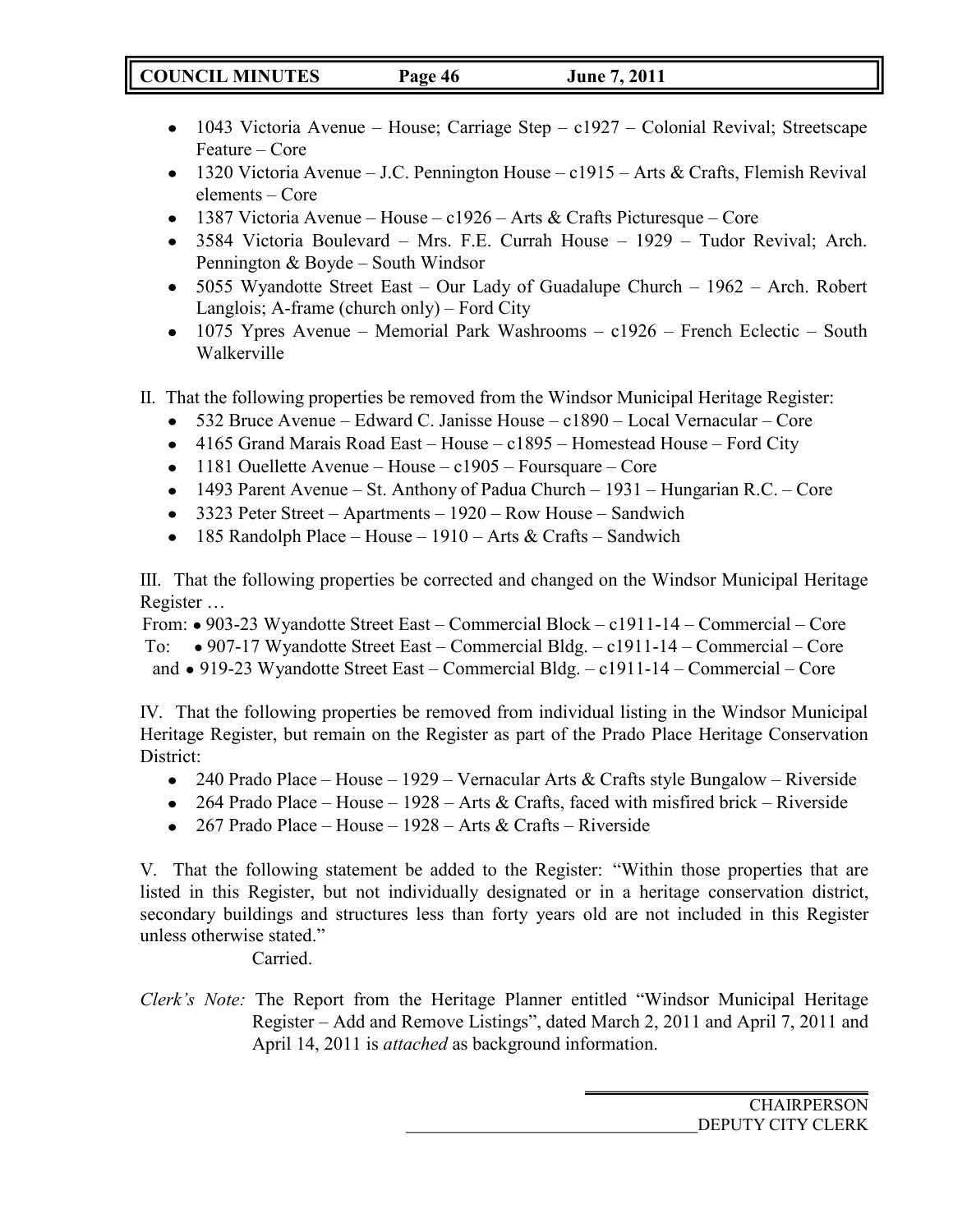|  | <b>COUNCIL</b><br><b>MINUTES</b> | Page 47 | 2011<br>June |
|--|----------------------------------|---------|--------------|
|--|----------------------------------|---------|--------------|

**ADOPTED** by Council at its meeting held June 7, 2011 [**M135-2011**] /AA Windsor, Ontario June 7, 2011

|                     | <b>REPORT NO. 3 of the</b><br><b>ECONOMIC DEVELOPMENT</b><br><b>STANDING COMMITTEE</b><br>of its meeting held June 1, 2011 |  |
|---------------------|----------------------------------------------------------------------------------------------------------------------------|--|
| <b>Present:</b>     | <b>Councillor Drew Dilkens, Chair</b>                                                                                      |  |
|                     | <b>Councillor Ed Sleiman</b>                                                                                               |  |
|                     | <b>Councillor Fulvio Valentinis</b>                                                                                        |  |
| <b>Absent:</b>      | <b>Councillor Bill Marra</b>                                                                                               |  |
|                     | <b>Councillor Hilary Payne</b>                                                                                             |  |
| <b>Referencing:</b> | <b>REPORT NO. 300 of the</b>                                                                                               |  |
|                     | <b>Windsor Heritage Committee</b>                                                                                          |  |
|                     | of its meetings held March 9, 2011 and April 13, 2011                                                                      |  |

That the following recommendations of the Economic Development Standing Committee **BE APPROVED** as follows**:**

Moved by Councillor Sleiman, seconded by Councillor Dilkens,

That the following properties of cultural heritage value or interest be added to the Windsor Municipal Heritage Register:

- 2178 Victoria Avenue House 1929 Dutch Colonial Revival Core
- 2234 Victoria Avenue House 1929 Tudor Revival Core
- 2275 Victoria Avenue House 1934 Arts & Crafts Tudor Revival Core
- 2281 Victoria Avenue House 1929 Tudor Revival Core
- 2287 Victoria Avenue House 1931 Romanesque Revival elements Core Carried.

Councillor Valentinis discloses an interest and abstains from voting on this matter.

*Clerk's Note:* The Report from the Heritage Planner entitled "Windsor Municipal Heritage Register – Add and Remove Listings", dated March 2, 2011 and April 7, 2011 and April 14, 2011 is *attached* as background information.

**CHAIR** 

COMMITTEE COORDINATOR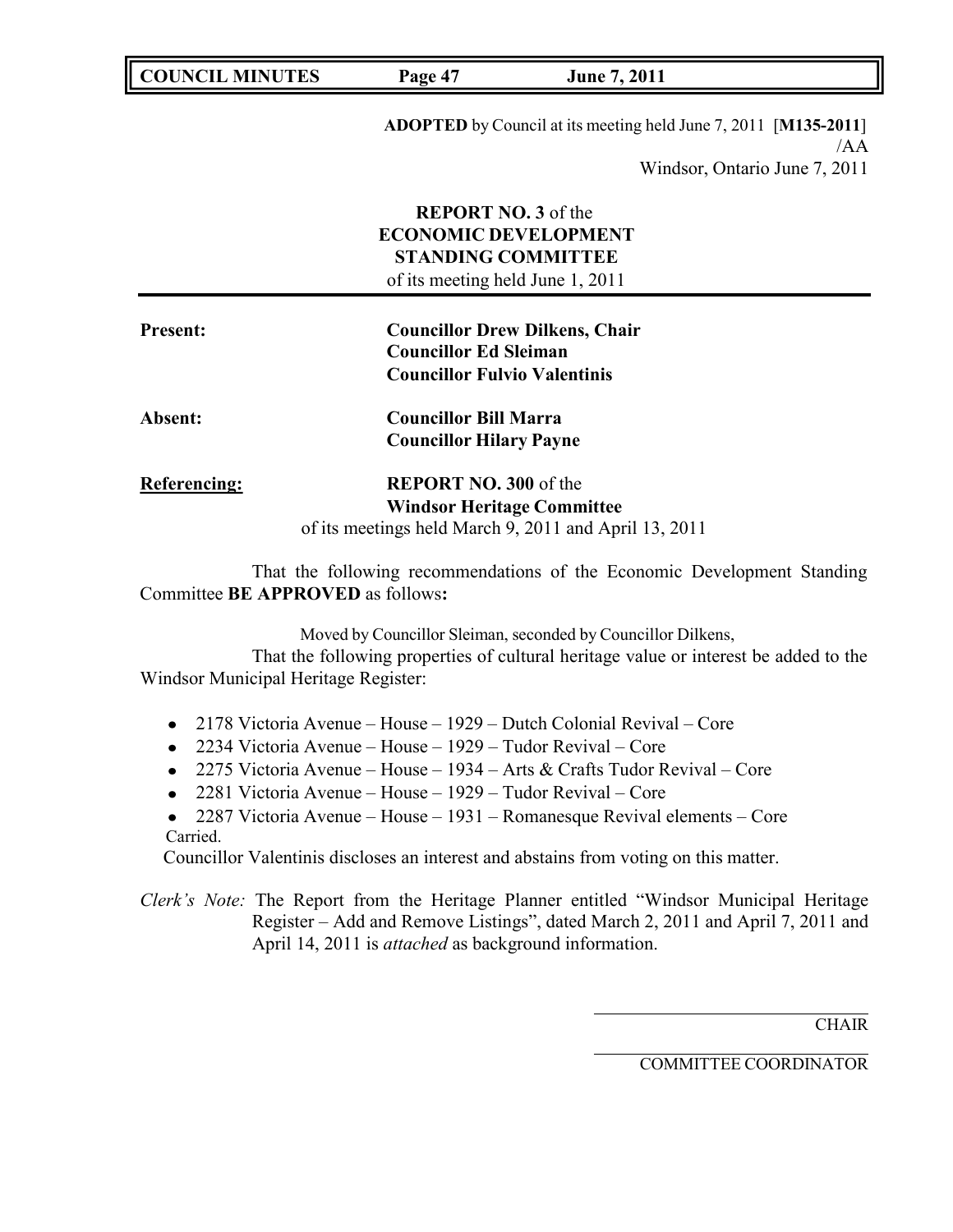| <b>COUNCIL MINUTES</b> | Page 48                                                       | June 7, 2011                                                           |
|------------------------|---------------------------------------------------------------|------------------------------------------------------------------------|
|                        |                                                               | <b>ADOPTED</b> by Council at its meeting held June 7, 2011 [M135-2011] |
|                        |                                                               | /AA                                                                    |
|                        |                                                               | Windsor, Ontario June 7, 2011                                          |
|                        | <b>REPORT NO. 4 of the</b>                                    |                                                                        |
|                        | <b>ECONOMIC DEVELOPMENT</b>                                   |                                                                        |
|                        | <b>STANDING COMMITTEE</b>                                     |                                                                        |
|                        | of its meeting held June 1, 2011                              |                                                                        |
| <b>Present:</b>        | <b>Councillor Dilkens, Chair</b><br><b>Councillor Sleiman</b> |                                                                        |
|                        | <b>Councillor Valentinis</b>                                  |                                                                        |
| Absent:                | <b>Councillor Marra</b>                                       |                                                                        |
|                        | <b>Councillor Payne</b>                                       |                                                                        |
|                        |                                                               |                                                                        |
| <b>Referencing:</b>    | <b>REPORT NO. 301 of the</b>                                  |                                                                        |
|                        | <b>Windsor Heritage Committee</b>                             |                                                                        |

That the following recommendation of the Economic Development Standing Committee **BE APPROVED** as follows**:**

Moved by Councillor Valentinis, seconded by Councillor Sleiman That the report from the Heritage Planner entitled "Proposed Demolition, Ernest Wilby House, 1567 Ouellette Avenue" dated May 4, 2011 **BE RECIEVED FOR INFORMATION.** Carried.

*Clerk's Note:* The Report from the Heritage Planner entitled "Proposed Demolition, Ernest Wilby House, 1567 Ouellette Avenue" dated May 4, 2011 is *attached* for information.

**CHAIRPERSON**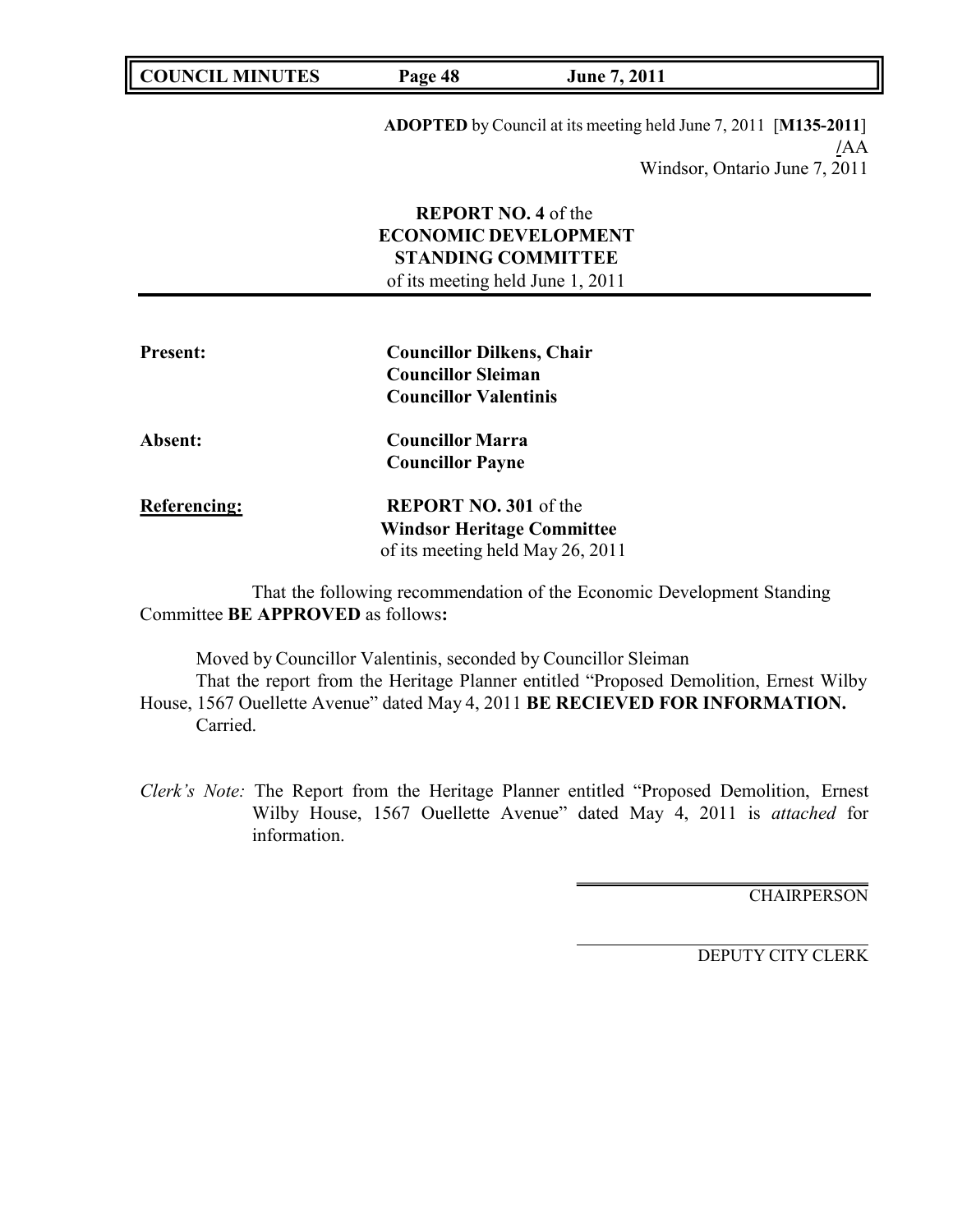| <b>COUNCIL MINUTES</b> | Page 49 | June 7, 2011 |  |
|------------------------|---------|--------------|--|
|------------------------|---------|--------------|--|

ADOPTED **by Council at its meeting held on June 7, 2011 [**M136-2011**] /AA** Windsor, Ontario June 7, 2011

# **REPORT NO. 1** of the **PLANNING STANDING COMMITTEE** of its meeting held May 9, 2011

**Present: Councillor Bill Marra, Chair Councillor Jo-Anne Gignac Councillor Percy Hatfield Councillor Al Maghnieh Councillor Ed Sleiman**

That the following recommendations of the Planning Standing Committee **BE APPROVED** as follows**:**

Moved by Councillor Hatfield, seconded by Councillor Maghnieh,

I That part of the 4.27 metre (14 feet) wide east/west alley immediately north of South Pacific Avenue and east of Howard Avenue, extending from the western limit of 604 South Pacific Avenue easterly to the east limit of 622 South Pacific Avenue as shown on Drawing Number CC-1608 *attached* hereto as Appendix "A" **BE ASSUMED** for subsequent closure and conveyance to the property owners fronting on South Pacific Avenue and further the City Solicitor **BE REQUESTED** to prepare the necessary by-law.

II That part of the 4.27 metre (14 feet) wide east/west alley immediately north of South Pacific Avenue and east of Howard Avenue, extending from the western limit of 604 South Pacific Avenue easterly to the east limit of 622 South Pacific Avenue as shown on Drawing Number CC-1608 *attached* hereto as Appendix "A" **BE CLOSED AND CONVEYED** to the owners of property fronting on South Pacific Avenue, subject to the following:

(a) No easements are required by the Utility Companies,

(b) An easement in favour of the City of Windsor for a storm sewer to service rear yard drainage at 604 South Pacific, 610 South Pacific, 616 South Pacific, and 622 South Pacific,

and further, that the City Solicitor, or a delegate, **BE AUTHORIZED** to publish the required legal notice, and **BE REQUESTED** to prepare the By-law to close; and further , that the Chief Administrative Officer and City Clerk **BE AUTHORIZED** to sign all necessary documents approved in form and content satisfactory to the City Solicitor, and the transaction **BE COMPLETED** electronically pursuant to By-law Number 366-2003.

Carried.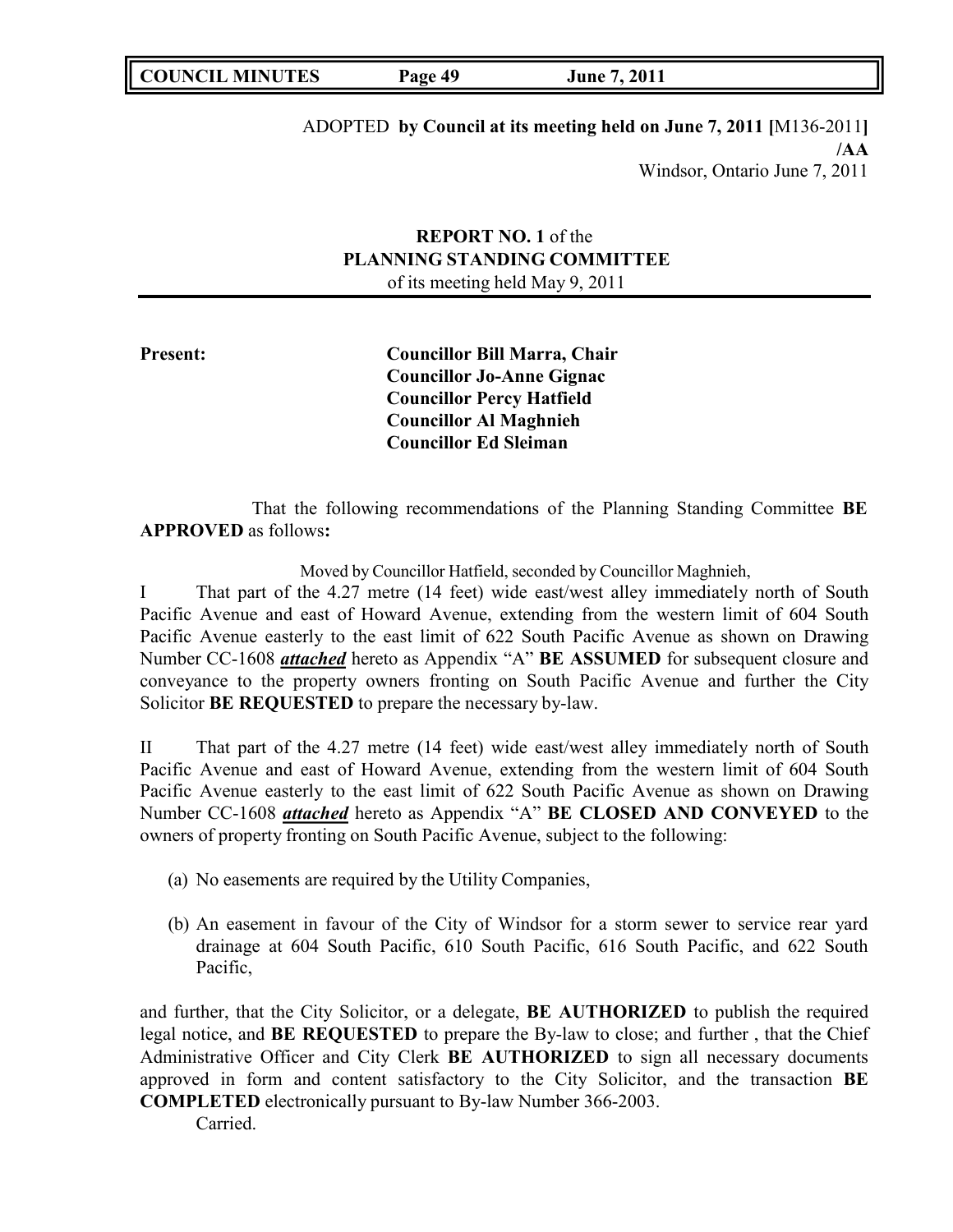**COUNCIL MINUTES Page 50 June 7, 2011**

**CHAIRPERSON**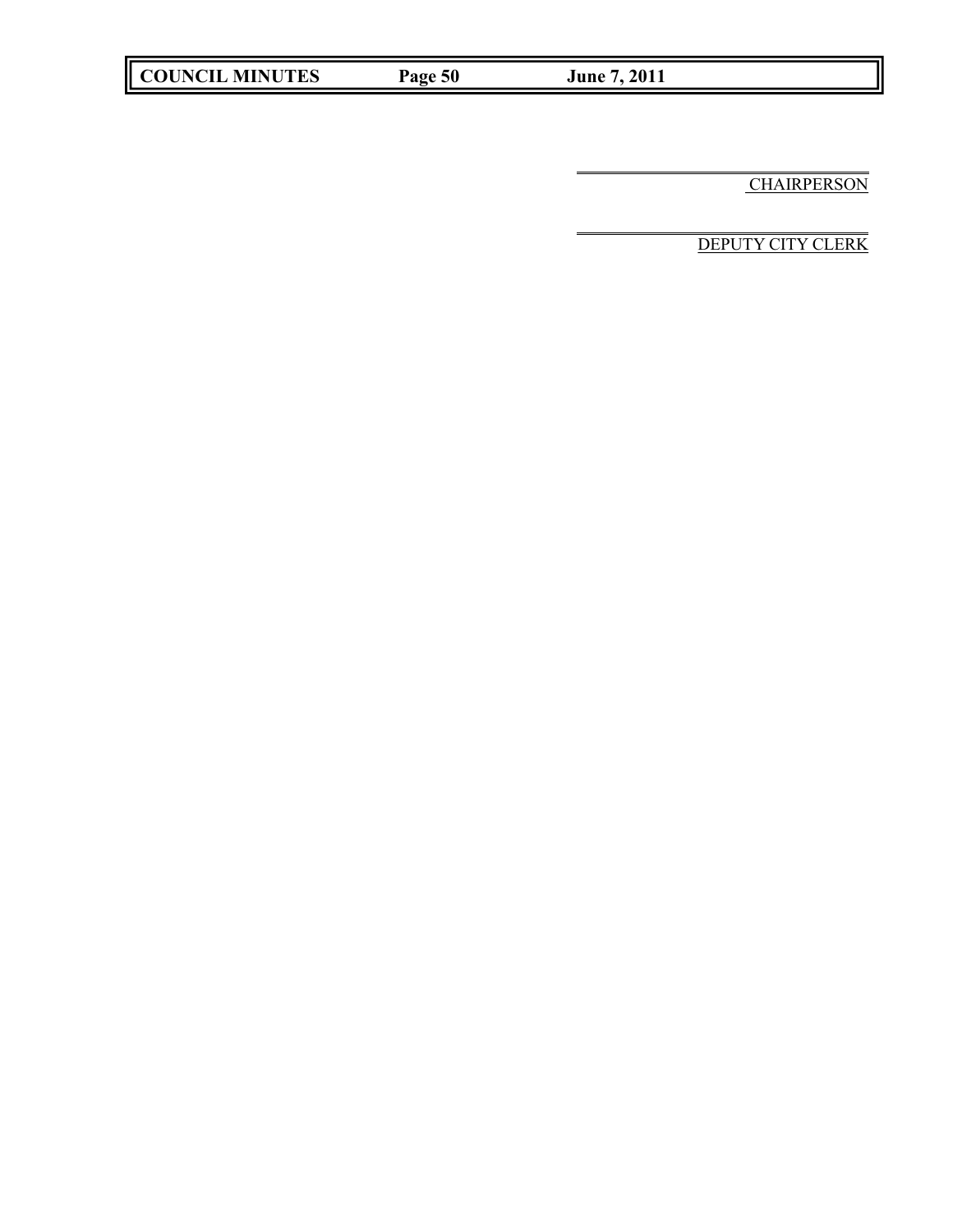**COUNCIL MINUTES Page 51 June 7, 2011**

ADOPTED by Council at its meeting held June 7, 2011 [M137-2011] VC/bm Windsor, Ontario, June 7, 2011

# **REPORT OF THE STRIKING COMMITTEE of its meeting held** June 7, 2011

| <b>PRESENT:</b> | Mayor E. Francis<br>Councillor J. Gignac<br>Councillor R. Jones<br>Councillor H. Payne<br>Councillor B. Marra<br>Councillor A. Maghnieh<br>Councillor P. Hatfield |
|-----------------|-------------------------------------------------------------------------------------------------------------------------------------------------------------------|
|                 | Councillor E. Sleiman<br>Councillor A. Halberstadt                                                                                                                |
| <b>ABSENT:</b>  | Councillor D. Dilkens<br><b>Councillor Valentinis</b>                                                                                                             |

Your Committee submits the following recommendations:

(10) That the resignation of Mary Dagenais on the *Windsor Public Library Board* **BE ACCEPTED** and that Denny Timm **BE APPOINTED** to the Board to fill the vacant position and further that the appointment will be at the pleasure of Council, for the 2011-2014 term, or until a successor is appointed.

(11) That the following persons **BE APPOINTED** to the *Mayor's Youth Advisory Committee* and further that appointments will be at the pleasure of Council, for the 2011-2014 term, or until successors are appointed:

- Jonathon Liedtke
- Timothy Au-Yeung
- Cecilia Dai
- Sarah Davidson
- Tenyce Doan
- Trevor Fairlie
- Scott Fenn
- Angus Kong
- Tina Lei
- Eileen-Si Chen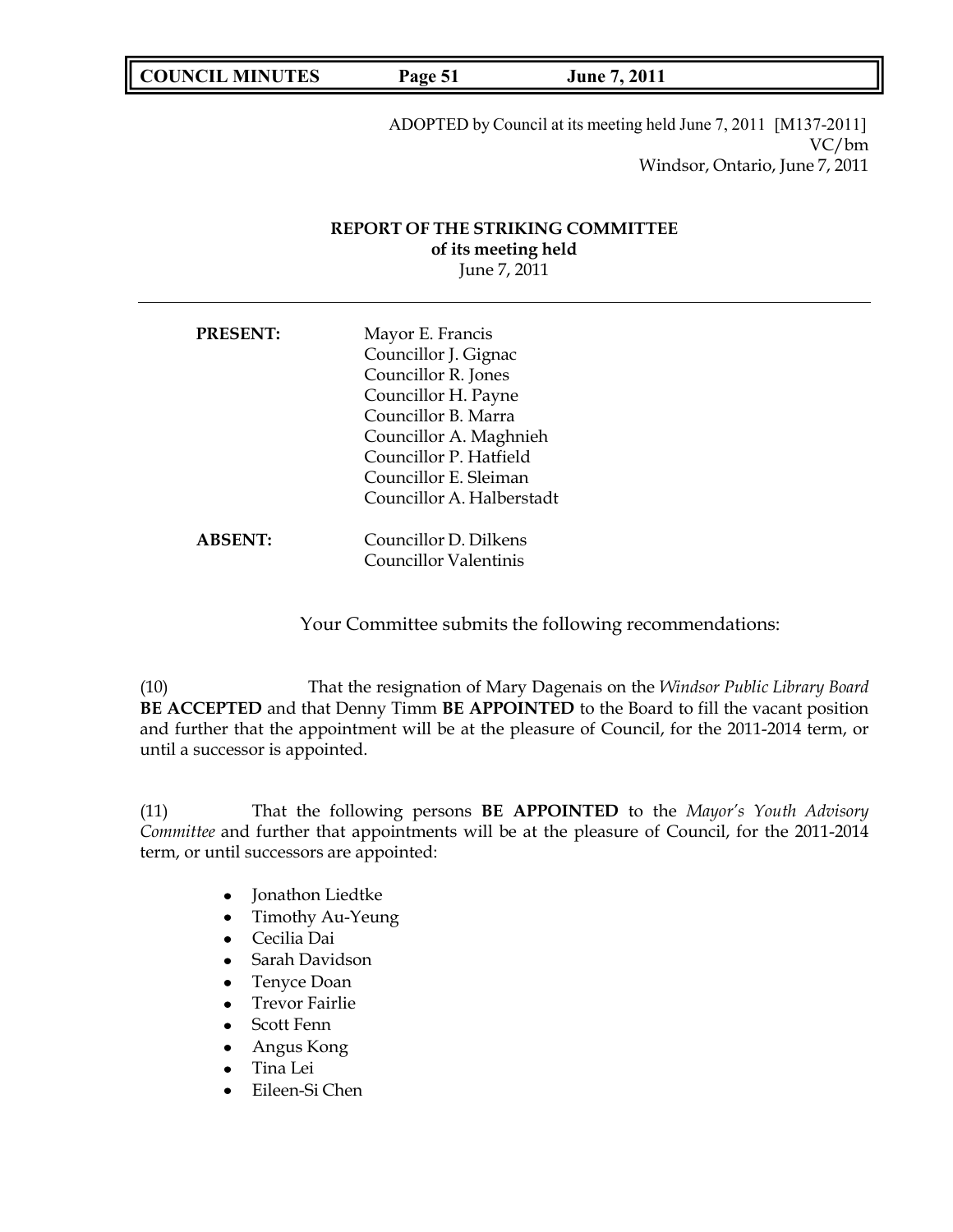# **COUNCIL MINUTES Page 52 June 7, 2011**

(12) That Sandra Dominato **BE APPOINTED** to the *Transit Windsor Board of Directors*, and further that the appointment will be at the pleasure of Council, for the 2011-2014 term, or until a successor is appointed

CHAIR

CITY CLERK